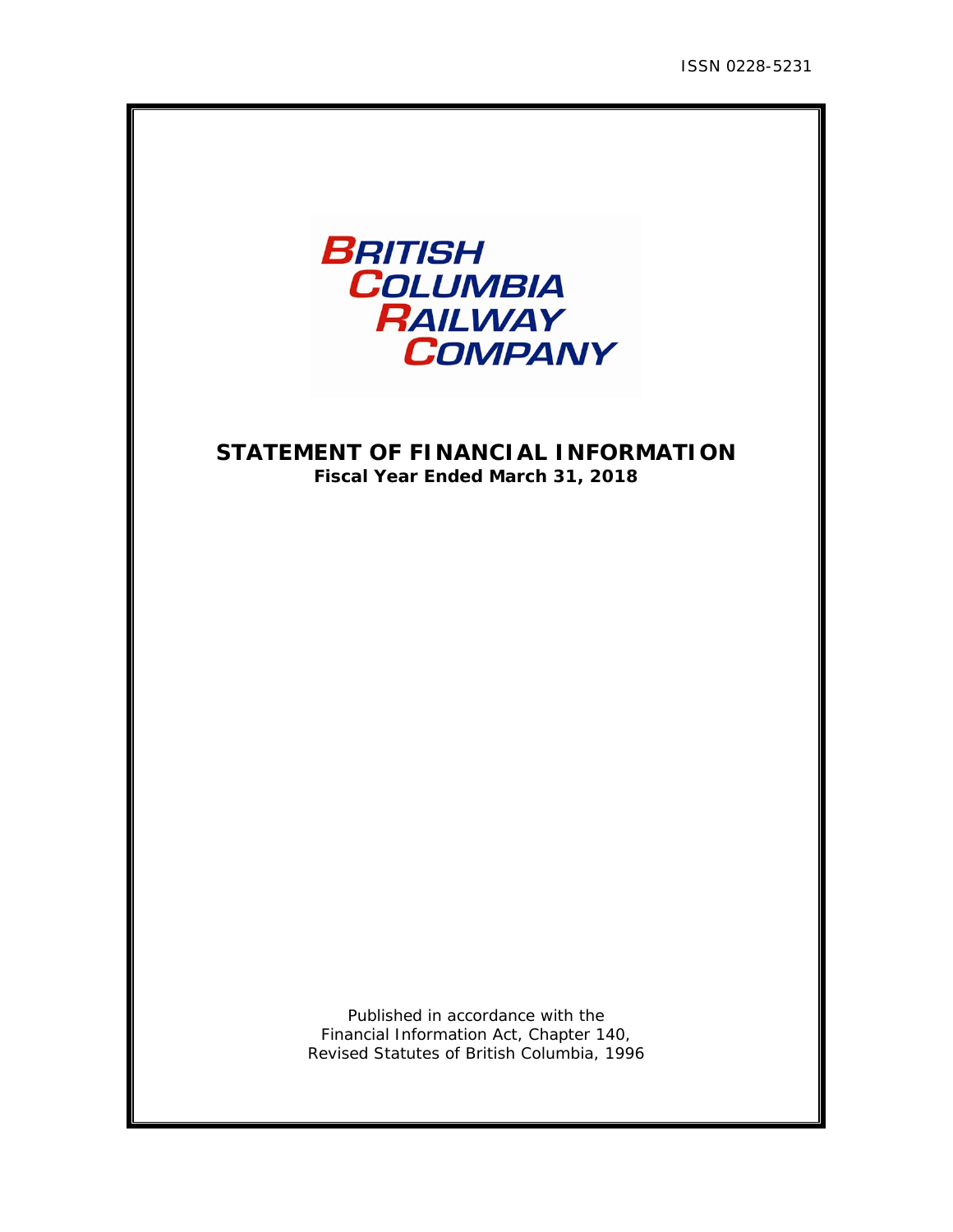British Columbia Cataloguing in Publication Data

British Columbia Railway.

Consolidated Financial Statements. – 1972 –

Annual.

Continues: Pacific Great Eastern Railway. Financial statements.

"Published in accordance with the Public Bodies Financial Information Act, Chapter 140, Revised Statutes of British Columbia, 1996."

ISSN 0228-5231 = Financial Statements – British Columbia Railway.

1. British Columbia Railway – Appropriations and expenditures.

HE2810.B7B75 354-711'0087'50681

COPY  $\#$   $E$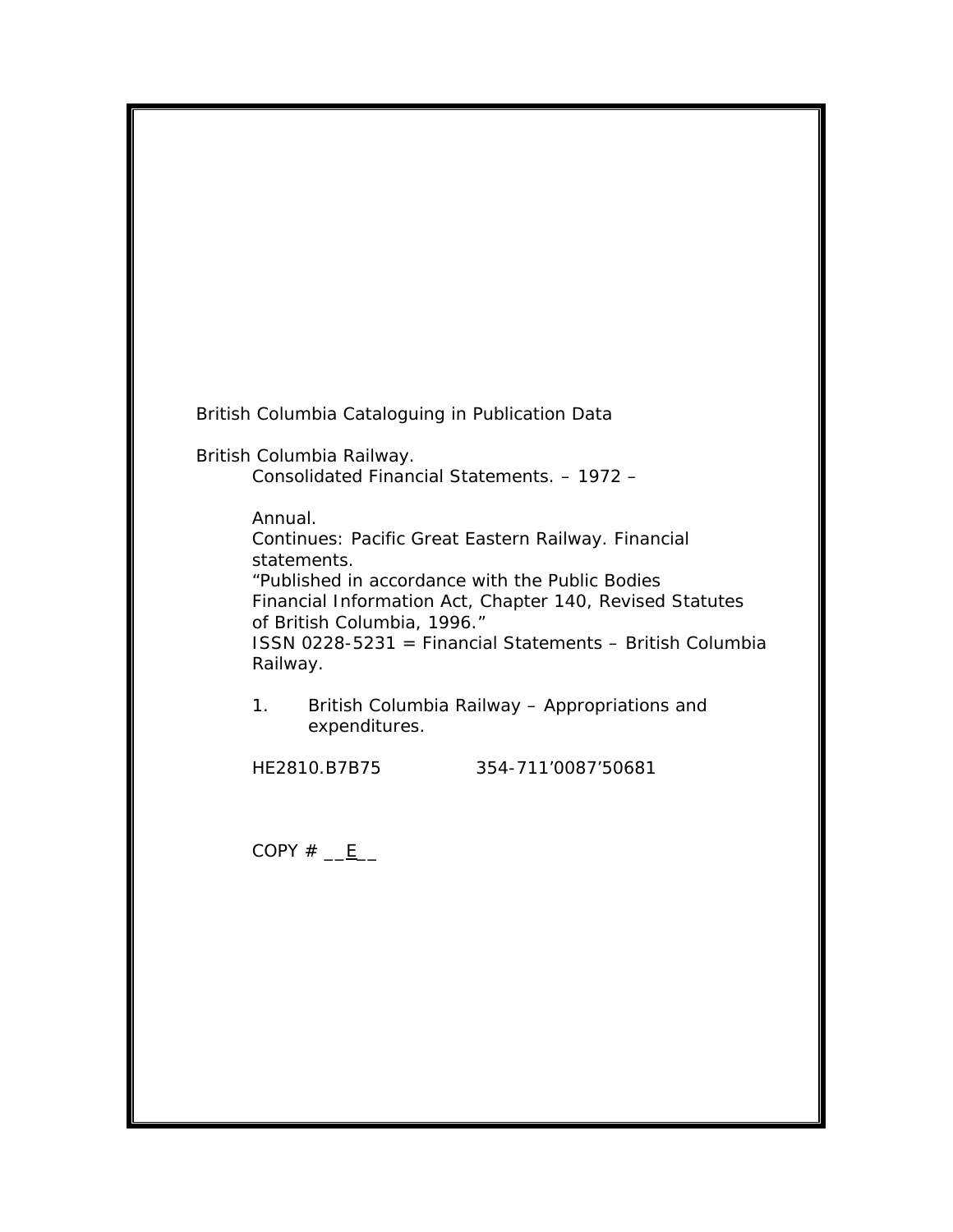**Consolidated Financial Statements** 

# **BRITISH COLUMBIA RAILWAY COMPANY**

**March 31, 2018**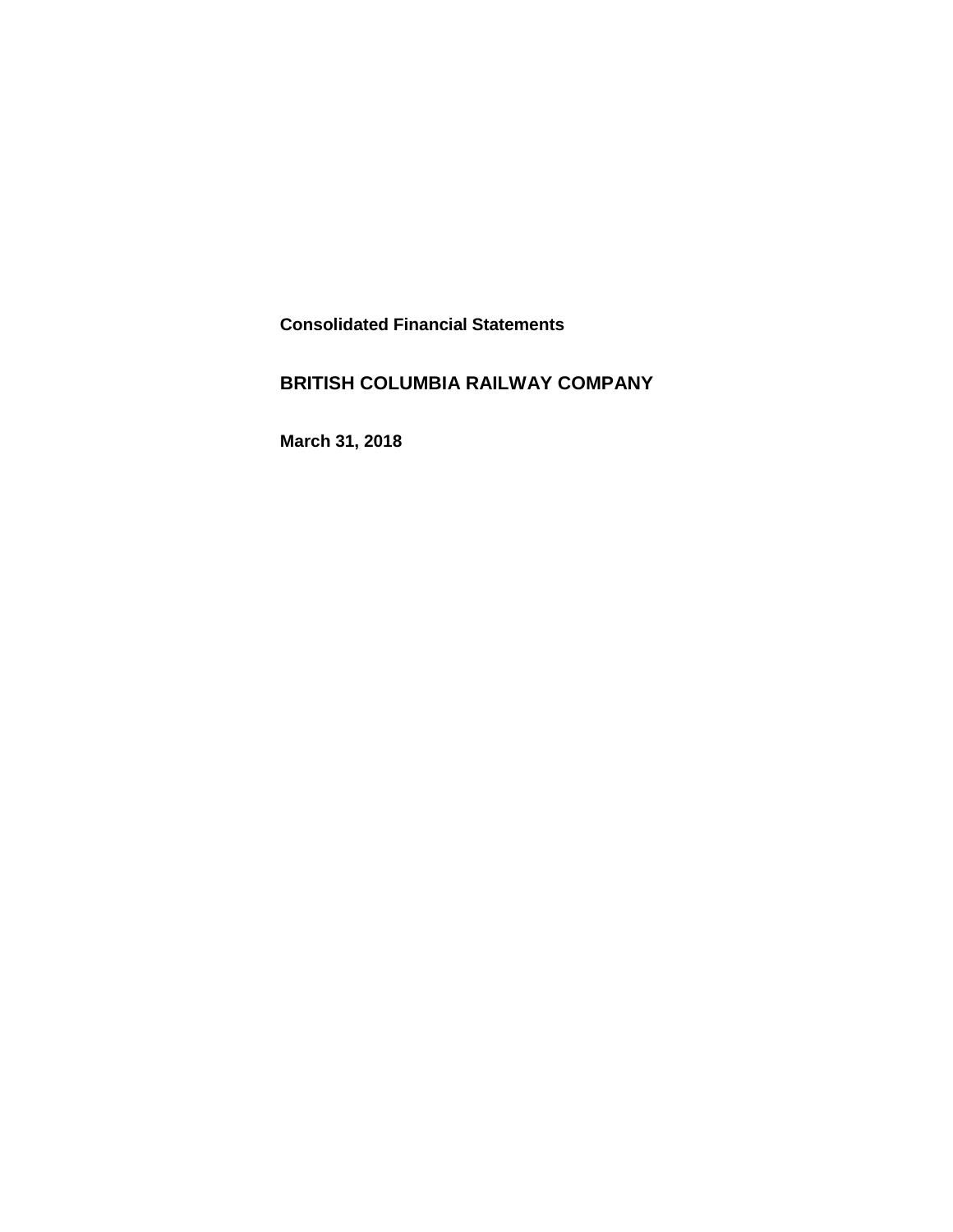# **BRITISH COLUMBIA RAILWAY COMPANY CONSOLIDATED STATEMENT OF FINANCIAL POSITION AS AT MARCH 31, 2018**

**(in thousands of dollars)**

|                                                    | <b>Note</b> | 2018                 | 2017                 |
|----------------------------------------------------|-------------|----------------------|----------------------|
| <b>ASSETS</b>                                      |             |                      |                      |
| <b>Current assets</b>                              |             |                      |                      |
| Cash and cash equivalents                          | 10          | \$<br>144,255        | \$<br>91,833         |
| Trade and other receivables                        | 11          | 2,434                | 2,892                |
| Materials and other items                          |             | 1,779                | 1,614                |
| <b>Total current assets</b>                        |             | 148,468              | 96,339               |
| <b>Non-current assets</b>                          |             |                      |                      |
| Other receivables                                  | 11          | 157,422              | 141,713              |
| Property, plant and equipment                      | 12          | 888                  | 530                  |
| Interest in mining rights                          | 13          | 18,308               | 18,308               |
| Investment property                                | 14          | 175,123              | 145,738              |
| <b>Total non-current assets</b>                    |             | 351,741              | 306,289              |
| <b>Total assets</b>                                |             | \$<br>500,209        | \$<br>402,628        |
| Trade and other payables<br>Deferred lease revenue | 15<br>16    | \$<br>5,859<br>1,318 | \$<br>1,669<br>1,279 |
|                                                    |             |                      |                      |
| Total current liabilities                          |             | 7,177                | 2,948                |
| <b>Non-current liabilities</b>                     |             |                      |                      |
| Deferred lease revenue                             | 16          | 26,721               | 27,623               |
| Provisions                                         | 17          | 270,455              | 227,728              |
| Employee benefits                                  | 18          | 4,296                | 5,250                |
| <b>Total non-current liabilities</b>               |             | 301,472              | 260,601              |
| <b>Total liabilities</b>                           |             | 308,649              | 263,549              |
| <b>Shareholder's Equity</b>                        |             |                      |                      |
| Share capital                                      | 19          | 257,688              | 257,688              |
| Contributed surplus                                | 20          | 52,136               | 52,568               |
| <b>Deficit</b>                                     |             | (118, 264)           | (171, 177)           |
| <b>Total shareholder's equity</b>                  |             | 191,560              | 139,079              |
| Total liabilities and shareholder's equity         |             | \$<br>500,209        | \$<br>402,628        |

The accompanying notes on pages 5 to 32 are an integral part of these consolidated financial statements.

On behalf of the Board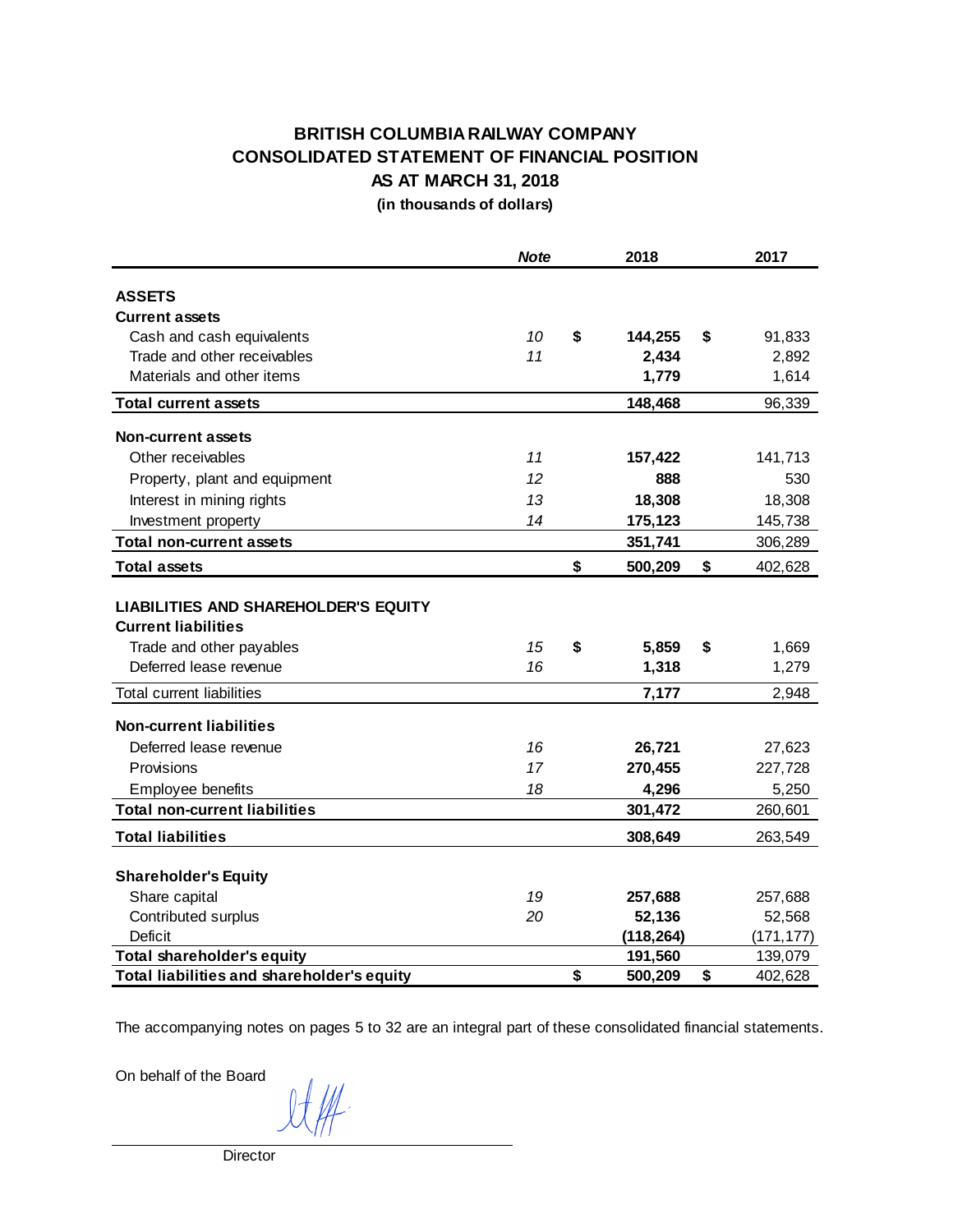# **BRITISH COLUMBIA RAILWAY COMPANY CONSOLIDATED STATEMENT OF COMPREHENSIVE INCOME FOR THE YEAR ENDED MARCH 31, 2018**

**(in thousands of dollars)**

|                                                                                                     | <b>Note</b> | 2018               | 2017           |
|-----------------------------------------------------------------------------------------------------|-------------|--------------------|----------------|
| <b>Revenue</b>                                                                                      | 6           | \$<br>19,741<br>\$ | 20,809         |
| <b>Expenses</b>                                                                                     |             |                    |                |
| Labour costs                                                                                        | 7           | 3,787              | 4,254          |
| Property and track maintenance                                                                      |             | 3,246              | 4,035          |
| Professional services                                                                               |             | 2,283              | 1,769          |
| Information technology                                                                              |             | 666                | 1,195          |
| Property taxes                                                                                      |             | 1,279              | 1,127          |
| Other                                                                                               |             | 1,197              | 1,153          |
| Depreciation                                                                                        | 8           | 332                | 283            |
|                                                                                                     |             | 12,790             | 13,816         |
| Operating results before gain on sale of investment property<br>Gain on sale of investment property |             | 6,951<br>47,310    | 6,993<br>2,710 |
| <b>Results from operating activities</b>                                                            |             | 54,261             | 9,703          |
| Finance income<br>Finance costs                                                                     | 9<br>9      | 1,665<br>(4, 195)  | 1,281          |
|                                                                                                     |             |                    | (3,710)        |
| Net finance costs                                                                                   |             | (2,530)            | (2, 429)       |
| Profit for the period                                                                               |             | 51,731             | 7,274          |
| Other comprehensive income (loss)                                                                   |             |                    |                |
| Defined benefit plan actuarial losses and return on plan assets                                     | 18(c)       | (164)              | (39)           |
| Post-employment benefit plan actuarial gains (losses)                                               | 18(c)       | 1,346              | (95)           |
| Other comprehensive income (loss) for the period                                                    |             | 1,182              | (134)          |
| Total comprehensive income for the period                                                           |             | \$<br>52,913<br>\$ | 7,140          |

The accompanying notes on pages 5 to 32 are an integral part of these consolidated financial statements.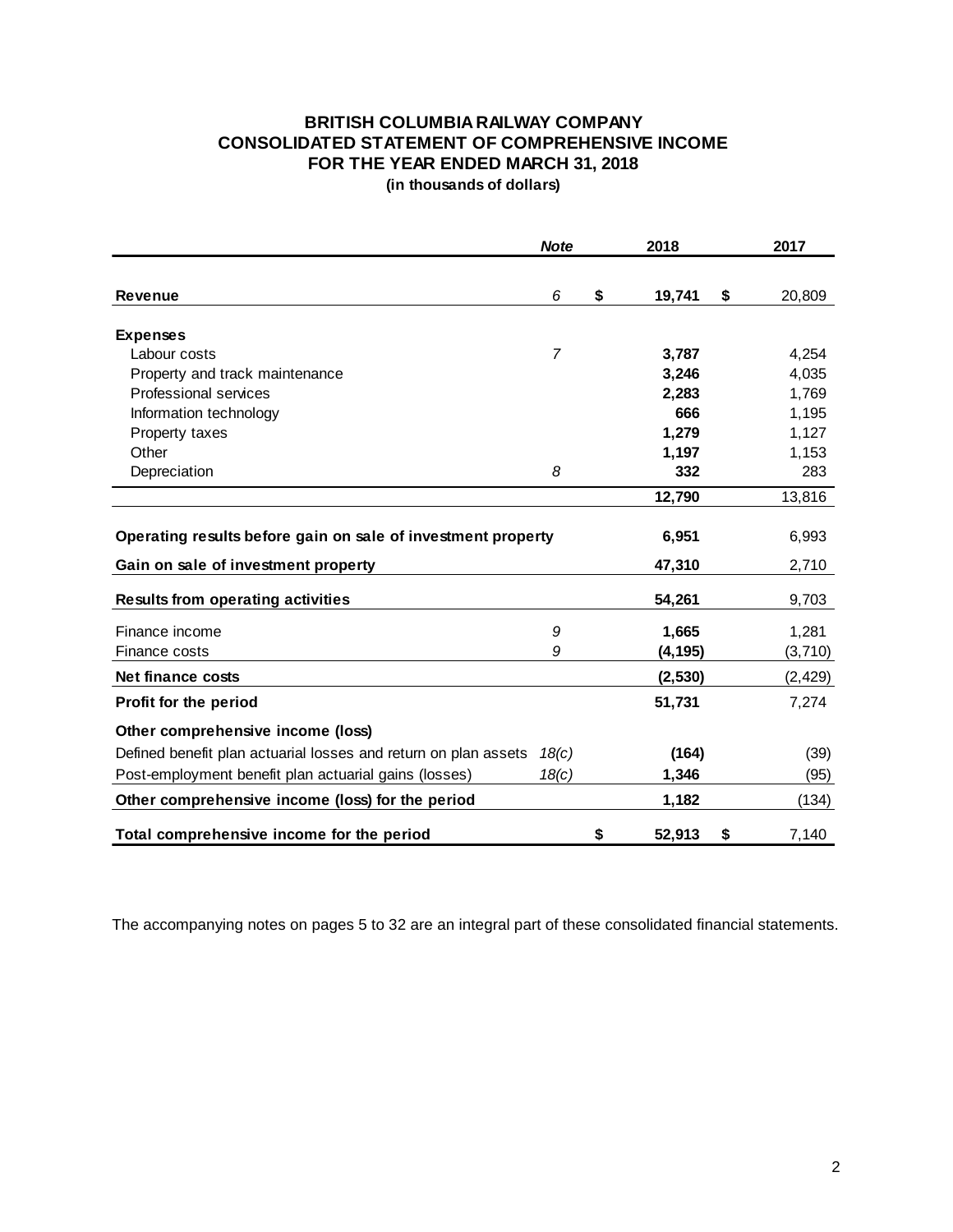# **BRITISH COLUMBIA RAILWAY COMPANY CONSOLIDATED STATEMENT OF CASH FLOWS FOR THE YEAR ENDED MARCH 31, 2018**

**(in thousands of dollars)**

|                                                           | <b>Note</b> | 2018          | 2017         |
|-----------------------------------------------------------|-------------|---------------|--------------|
| Cash flows from (used in) operating activities            |             |               |              |
| Profit for the period                                     |             | \$<br>51,731  | \$<br>7,274  |
| Adjustments for:                                          |             |               |              |
| Gain on sale of investment property                       |             | (47, 310)     | (2,710)      |
| Depreciation                                              | 8           | 332           | 283          |
| Amortization of deferred lease revenue                    |             | (1, 122)      | (1, 123)     |
| Accretion income on long-term notes receivable            | 11(c)       | (616)         | (569)        |
| Pension benefit expense                                   | 18(c)       | 133           | 130          |
| Unwind of discount on provisions                          | 9           | 4,195         | 3,710        |
|                                                           |             | 7,343         | 6,995        |
| Change in working capital                                 | 26          | 4,502         | (2, 100)     |
| Change in general environmental provision                 |             | (86)          | (214)        |
| Change in long-term receivable for environmental services | 11(d)       | (6, 384)      | (6, 592)     |
| Change in Joint Capital Account receivable                | 11(b)       | 2,159         | 173          |
| Change in post-employment benefit obligation              |             | 96            | 79           |
| Net cash from (used in) operating activities              |             | 7,630         | (1,659)      |
| Cash flows from (used in) investing activities            |             |               |              |
| Acquisition of property and equipment                     | 12          | (554)         | (23)         |
| Development costs on investment properties                | 14          | (402)         | (1,636)      |
| Acquisition of Joint Capital Account assets               | 11(b)       | (10, 868)     | (2, 583)     |
| Proceeds from sale of investment property                 |             | 57,029        | 4,745        |
| Payments received on mortgages                            | 11(a)       | 19            | 18           |
| Net cash from investing activities                        |             | 45,224        | 521          |
| Cash flows used in financing activities                   |             |               |              |
| Payments to the Province                                  | 20          | (432)         | (4, 292)     |
| Net cash used in financing activities                     |             | (432)         | (4, 292)     |
|                                                           |             |               |              |
| Net decrease in cash and cash equivalents                 |             | 52,422        | (5, 430)     |
| Cash and cash equivalents, beginning of period            |             | 91,833        | 97,263       |
| Cash and cash equivalents, end of period                  |             | \$<br>144,255 | \$<br>91,833 |

The accompanying notes on pages 5 to 32 are an integral part of these consolidated financial statements.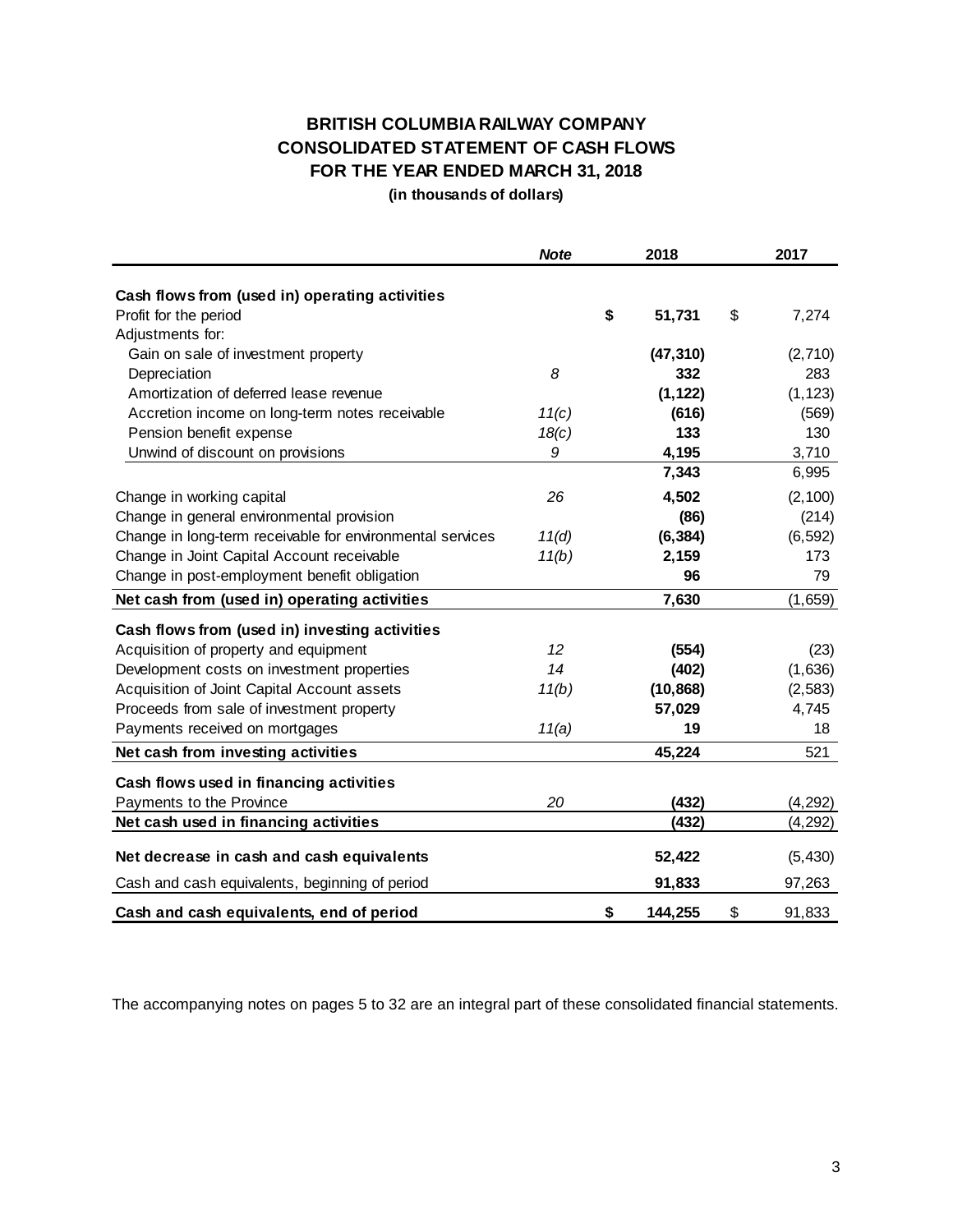# **BRITISH COLUMBIA RAILWAY COMPANY CONSOLIDATED STATEMENT OF CHANGES IN EQUITY (in thousands of dollars)**

|                                                                                         | <b>Share</b><br>Capital |      | <b>Contributed</b><br><b>Surplus</b> | <b>Deficit</b>    | <b>Total</b><br><b>Equity</b> |
|-----------------------------------------------------------------------------------------|-------------------------|------|--------------------------------------|-------------------|-------------------------------|
| Balance April 1, 2016                                                                   | \$<br>257,688           | Ŝ.   | 56,860                               | $$$ (178,317) \$  | 136,231                       |
| Total comprehensive income for the period                                               |                         |      |                                      |                   |                               |
| Profit                                                                                  |                         |      |                                      | 7,274             | 7,274                         |
| Other comprehensive loss                                                                |                         |      |                                      |                   |                               |
| Defined benefit plan actuarial losses and return on plan assets                         |                         |      |                                      | (39)              | (39)                          |
| Post-employment benefit plan actuarial gains                                            |                         |      |                                      | (95)              | (95)                          |
| Total other comprehensive loss                                                          | ÷                       |      |                                      | (134)             | (134)                         |
| Total comprehensive income for the period                                               |                         |      |                                      | 7,140             | 7,140                         |
|                                                                                         |                         |      |                                      |                   |                               |
| Transactions with owners, recorded directly in equity<br><b>Distributions to owners</b> |                         |      |                                      |                   |                               |
| Payment to the Province (Note 20)                                                       |                         |      | (4, 292)                             |                   | (4,292)                       |
| Balance at March 31, 2017                                                               | \$<br>257,688           | - \$ | 52,568                               | $$$ (171,177) $$$ | 139,079                       |
| Total comprehensive income for the period                                               |                         |      |                                      |                   |                               |
| Profit                                                                                  |                         |      |                                      | 51,731            | 51,731                        |
|                                                                                         |                         |      |                                      |                   |                               |
| Other comprehensive income (loss)                                                       |                         |      |                                      |                   |                               |
| Defined benefit plan actuarial losses and return on plan assets                         |                         |      |                                      | (164)             | (164)                         |
| Post-employment benefit plan actuarial gains                                            |                         |      |                                      | 1,346             | 1,346                         |
| Total other comprehensive income                                                        | ÷                       |      |                                      | 1,182             | 1,182                         |
| Total comprehensive income for the period                                               |                         |      |                                      | 52,913            | 52,913                        |
| Transactions with owners, recorded directly in equity                                   |                         |      |                                      |                   |                               |
| <b>Distributions to owners</b>                                                          |                         |      |                                      |                   |                               |
| Payment to the Province (Note 20)                                                       |                         |      | (432)                                |                   | (432)                         |
| Balance at March 31, 2018                                                               | \$<br>257,688           | \$   | 52,136                               | $$(118, 264)$ \$  | 191,560                       |

The accompanying notes on pages 5 to 32 are an integral part of these consolidated financial statements.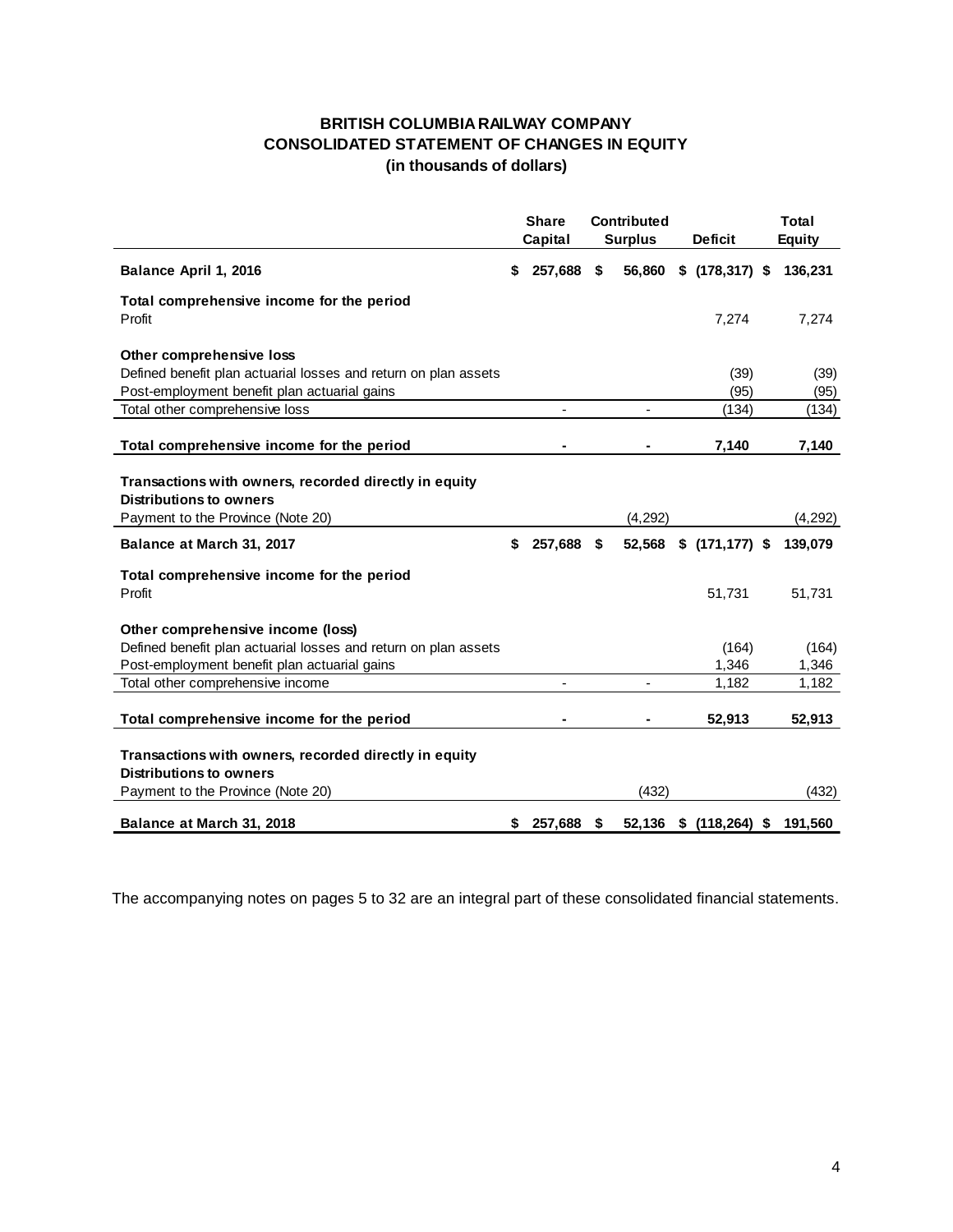#### **1. REPORTING ENTITY**

British Columbia Railway Company ("BCRC" or the "Company") is a company domiciled in Canada. The address of the registered office is Suite 600 - 221 West Esplanade, North Vancouver, BC, V7M 3J3. It is incorporated under the *British Columbia Railway Act.* It is owned by the BC Transportation Financing Authority ("BCTFA"), a subsidiary of the Province of British Columbia (the "Province"), operating under the supervision of the Ministry of Transportation and Infrastructure ("MoTI").

The consolidated financial statements of the Company as at and for the year ended March 31, 2018 comprise the Company and its subsidiaries (together referred to as the "Group" and individually as "Group entities").

The Group has commercial and business activities conducted through its operating subsidiary, BCR Properties Ltd. ("BCRP"), spanning the business areas of real estate, railway and marine terminal management. The Group's primary mandate is to support and facilitate the British Columbia Ports Strategy and Pacific Gateway Strategy, by providing consulting advice, acquiring and holding railway corridor and strategic port lands, and making related infrastructure investments for the Province.

The Company owns the former BC Rail right-of-way and railway track infrastructure and leases those assets to Canadian National Railway Company ("CN") for the purposes of operating a freight railway. Consistent with the Province's Ports Strategy and Pacific Gateway Strategy, BCRC has retained ownership of the Port Subdivision ("Port Sub") operation, which provides open, neutral rail access to the port terminals at Roberts Bank and, through its subsidiary BCRP, has retained ownership of certain portrelated lands.

The Province has determined that the remaining assets and entities owned by the Group that are not required to meet the Pacific Gateway Strategy or required to be publicly owned, should be disposed in a timely manner which maximizes a commercial return to the Province. Management has completed its assessment of the Group and has concluded that the Group has the ability to continue as a going concern.

The Group is exempt from Canadian federal and British Columbia provincial income taxes.

#### **2. BASIS OF PREPARATION**

#### **a) Statement of compliance**

The consolidated financial statements have been prepared in accordance with International Financial Reporting Standards as issued by the International Accounting Standards Board (IFRSs).

The consolidated financial statements were authorized for issue by the Board of Directors on May 17, 2018.

#### **b) Basis of measurement**

The consolidated financial statements have been prepared on the historical cost basis.

#### **c) Functional and presentation currency**

These consolidated financial statements are presented in Canadian dollars, which is the Group's functional currency and the functional currency of all its subsidiaries.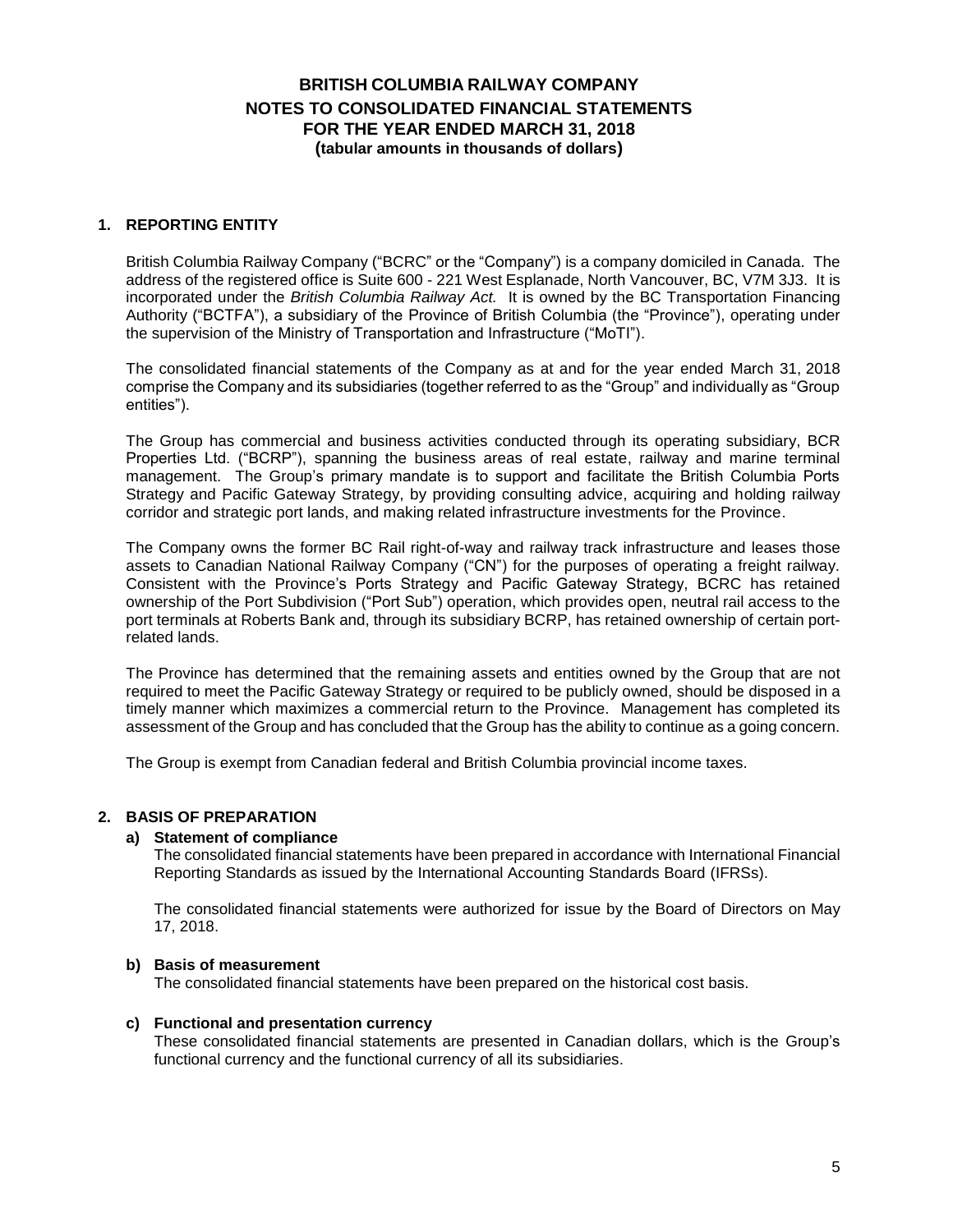## **2. BASIS OF PREPARATION (continued)**

#### **d) Use of estimates and judgements**

The preparation of the consolidated financial statements in conformity with IFRSs requires management to make judgements, estimates and assumptions that affect the application of accounting policies and the reported amounts of assets, liabilities, income and expenses. Actual results may differ from these estimates. Estimates and underlying assumptions are reviewed on an ongoing basis. Revisions to accounting estimates are recognized in the period in which the estimates are revised and in any future periods affected.

Information about critical judgments in applying accounting policies that have the most significant effect on the amounts recognized in the consolidated financial statements is included in the following notes:

Notes 4 and 5 – accounting for an arrangement containing a lease

Note 11(b) – lease classification

Note 14 – classification of investment property

Information about assumptions and estimation uncertainties that have a significant risk of resulting in a material adjustment within the next financial year are included in the following notes:

- Note 13 interest in mining rights
- Note 17 provisions
- Note 18 measurement of employee benefit obligations
- Note 24 determination of fair values
- Note 25 contingencies

The accounting policies set out below have been applied consistently by Group entities to all periods presented in these consolidated financial statements unless otherwise indicated.

## **3. SIGNIFICANT ACCOUNTING POLICIES**

#### **a) Basis of consolidation**

i) Subsidiaries

Subsidiaries are entities controlled by the Company. They include: BCR Properties Ltd., Vancouver Wharves Limited Partnership, and Vancouver Wharves Ltd. The financial statements of the subsidiaries are included in the consolidated financial statements from the date that control commences until the date that control ceases.

ii) Transaction elimination on consolidation

Intra-group balances and transactions, and any unrealized income and expenses arising from intra-group transactions, are eliminated in preparing the consolidated financial statements.

## **b) Financial statement presentation of expenses**

The Group classifies the statement of comprehensive income using the nature of expense method, which classifies expenses according to their nature, such as labour costs or depreciation.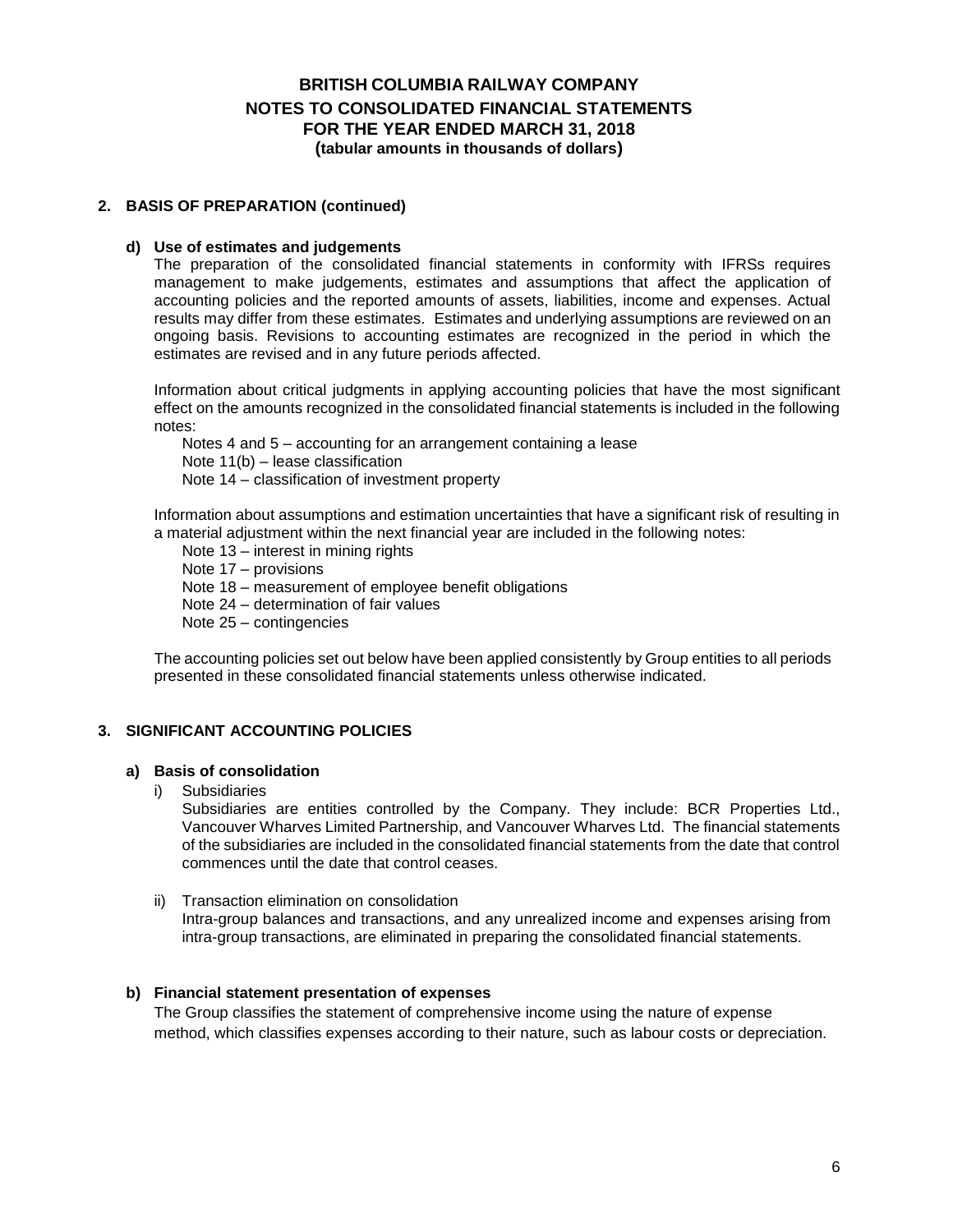### **3. SIGNIFICANT ACCOUNTING POLICIES (continued)**

#### **c) Financial instruments**

i) Non-derivative financial assets

The Group initially recognizes loans and receivables and deposits on the date that they are originated. All other financial assets (including assets designated at fair value through profit or loss) are recognized initially on the trade date at which the Group becomes a party to the contractual provisions of the instrument.

The Group derecognizes a financial asset when the contractual rights to the cash flows from the asset expire, or it transfers the rights to receive the contractual cash flows on the financial asset in a transaction in which substantially all the risks and rewards of ownership of the financial asset are transferred. Any interest in transferred financial assets that is created or retained by the Group is recognized as a separate asset or liability.

Financial assets and liabilities are offset and the net amount presented in the statement of financial position when, and only when, the Group has a legal right to offset the amounts and intends either to settle on a net basis or to realize the asset and settle the liability simultaneously.

The Group has the following financial assets: loans and receivables. Loans and receivables are financial assets with fixed or determinable payments that are not quoted in an active market. Such assets are recognized initially at fair value plus any directly attributable transaction costs. Subsequent to initial recognition loans and receivables are measured at amortized cost using the effective interest method, less any impairment losses.

The Group's loans and receivables are comprised of cash and cash equivalents, all amounts receivable (including Joint Capital Account receivables), and long-term notes receivable.

ii) Non-derivative financial liabilities

The Group initially recognizes debt securities issued and subordinated liabilities on the date that they are originated. All other financial liabilities (including liabilities designated at fair value through profit or loss) are recognized initially on the trade date at which the Group becomes a party to the contractual provisions of the instrument.

The Group derecognizes a financial liability when its contractual obligations are discharged or cancelled or expire.

The Group's financial liabilities are comprised of trade and other payables which are recognized initially at fair value plus any directly attributable transaction costs. Subsequent to initial recognition these financial liabilities are measured at amortized cost using the effective interest method.

iii) Derivative financial instruments

Derivative instruments are recorded as either assets or liabilities measured at their fair value except when considered a normal purchase and sale arrangement. Certain derivatives embedded in other contracts are also measured at fair value. All changes in the fair value of derivatives are recognized in earnings unless specific hedge accounting criteria are met, which requires that a company formally document, designate and assess the effectiveness of transactions that receive hedge accounting.

The Group has no derivatives or embedded derivatives.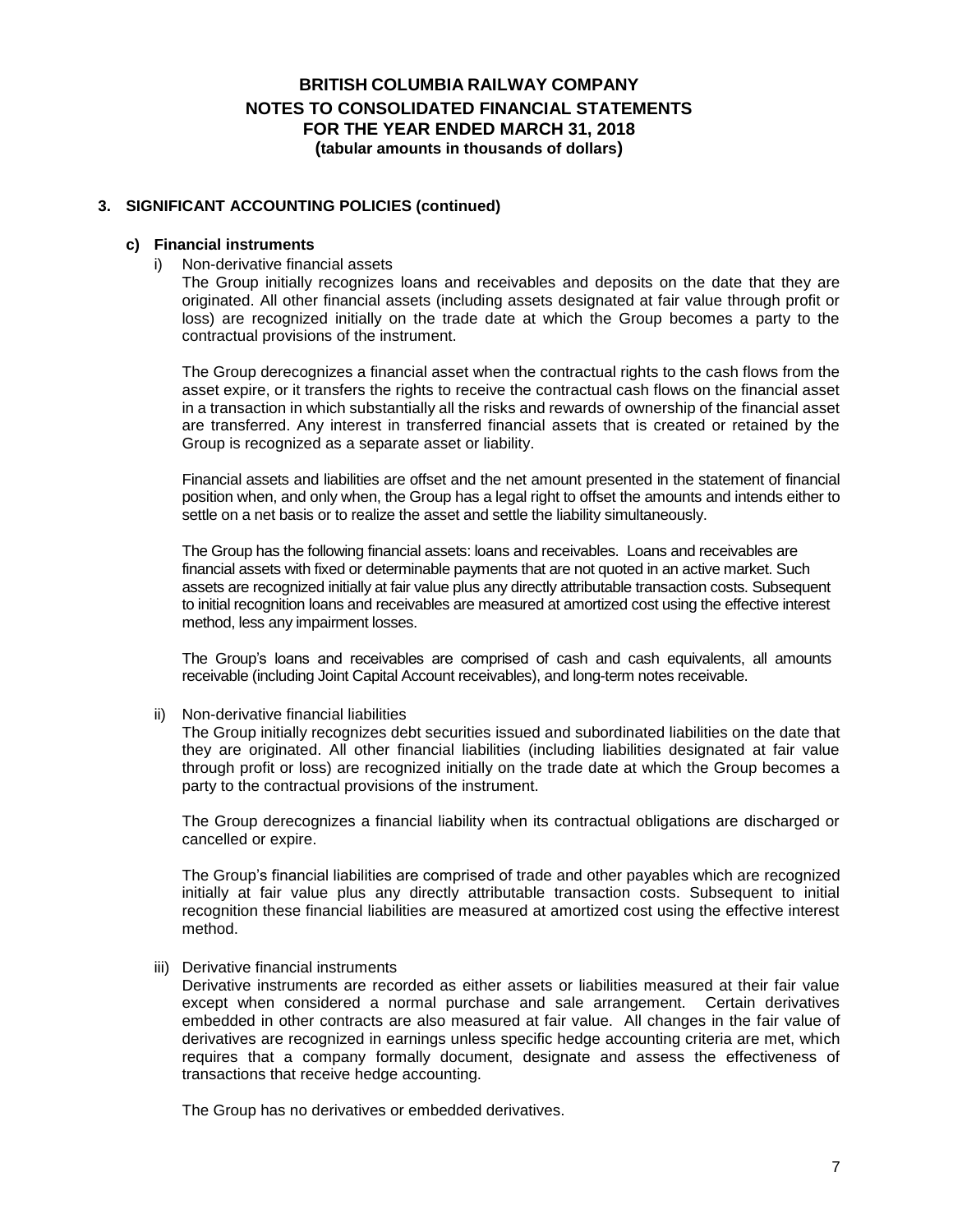### **3. SIGNIFICANT ACCOUNTING POLICIES (continued)**

#### **d) Property, plant and equipment**

i) Recognition and measurement

Items of property, plant and equipment are measured at cost less accumulated depreciation and accumulated impairment losses.

Cost includes expenditures directly attributable to the acquisition of the asset. The cost of selfconstructed assets includes the cost of materials and direct labour, any other costs directly attributable to bringing the assets to a working condition for their intended use, the costs of dismantling and removing the items and restoring the site on which they are located, and borrowing costs on qualifying assets.

When parts of an item of property, plant and equipment have different useful lives, they are accounted for as separate items (major components) of property, plant and equipment.

Gains and losses on disposal of an item of property, plant and equipment are determined by comparing the proceeds from disposal with the carrying amount of property, plant and equipment, and are recognized net in profit or loss.

ii) Reclassification to investment property

When the use of a property changes from owner-occupied to investment property, the property is retained at its historical cost and reclassified as investment property. Therefore, no gain or loss is recognized at the time of reclassification.

iii) Subsequent costs

The cost of replacing a part of an item of property, plant and equipment is recognized in the carrying amount of the item if it is probable that the future economic benefits embodied within the asset will flow to the Group, and its cost can be measured reliably. The carrying amount of the replaced part is derecognized. The costs of the day-to-day servicing of property, plant and equipment are recognized in profit or loss as incurred.

iv) Depreciation

Depreciation is calculated based on the depreciable amount, which is the cost of an asset, or other amount substituted for cost, less its residual value.

Depreciation is recognized in profit or loss on a straight-line basis over the estimated useful lives of each part of an item of property, plant and equipment, since this most closely reflects the expected pattern of consumption of the future economic benefits embodied in the asset. Leased assets are depreciated over the shorter of the lease term and their useful lives unless it is reasonably certain that the Group will obtain ownership by the end of the lease term.

The estimated useful lives for the current and comparative periods are as follows:

| buildings          | 30 - 40 years |
|--------------------|---------------|
| Port Sub equipment | 5 - 15 years  |
| computer equipment | $3 - 5$ years |

Depreciation methods, useful lives and residual values are reviewed at each financial year end and adjusted if appropriate.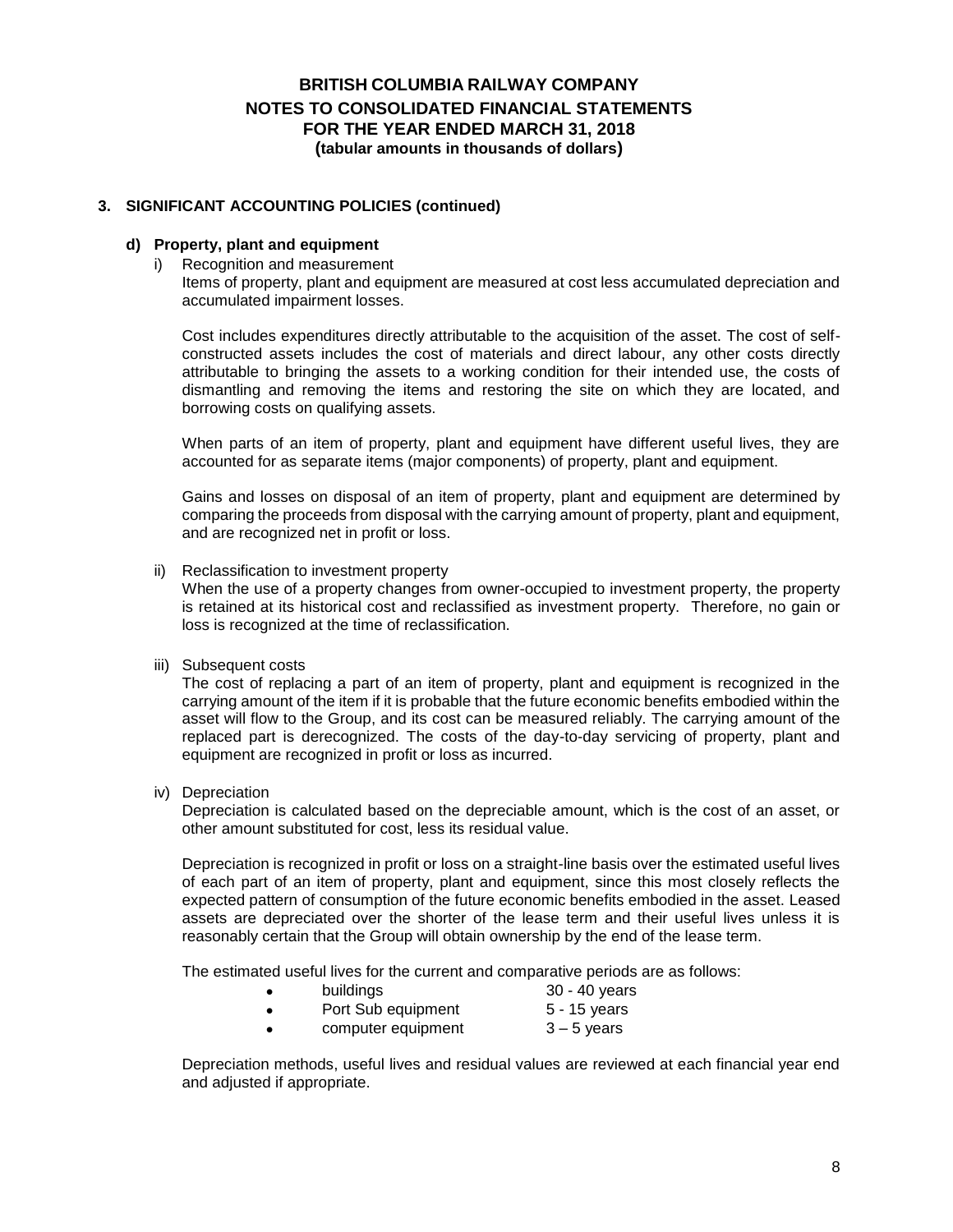#### **3. SIGNIFICANT ACCOUNTING POLICIES (continued)**

#### **e) Investment property**

Investment property is property held either to earn rental income or for capital appreciation or for both, but not for sale in the ordinary course of business, use in the production or supply of goods or services or for administrative purposes.

#### i) Recognition and measurement

Items of investment property are measured at cost less accumulated depreciation and accumulated impairment losses.

Cost includes expenditures directly attributable to the acquisition of the asset. The cost of selfconstructed assets includes the cost of materials and direct labour, any other costs directly attributable to bringing the assets to a working condition for their intended use, the costs of dismantling and removing the items and restoring the site on which they are located, and borrowing costs on qualifying assets.

Gains and losses on disposal of investment property are determined by comparing the proceeds from disposal with the carrying amount of the asset, and are recognized net in profit or loss.

ii) Subsequent costs

The cost of replacing a part of an item of investment property is recognized in the carrying amount of the item if it is probable that the future economic benefits embodied within the part will flow to the Group, and its cost can be measured reliably. The carrying amount of the replaced part is derecognized. The costs of the day-to-day servicing of investment property are recognized in profit or loss as incurred.

iii) Depreciation

Depreciation is calculated based on the depreciable amount, which is the cost of an asset, or other amount substituted for cost, less its residual value.

Depreciation is recognized in profit or loss on a straight-line basis over the estimated useful lives of each part of an item of investment property, since this most closely reflects the expected pattern of consumption of the future economic benefits embodied in the asset. Leased assets are depreciated over the shorter of the lease term and their useful lives unless it is reasonably certain that the Group will obtain ownership by the end of the lease term.

The estimated useful lives for the current and comparative periods are as follows:

• buildings 30 - 40 years

Depreciation methods, useful lives and residual values are reviewed at each financial year end and adjusted if appropriate.

#### **f) Interest in mining rights**

The Group's interest in mining rights are accounted for as exploration and evaluation assets.

Exploration and evaluation assets are only recognized if the rights of the area of interest are current and either:

i) the expenditures are expected to be recouped through successful development and exploitation of the area of interest; or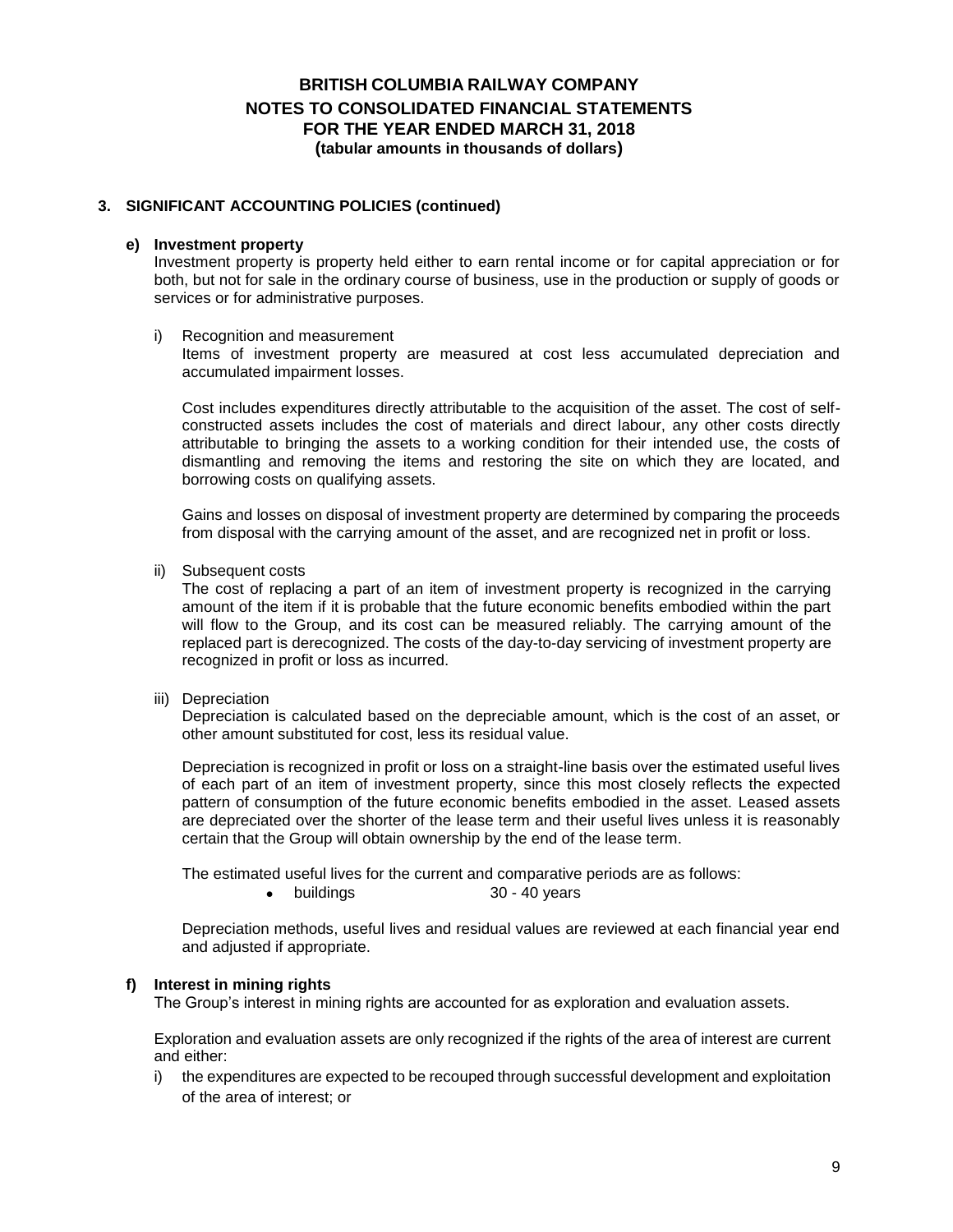## **3. SIGNIFICANT ACCOUNTING POLICIES (continued)**

## **f) Interest in mining rights (continued)**

ii) activities in the area of interest have not reached a stage which permits a reasonable assessment of the existence or otherwise of economically recoverable reserves and active operations relating to the area of interest are continuing.

Exploration and evaluation assets are tested for impairment when any of the following facts and circumstances exist:

- i) the term of exploration license in the specific area of interest has expired or will expire in the near future and it is not expected to be renewed;
- ii) substantive expenditure on further exploration for an evaluation of mineral resources in the specific area is not budgeted or planned;
- iii) exploration for and evaluation of mineral resources in the specific area have not led to the discovery of commercially viable quantities of mineral resources and the decision was made to discontinue such activities in the specified area;
- iv) sufficient data exists to indicate that, although a development in the specific area is likely to proceed, the carrying amount of the exploration and evaluation asset is unlikely to be recovered in full from successful development or by sale.

Should impairment indicators exist, the Group would determine the impairment in accordance with note 3(g).

## **g) Materials**

Materials are measured at the lower of cost and net realizable value. The cost of materials includes expenditures incurred in acquiring the materials, production or conversion costs and other costs incurred in bringing them to their existing location and condition. Net realizable value is the replacement cost of the materials.

## **h) Impairments**

i) Financial assets (including receivables)

A financial asset not carried at fair value through profit or loss is assessed at each reporting date to determine whether there is objective evidence that it is impaired. A financial asset is impaired if objective evidence indicates that a loss event has occurred after the initial recognition of the asset, and that the loss event had a negative effect on the estimated future cash flows of that asset that can be estimated reliably.

An impairment loss in respect of a financial asset measured at amortized cost is calculated as the difference between its carrying amount and the present value of the estimated future cash flows discounted at the asset's original effective interest rate. Losses are recognized in profit or loss and reflected in an allowance account against receivables. Interest on the impaired asset continues to be recognized through the unwinding of the discount. When a subsequent event causes the amount of impairment loss to decrease, the decrease in impairment loss is reversed through profit or loss.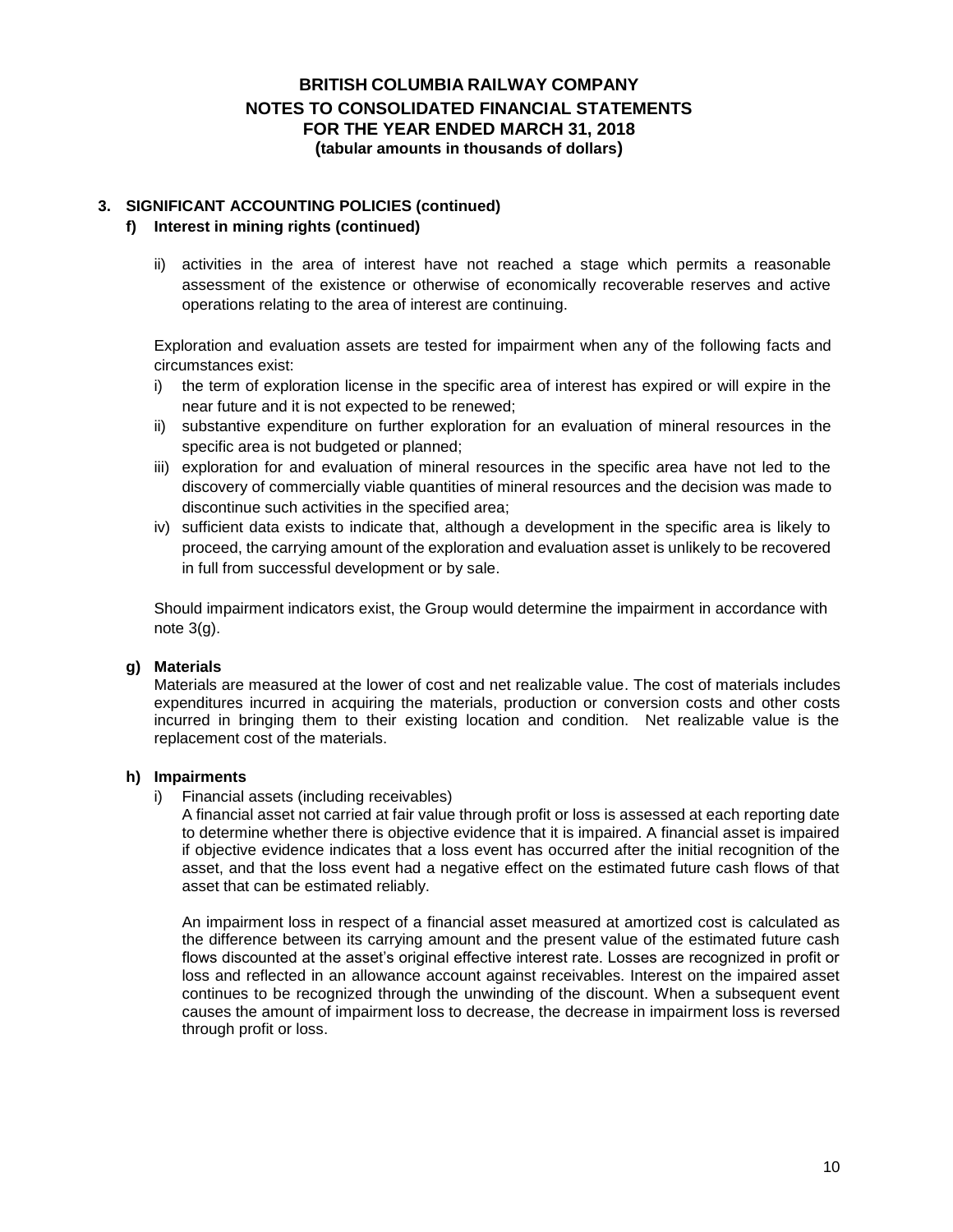# **3. SIGNIFICANT ACCOUNTING POLICIES (continued)**

## **h) Impairments (continued)**

### ii) Non-Financial Assets

The carrying amounts of the Group's non-financial assets, other than materials, are reviewed at each reporting date to determine whether there is any indication of impairment. If any such indication exists, then the asset's recoverable amount is estimated.

The recoverable amount of an asset or cash-generating unit is the greater of its value in use and its fair value less costs to sell. In assessing value in use, the estimated future cash flows are discounted to their present value using a discount rate that reflects current market assessments of the time value of money and the risks specific to the asset. For the purpose of impairment testing, assets that cannot be tested individually are grouped together into the smallest group of assets that generates cash inflows from continuing use that are largely independent of the cash inflows of other assets or groups of assets (the "cash-generating unit, or CGU").

An impairment loss is recognized if the carrying amount of an asset or its CGU exceeds its estimated recoverable amount. Impairment losses are recognized in profit or loss. Impairment losses recognized in respect of CGUs are allocated to the carrying amounts of the assets in the unit (group of units) on a pro rata basis.

An impairment loss in respect of goodwill is not reversed. In respect of other assets, impairment losses recognized in prior periods are assessed at each reporting date for any indications that the loss has decreased or no longer exists. An impairment loss is reversed if there has been a change in the estimates used to determine the recoverable amount. An impairment loss is reversed only to the extent that the asset's carrying amount does not exceed the carrying amount that would have been determined, net of depreciation or amortization, if no impairment loss had been recognized.

## **i) Assets held for sale**

Assets, or disposal groups comprising assets and liabilities, that are expected to be recovered primarily through sale rather than through continuing use, are classified as held for sale. For this to be the case, the asset (or disposal group) must be available for immediate sale in its present condition and its sale must be highly probable to complete within one year. Immediately before classification as held for sale, the assets, or components of a disposal group, are re-measured in accordance with the Group's accounting policies. Thereafter the asset, or disposal group, is measured at the lower of its carrying amount and fair value less cost to sell. Impairment losses on initial classification as held for sale and subsequent gains or losses on re-measurement are recognized in profit or loss. Gains are not recognized in excess of any cumulative impairment loss.

## **j) Employee benefits**

## i) Defined Benefit Plans

The Group's net obligation in respect of defined benefit pension plans is calculated separately for each plan by estimating the amount of future benefit that employees have earned in return for their service in the current and prior periods; that benefit is discounted to determine its present value. Any unrecognized past service costs and the fair value of any plan assets are deducted. The discount rate is the yield at the reporting date on AA credit-rated bonds that have maturity dates approximating the terms of the Group's obligations and that are denominated in the same currency in which the benefits are expected to be paid.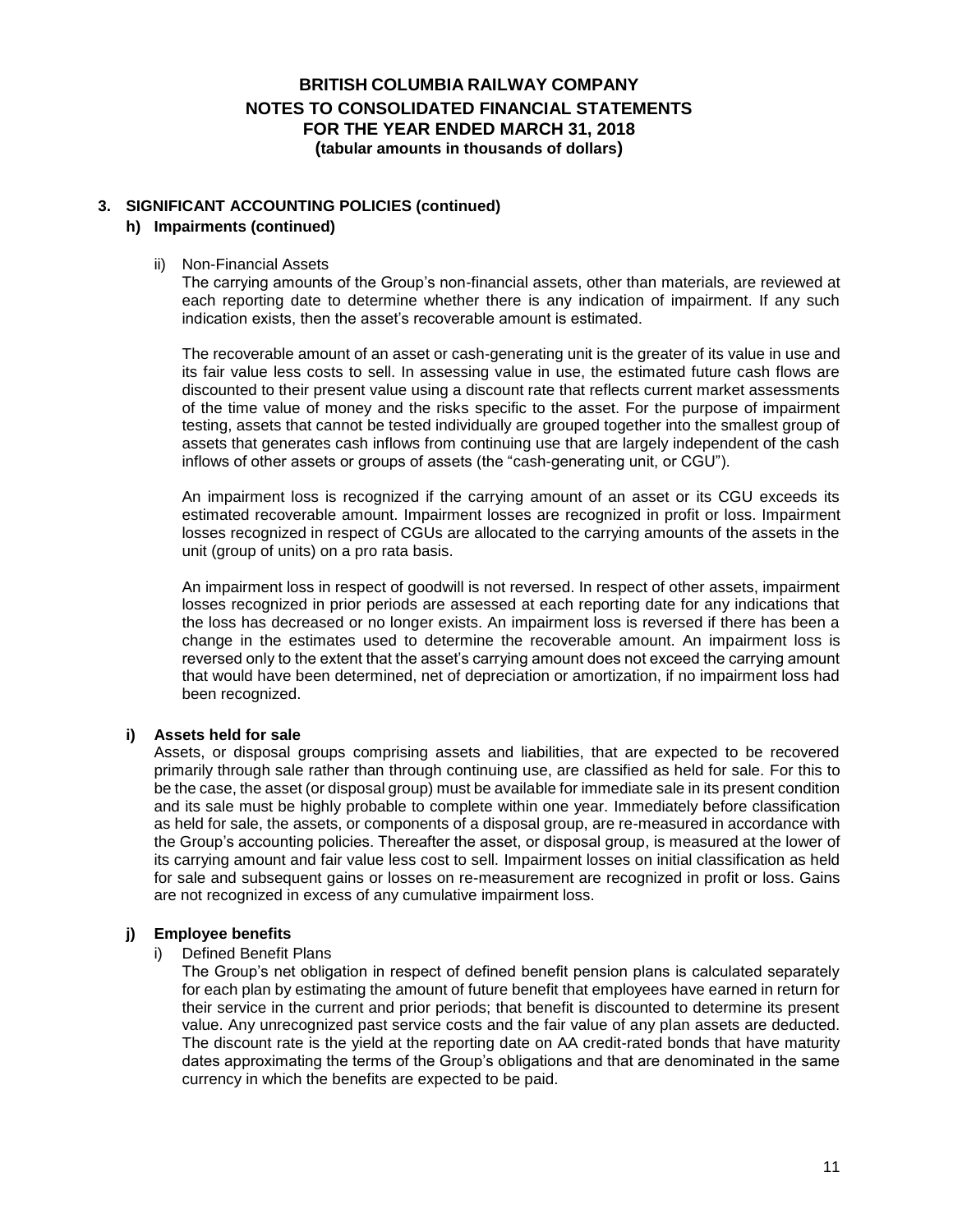# **3. SIGNIFICANT ACCOUNTING POLICIES (continued)**

## **j) Employee benefits (continued)**

i) Defined Benefit Plans (continued)

The calculation is performed annually by a qualified actuary using the projected unit credit method. When the calculation results in a benefit to the Group, the recognized asset is limited to the total of any unrecognized past service costs and the present value of economic benefits available in the form of any future refunds from the plan or reductions in future contributions to the plan. In order to calculate the present value of economic benefits, consideration is given to any minimum funding requirements that apply to any plan in the Group. An economic benefit is available to the Group if it is realizable during the life of the plan, or on settlement of the plan liabilities.

When the benefits of a plan are improved, the portion of the increased benefit relating to past service by employees is recognized in profit or loss on a straight-line basis over the average period until the benefits become vested. To the extent that the benefits vest immediately, the expense is recognized immediately in profit or loss.

The Group recognizes actuarial gains and losses arising from post-employment defined benefit plans immediately in other comprehensive income, and reports them in retained earnings.

- ii) Registered Retirement Savings Plan Contributions Contributions made by the Group to a registered retirement savings plan on behalf of its employees are expensed as contributions are made.
- iii) Other Long-Term Employee Benefits

The Group's net obligation in respect of long-term employee benefits other than pension plans is the amount of future benefit that employees have earned in return for their service in the current and prior periods; that benefit is discounted to determine its present value, and the fair value of any related assets is deducted. The discount rate is the yield at the reporting date on AA creditrated bonds that have maturity dates approximating the terms of the Group's obligations. The calculation is performed using the projected unit credit method. Any actuarial gains and losses are recognized in profit or loss in the period in which they arise.

iv) Termination Benefits

Termination benefits are recognized as an expense when the Group is committed demonstrably, without realistic possibility of withdrawal, to a formal detailed plan to either terminate employment before the normal retirement date, or to provide termination benefits as a result of an offer made to encourage voluntary redundancy. Termination benefits for voluntary redundancies are recognized as an expense if the Group has made an offer of voluntary redundancy, it is probable that the offer will be accepted, and the number of acceptances can be estimated reliably. If benefits are payable more than 12 months after the reporting period, then they are discounted to their present value.

v) Short-Term Employee Benefits

Short-term employee benefit obligations are measured on an undiscounted basis and are expensed as the related service is provided. A liability is recognized for the amount expected to be paid under short-term cash bonus or profit-sharing plans if the Group has a present legal or constructive obligation to pay this amount as a result of past service provided by the employee, and the obligation can be estimated reliably.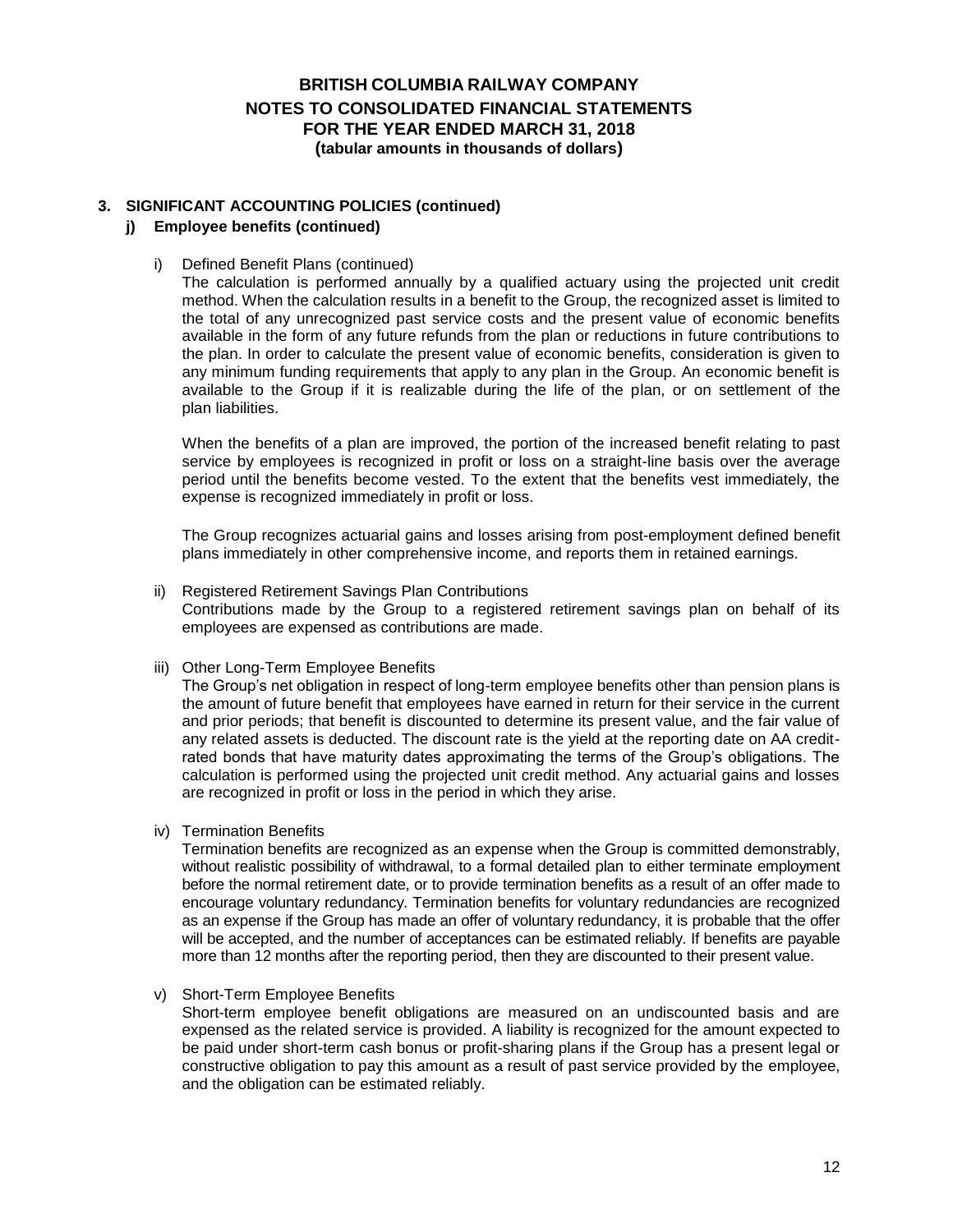### **3. SIGNIFICANT ACCOUNTING POLICIES (continued)**

#### **k) Provisions**

A provision is recognized if, as a result of a past event, the Group has a present legal or constructive obligation that can be estimated reliably, and it is probable that an outflow of economic benefits will be required to settle the obligation. Provisions are determined by discounting the expected future cash flows at a pre-tax rate that reflects current market assessments of the time value of money and the risks specific to the liability. The unwinding of the discount is recognized as finance cost.

i) Site Restoration

In accordance with the Group's environmental policy and applicable legal requirements, provisions for site restoration in respect of contaminated land and the related expenses are recognized when the land is contaminated. The provisions are recognized as non-current liabilities and are discounted to their present value based on expected future cash flows. Changes in estimates are dealt with on a prospective basis as they arise.

A provision is also recognized for expected remediation or retirements costs associated with owned or leased property or equipment as a non-current liability with a corresponding asset. At each reporting date, the liability is re-measured in line with changes in discount rates and timing or amount of the costs to be incurred. Any changes in the liability are added to, or deducted from, the related asset, other than the unwinding of the discount which is recognized as a finance cost in profit or loss as it occurs. If the change in the liability results in a decrease in the liability that exceeds the carrying amount of the asset, the asset is written down to nil and the excess is recognized immediately in profit or loss.

#### **l) Revenue**

i) Leasing Revenue

Leasing revenue from investment property is recognized in profit and loss on a straight-line basis over the term of the lease. Proceeds from prepaid lease arrangements are deferred and recognized in profit and loss on a straight-line basis over the term of the lease.

ii) Services

Revenue from services rendered, including fees related to the Port Subdivision operation, is recognized in profit or loss when services have been delivered, the amounts are measurable, and collectability is reasonably assured.

#### **m) Lease payments**

Payments made or received under operating leases are recognized in profit or loss on a straight-line basis over the term of the lease. Lease incentives are recognized as an integral part of the total lease expense / revenue, over the term of the lease. Contingent lease payments are accounted for in the period in which they are incurred.

#### **n) Determining whether an arrangement contains a lease**

At inception of an arrangement, the Group determines whether such an arrangement is or contains a lease. A specific asset is the subject of a lease if fulfilment of the arrangement is dependent on the use of that specified asset. An arrangement conveys the right to use the asset if the arrangement conveys to the Group the right to control the use of the underlying asset.

#### **o) Finance income and finance costs**

Finance income comprises interest income on funds invested and changes in the fair value of financial assets at fair value through profit or loss. Interest income is recognized as it accrues in profit or loss, using the effective interest method.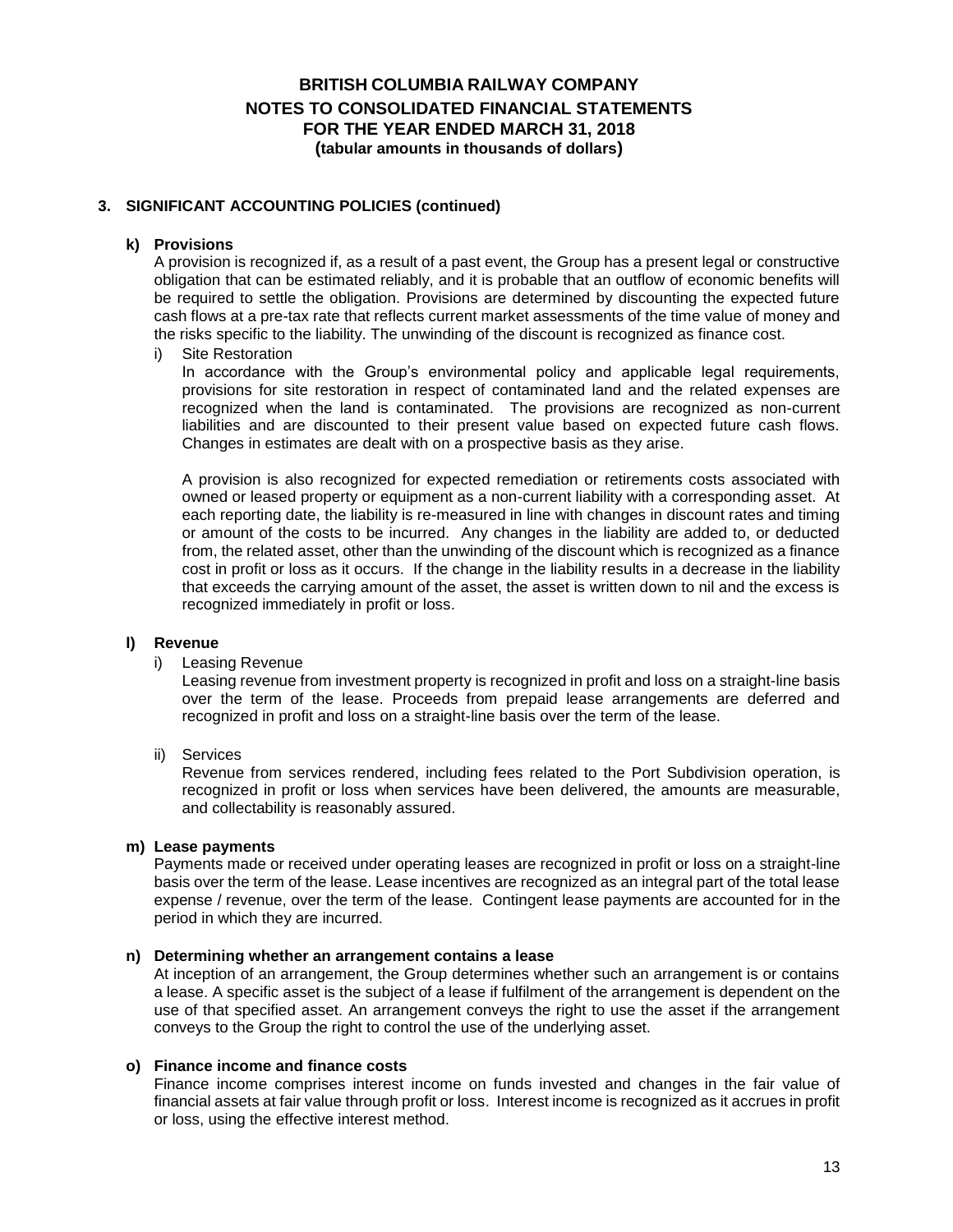# **3. SIGNIFICANT ACCOUNTING POLICIES (continued)**

## **o) Finance income and finance costs (continued)**

Finance costs comprise interest expense on borrowings, unwinding of the discount on provisions, changes in the fair value of financial assets at fair value through profit or loss, and impairment losses recognized on financial assets. Borrowing costs that are not directly attributable to the acquisition, construction or production of a qualifying asset are recognized in profit or loss using the effective interest method.

## **p) Future accounting standards**

The following is a summary of recent accounting pronouncements which have not yet been adopted by the Group:

## **• IFRS 15** *Revenue from Contracts with Customers*

In May 2014, the IASB issued IFRS 15 *Revenue from Contracts with Customers*. The new standard is effective for annual periods beginning on or after January 1, 2018. Earlier application is permitted. IFRS 15 will replace IAS 11 *Construction Contracts*, IAS 18 *Revenue*, IFRIC 13 *Customer Loyalty Programmes*, IFRIC 15 *Agreements for the Construction of Real Estate*, IFRIC 18 *Transfer of Assets from Customers*, and SIC 31 *Revenue – Barter Transactions Involving Advertising Services*.

The standard contains a single model that applies to contracts with customers and two approaches to recognising revenue: at a point in time or over time. The model features a contract-based five-step analysis of transactions to determine whether, how much and when revenue is recognized. New estimates and judgmental thresholds have been introduced, which may affect the amount and/or timing of revenue recognized.

The new standard applies to contracts with customers. It does not apply to insurance contracts, financial instruments or lease contracts, which fall in the scope of other IFRSs.

The Group intends to adopt these amendments in its financial statements for the annual period beginning on April 1, 2018. The Group does not expect the standard to have a material impact on the financial statements.

## **•** *Transfer of Investment Property* **(Amendments to IAS 40)**

In December 2016, the IASB issued amendments to IAS 40 *Investment Property* clarifying the principles for transfers into, or out of, investment property in IAS 40 when there has been a change in use.

The amendments apply prospectively for annual periods beginning on or after January 1, 2018. Early adoption is permitted. Retrospective application is permitted, but only if it does not involve the use of hindsight.

The amendments clarify that:

- an entity shall transfer a property to, or from, investment property when, and only when, there is a change in use of a property supported by evidence that a change in use has occurred; and
- the list of circumstances of when a change in use has occurred is non-exhaustive.

The Group intends to adopt these amendments in its financial statements for the annual period beginning on April 1, 2018. The Group does not expect the amendments to have a material impact on the financial statements.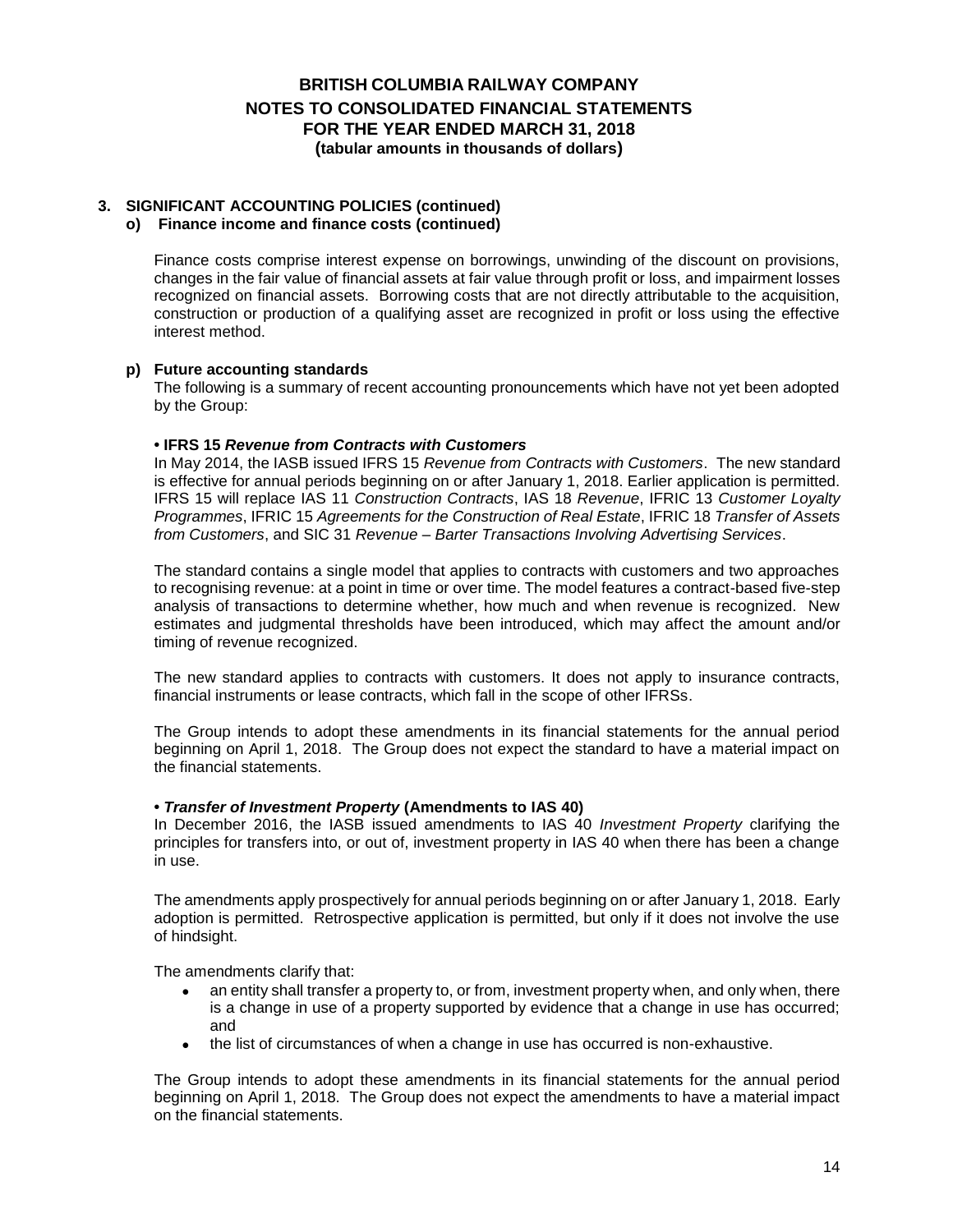#### **3. SIGNIFICANT ACCOUNTING POLICIES (continued) p) Future Accounting Standards (continued)**

# **• IFRS 9** *Financial Instruments*

In July 2014, the IASB issued the complete IFRS 9 (IFRS 9 (2014)). The mandatory effective date of IFRS 9 is for annual periods beginning on or after January 1, 2018 and must be applied retrospectively with some exemptions. Early adoption is permitted. The restatement of prior periods is not required and is only permitted if information is available without the use of hindsight.

IFRS 9 (2014) introduces new requirements for the classification and measurement of financial assets. Under IFRS 9 (2014), financial assets are classified and measured based on the business model in which they are held and the characteristics of their contractual cash flows.

The standard introduces additional changes relating to financial liabilities. It also amends the impairment model by introducing a new 'expected credit loss' model for calculating impairment.

IFRS 9 (2014) also includes a new general hedge accounting standard which aligns hedge accounting more closely with risk management. This new standard does not fundamentally change the types of hedging relationships or the requirement to measure and recognize ineffectiveness, however it will provide more hedging strategies that are used for risk management to qualify for hedge accounting and introduce more judgment to assess the effectiveness of a hedging relationship. Special transitional requirements have been set for the application of the new general hedging model.

The Group intends to adopt IFRS 9 (2014) in its financial statements for the annual period beginning on April 1, 2018. The Group does not expect the amendments to have a material impact on the financial statements.

#### **• IFRS 16** *Leases*

In January 2016, the IASB issued IFRS 16 *Leases*. The new standard is effective for annual periods beginning on or after January 1, 2019. Earlier application is permitted for entities that apply IFRS 15 *Revenue from Contracts with Customers* at or before the date of initial adoption of IFRS 16. IFRS 16 will replace IAS 17 *Leases*.

This standard introduces a single lessee accounting model and requires a lessee to recognize assets and liabilities for all leases with a term of more than 12 months, unless the underlying asset is of low value. A lessee is required to recognize a right-of-use asset representing its right to use the underlying asset and a lease liability representing its obligation to make lease payments.

This standard substantially carries forward the lessor accounting requirements of IAS 17, while requiring enhanced disclosures to be provided by lessees.

Other areas of the lease accounting model have been impacted, including the definition of a lease. Transitional provisions have been provided.

The Group intends to adopt IFRS 16 in its financial statements for the annual period beginning on April 1, 2019. The Group does not expect the amendments to have a material impact on the financial statements.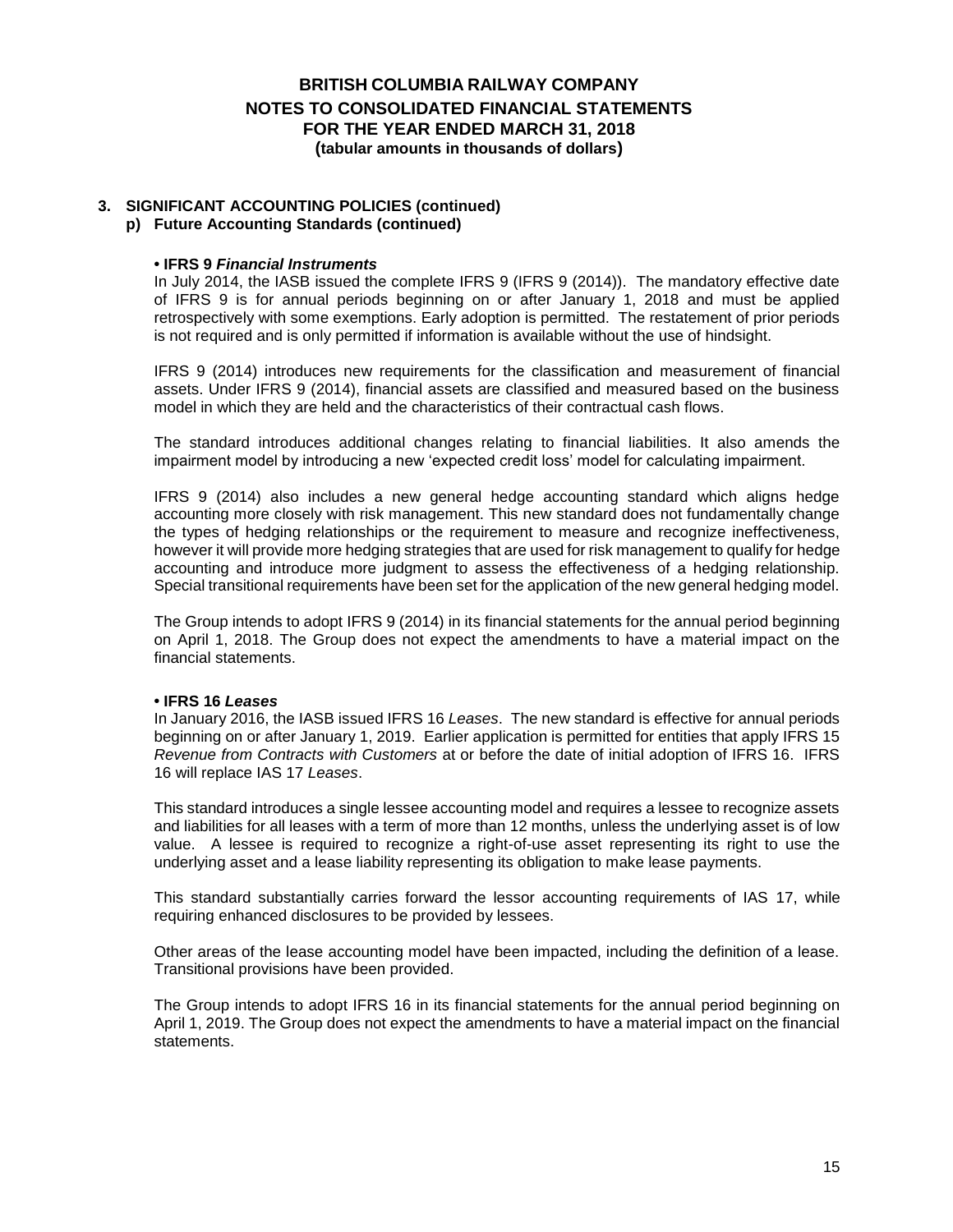### **4. CN TRANSACTION**

- (a) On July 14, 2004, BCRC and BCRP completed a transaction with CN pursuant to an agreement signed between the parties on November 25, 2003 (the "CN Transaction"). Under the terms of the agreement, CN assumed the Group's industrial freight railway business by purchasing the shares of BC Rail Ltd., the partnership interests of BC Rail Partnership, and railcars from a related entity (collectively "BC Rail").
- (b) BCRC and BC Rail entered into a Revitalization Agreement which was assumed by CN. Under the agreement, BC Rail leased the railway right-of-way land, railbed assets, and related track infrastructure from BCRC under a long-term lease. BC Rail prepaid all lease payments under the Revitalization Agreement. The lease is being treated as a finance lease and all the related assets have been removed from the financial statements.
- (c) Under the Revitalization Agreement, effective July 14, 2009 CN has the right to return certain segments of track to BCRC's control, for no proceeds; subject to specific legal and regulatory approvals. If segments are returned to BCRC, BCRC can retain, sell, or otherwise use the segment at its own discretion, or put the segment back to CN for \$1. As at March 31, 2018, CN has not commenced any action for the return of any segments of the main line.

## **5. KINDER MORGAN ("KM") TRANSACTION**

- (a) On May 30, 2007, BCRC and its subsidiaries, Vancouver Wharves Limited Partnership ("VWLP") and BCRP completed a transaction with KM pursuant to an agreement signed on April 3, 2007. Under the terms of the agreement, KM took over the operations of VWLP's port terminal facility by acquiring certain operating assets from VWLP and signing a 40-year non-renewable prepaid operating lease with BCRP for the land upon which VWLP operates. The net proceeds from the lease are being recognized as deferred lease revenue (Note 16) and amortized to income on a straight-line basis over the term of the lease.
- (b) As part of the agreement, KM assumed responsibility to complete certain projects designed to prevent further off-site migration of contamination on the land during the lease and to remediate all site contamination at the end of the lease. The fair value of the remediation services at the date of the agreement was estimated at \$14.0 million for off-site migration contamination projects and \$27.1 million for the remediation and site restoration at the end of the lease. As the Group retains ultimate responsibility for the remediation of the land, the site restoration and environmental obligations will continue to be reflected in the Group's consolidated financial statements (Note 17) until such time as management is satisfied that KM has completed the remediation work. As the value of the assumed obligations is considered to be part of the lease proceeds, an equivalent amount of lease revenue will be recognized on a straight-line basis over the lease term (Note 11(d)). An annual assessment will be made concerning Kinder Morgan's plans and progress towards completion of the remediation services. Any remediation performed in excess of revenue recognized will be reclassified to deferred revenue to ensure straight-line recognition over the lease term.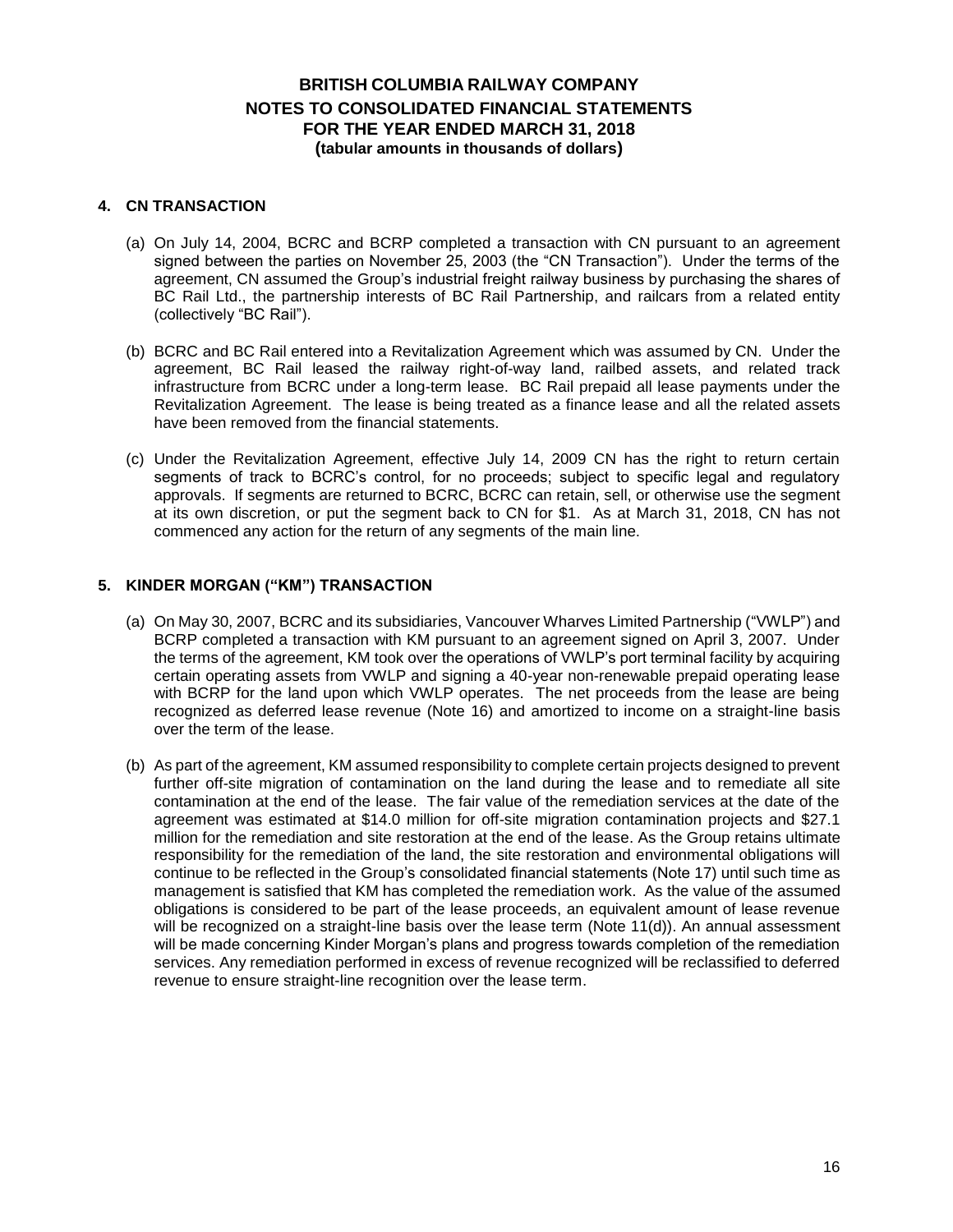## **6. REVENUE**

| For the year ended March 31                         | Note | 2018 |        | 2017 |        |
|-----------------------------------------------------|------|------|--------|------|--------|
| Investment property leasing revenue                 |      | S    | 9.092  | - SS | 9,020  |
| Port Subdivision operating and maintenance services | (a)  |      | 7.085  |      | 8,352  |
| Port Subdivision JCA privilege revenue              | (a)  |      | 3.564  |      | 3,437  |
|                                                     |      |      | 19.741 |      | 20,809 |

## **a) Port Subdivision Joint Service Revenue**

The Group operates and maintains the 37-kilometre track connecting three railways to the port terminal at Roberts Bank (the "Port Subdivision operation") and recovers its operating and maintenance costs for this service from the three user railways in proportion to each railway's use of the track each month.

The Group has also invested in railway assets for its Port Subdivision operation. Agreements between the Group and the three user railways require the Group to maintain a separate account of the invested costs (the "Joint Capital Account") as the costs will be reimbursed by the user railways in proportion to their use of the track at the time that the assets are retired or when the operation ceases to exist. The portion of the Joint Capital Account ("JCA") relating to land has been accounted for as an operating lease and included with investment property (Note 14) and the balance, accounted for as finance leases, is included in other assets as the Joint Capital Account Receivables (Note 11(b)) to be collected upon retirement or cessation of operations.

The Group collects monthly lease payments ("JCA privilege revenue") from the user railways calculated at prime plus 1% (as at April 1 of each year) on the balance of the JCA balance and based on each railway's proportionate use of the track each month.

## **7. LABOUR COSTS**

| For the year ended March 31                                       | Note | 2018         | 2017 |              |
|-------------------------------------------------------------------|------|--------------|------|--------------|
| Direct labour costs<br>Labour costs for contracted MoTI employees |      | 2.867<br>920 |      | 3,353<br>901 |
|                                                                   |      | 3.787        |      | 4.254        |

Direct labour costs include employee wages, dental and health benefits, RRSP contributions, and the annual expense related to the post-employment benefit plan and the defined benefit supplemental pension plan.

#### **8. DEPRECIATION EXPENSE**

| For the year ended March 31   | Note | 2018             | 2017 |
|-------------------------------|------|------------------|------|
| Property, plant and equipment | 12   | 196 <sup>5</sup> | 148  |
| Investment property           | 14   | 136              | 135  |
|                               |      | 332              | 283  |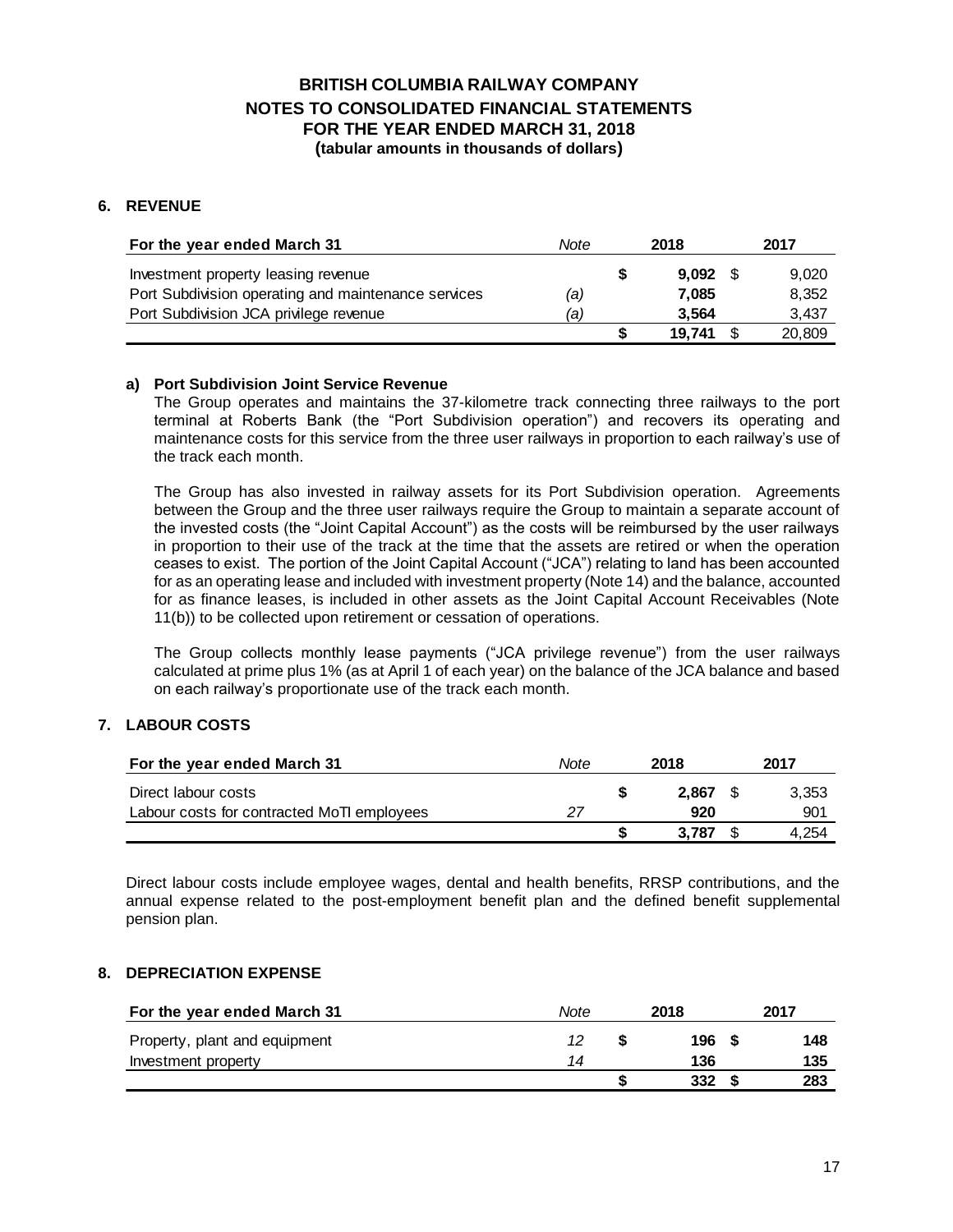# **9. FINANCE INCOME AND FINANCE COSTS**

| For the year ended March 31                    | Note | 2018 |              | 2017 |          |
|------------------------------------------------|------|------|--------------|------|----------|
| Interest on bank deposits                      |      | \$   | 18           | - \$ | 13       |
| Interest on loans and receivables              |      |      | 628          |      | 592      |
| Interest on money market instruments           |      |      | 1,019        |      | 676      |
| Finance income                                 |      |      | 1,665        |      | 1,281    |
| Unwind of discount on provision                | 17   |      | (4, 195)     |      | (3,710)  |
| Finance costs                                  |      |      | (4, 195)     |      | (3,710)  |
| Net finance costs recognized in profit or loss |      | S    | $(2,530)$ \$ |      | (2, 429) |

## **10. CASH AND CASH EQUIVALENTS**

| As at March 31           | 2018 |         |    | 2017   |  |  |
|--------------------------|------|---------|----|--------|--|--|
| Cash                     |      | 6.447   |    | 2,043  |  |  |
| Money market instruments |      | 137.808 |    | 89,790 |  |  |
|                          |      | 144.255 | \$ | 91,833 |  |  |

The Group's money market instruments are invested in a fund which invests in government and corporate debt securities, including commercial paper.

## **11. TRADE AND OTHER RECEIVABLES**

| As as March 31                                  | Note | 2018             | 2017          |
|-------------------------------------------------|------|------------------|---------------|
| Trade receivables                               |      | \$<br>2,221      | \$<br>2,660   |
| Loans and receivables                           |      |                  |               |
| Mortgages receivable                            | (a)  | 213              | 232           |
| Joint Capital Account receivables               | (b)  | 97,172           | 88,463        |
| Long-term notes receivable from CN              | (c)  | 11,144           | 10,528        |
| Long-term receivable for environmental services | (d)  | 49,106           | 42,722        |
|                                                 |      | 157,635          | 141,945       |
|                                                 |      | \$<br>159,856    | \$<br>144,605 |
|                                                 |      |                  |               |
| Current                                         |      | \$<br>$2,434$ \$ | 2,892         |
| Non-current                                     |      | 157,422          | 141,713       |
|                                                 |      | \$<br>159,856    | \$<br>144.605 |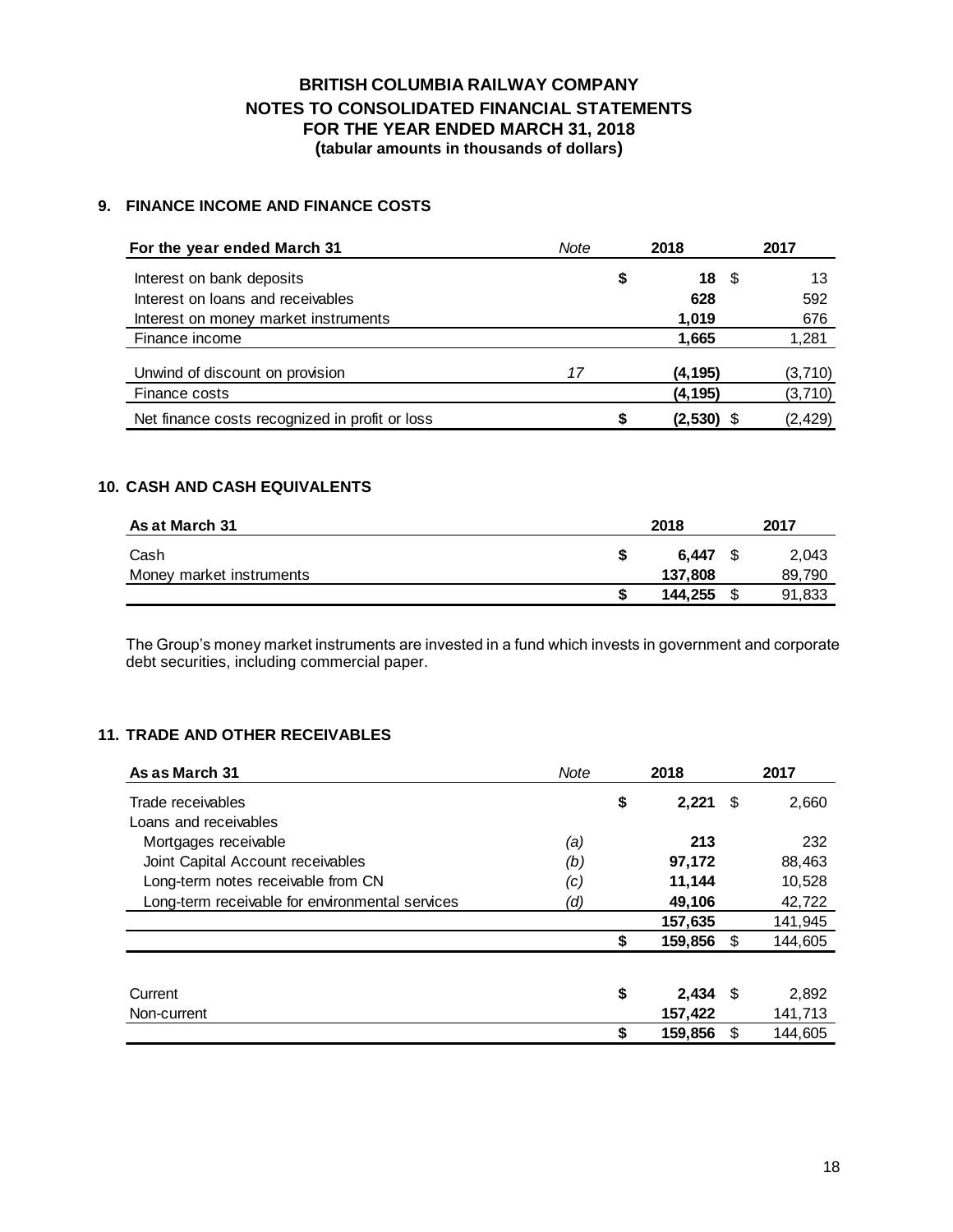## **11. TRADE AND OTHER RECEIVABLES (continued)**

- (a) The Group has one outstanding mortgage issued in a previous year to a purchaser as part of a property sale transaction from the Group's real estate portfolio. The mortgage bears interest at prime plus 1.75% and is for a 2-year term ending November 2018.
- (b) The Joint Capital Account receivables relate to long-term finance leases which will be repaid to the Group by the users of the railway in proportion to their use of the track when the assets are either retired or the operation ceases. The receivables bear interest at prime plus 1% which is paid monthly.

Because the annual lease payments are based on prime plus 1% as at April 1 of each year and it is not possible to forecast with any accuracy the rates applicable to the lease throughout the lease term, it is not possible to accurately calculate the future minimum lease payments for this lease. Therefore, the lease revenue is recorded through profit or loss as it becomes measurable and collectable.

- (c) The long-term notes receivable from CN (Note 4) are non-interest bearing and due on July 12, 2094. The notes were initially recorded at fair value calculated based on the discounted cash flow using an implied interest rate of 5.75% and are accreted each year at 5.75% to their ultimate face value of \$842 million.
- (d) The long-term receivable for environmental services relates to the KM lease for the Vancouver Wharves port terminal facility (Note 5). The receivable will be settled through the lessee's remediation performance at the end of the lease agreement. The value of the receivable at inception of the lease was based on the present value of the related remediation, using an implicit rate of interest of 4.6%. In each subsequent reporting period, the receivable balance is adjusted to reflect the time value of money at the current implicit rate of interest and for any changes to the expected future cost of remediation for which the receivable is being adjusted over the remaining term of the lease.

|                           | Leasehold |           |      |                     |      |       |
|---------------------------|-----------|-----------|------|---------------------|------|-------|
|                           |           | Equipment |      | <b>Improvements</b> |      | Total |
| Cost                      |           |           |      |                     |      |       |
| Balance April 1, 2016     | \$        | 2,296     | \$   | 262                 | - \$ | 2,558 |
| Additions                 |           | 23        |      |                     |      | 23    |
| Balance March 31, 2017    | \$        | 2,319     | -\$  | 262                 | \$   | 2,581 |
| Additions                 | \$        | 554       |      | -                   | \$   | 554   |
| Balance March 31, 2018    | \$        | 2,873     | \$   | 262                 | \$   | 3,135 |
|                           |           |           |      |                     |      |       |
| <b>Depreciation</b>       |           |           |      |                     |      |       |
| Balance April 1, 2016     | \$        | 1,641     | \$   | 262                 | - \$ | 1,903 |
| Depreciation for the year |           | 148       |      |                     |      | 148   |
| Balance March 31, 2017    | \$        | 1,789     | - \$ | 262                 | - \$ | 2,051 |
| Depreciation for the year | \$        | 196       |      | ٠                   |      | 196   |
| Balance March 31, 2018    | \$        | 1,985     | - \$ | 262                 | - \$ | 2,247 |
| <b>Carrying Amounts</b>   |           |           |      |                     |      |       |
|                           |           |           |      |                     |      |       |
| At March 31, 2017         | \$        | 530       | \$   |                     | \$   | 530   |
| At March 31, 2018         | \$        | 888       | \$   |                     | \$   | 888   |

## **12. PROPERTY PLANT AND EQUIPMENT**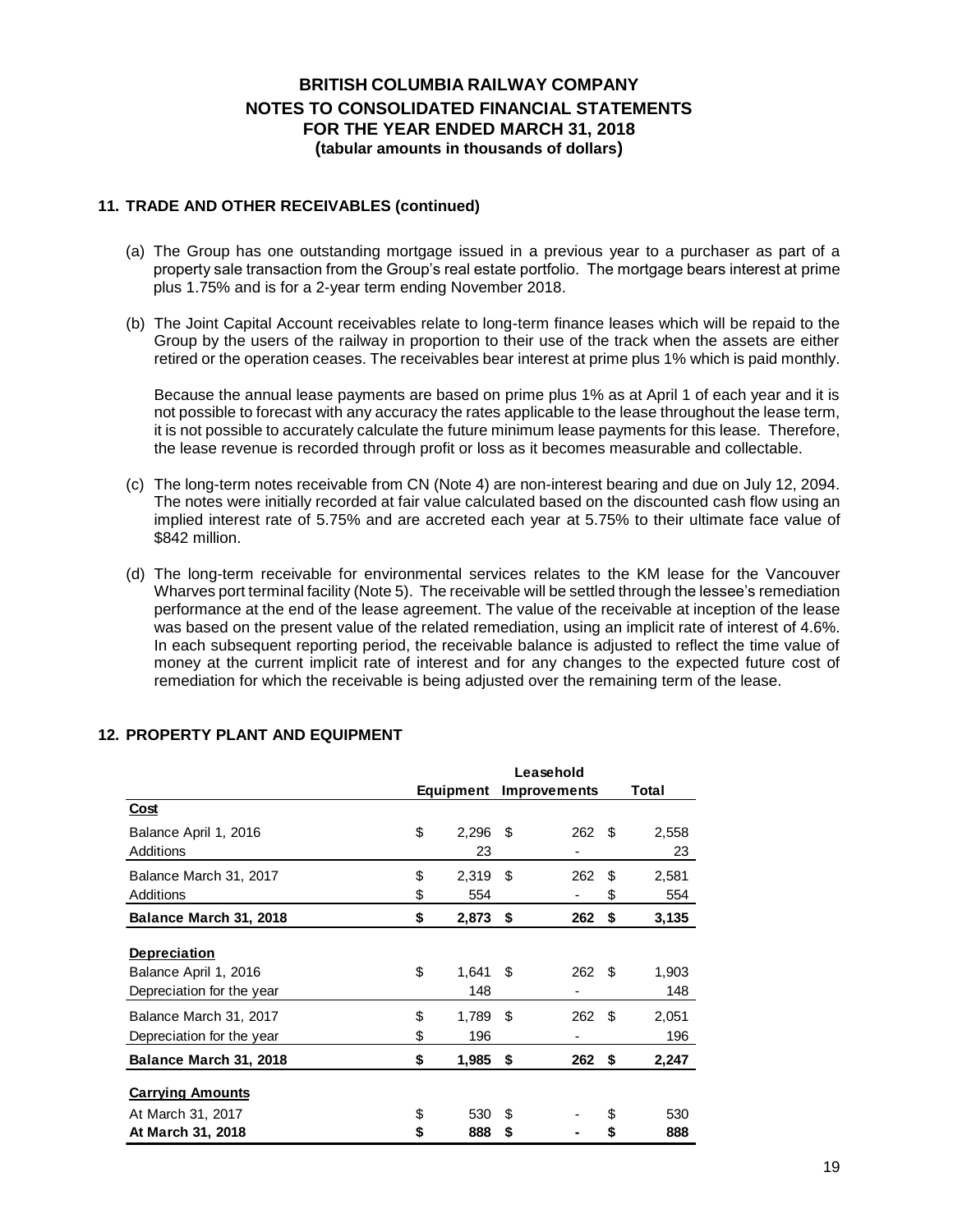## **13. INTEREST IN MINING RIGHTS**

| As at March 31         | 2018   | 2017         |  |  |  |
|------------------------|--------|--------------|--|--|--|
| <b>Mining licenses</b> | 18.308 | \$<br>18,308 |  |  |  |
|                        | 18.308 | \$<br>18,308 |  |  |  |

On May 1, 2015, the Group acquired 61 coal licenses in the Klappan region of British Columbia from Fortune Minerals Ltd. and its joint venture partner POSCO Canada (together, the "vendors"). The purchase price of the coal licenses was \$18,308,000, and was financed by the Group's cash reserves. The agreement provides the vendors an option to reacquire the coal licenses within a 10-year period from the acquisition date, for the same price, subject to certain conditions.

### **14. INVESTMENT PROPERTY**

|                                                   | 2018                | 2017      |
|---------------------------------------------------|---------------------|-----------|
| <u>Cost</u>                                       |                     |           |
| Balance, beginning of year                        | \$<br>150,770<br>\$ | 164,038   |
| Additions                                         | 402                 | 1,636     |
| Effect of change in estimated cost of remediation | 38,838              | (12, 444) |
| <b>Disposals</b>                                  | (9,719)             | (2,460)   |
| Balance, March 31                                 | 180,291             | 150,770   |
| <b>Depreciation</b>                               |                     |           |
| Balance, beginning of year                        | 5,032               | 4,897     |
| Depreciation for the year                         | 136                 | 135       |
| Balance, March 31                                 | 5,168               | 5,032     |
| <b>Carrying amount, March 31</b>                  | \$<br>175,123<br>S  | 145,738   |

Investment property comprises a number of commercial properties that are leased to third parties with varying lease terms and conditions. The estimated fair value of the investment property portfolio as at March 31, 2018 is \$237 million (March 31, 2017 - \$227 million).

The Group is preparing certain non-port related and non-rail real estate assets for sale. The assets continue to be classified with investment property as they do not currently meet all the criteria for classification as held-for-sale.

## **15. TRADE AND OTHER PAYABLES**

| As at March 31                          |   | 2017  |       |  |
|-----------------------------------------|---|-------|-------|--|
| Trade payables                          |   | 43    | 61    |  |
| Non-trade payables and accrued expenses |   | 5.816 | 1,608 |  |
| Total current                           | S | 5.859 | .669  |  |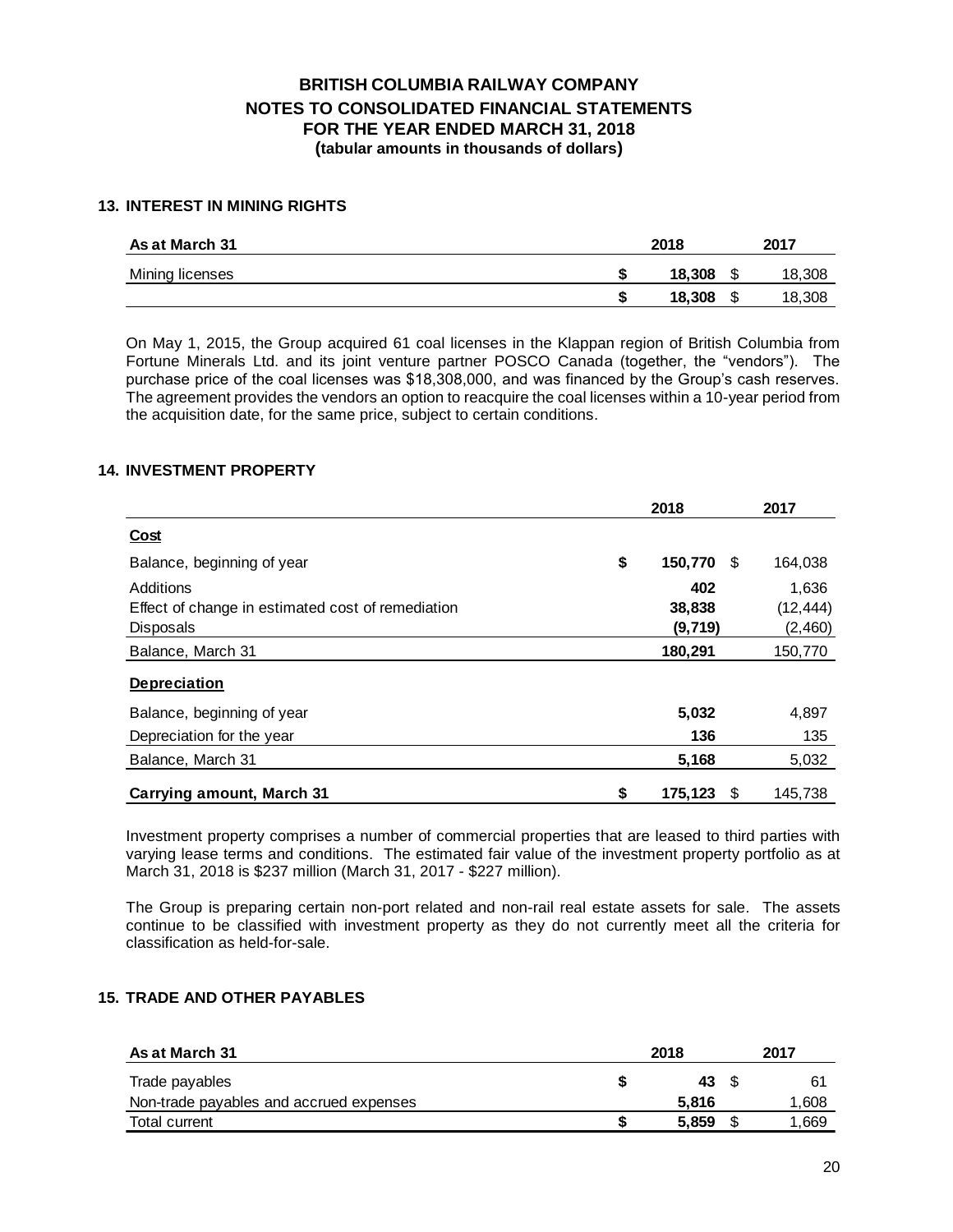## **16. DEFERRED LEASE REVENUE**

| As at March 31                   |   | 2018   |      | 2017   |
|----------------------------------|---|--------|------|--------|
| KM operating lease               | S | 27,784 | - \$ | 28,686 |
| Other investment property leases |   | 255    |      | 216    |
|                                  |   | 28,039 |      | 28,902 |
| Less: current portion            |   | 1.318  |      | 1,279  |
|                                  |   | 26,721 | S    | 27,623 |

Deferred lease revenue on investment property leases other than the KM lease is classified as current as it consists of short-term prepayments on various leases. The non-current portion consists of the lease revenue from the 40-year lease to KM for the Vancouver Wharves port terminal facility which has not yet been recognized in profit or loss (Note 5).

During the year, KM performed remediation activities on the site, which reduced the Group's environmental liability accrual. The estimated value of the remediation completed in the year was \$0.2 million (2017 - \$0.2 million). These services were performed as part of the lease arrangement and were recognized as a reduction in the environmental liability and increase in deferred revenue as the revenue will be recognized in profit or loss over the term of the lease (Note 5).

## **17. PROVISIONS**

|                                            | Note | 2018               | 2017      |
|--------------------------------------------|------|--------------------|-----------|
| <b>General Environmental</b>               | (a)  |                    |           |
| Balance, beginning of year                 |      | \$<br>92,413<br>-S | 92,247    |
| Provisions made during the year            |      | -                  | 62        |
| Provisions used during the year            |      | (36)               | (185)     |
| Provisions reversed during the year        |      | (50)               | (91)      |
| Unwind of discount                         |      | 880                | 600       |
| Transfered to deferred lease revenue       |      | (220)              | (220)     |
| Balance at March 31                        |      | 92,987             | 92,413    |
| <b>Site Restoration</b>                    | (b)  |                    |           |
| Balance, beginning of year                 |      | 135,315            | 144,649   |
| Provisions made (reversed) during the year |      | 38,838             | (12, 444) |
| Unwind of discount                         |      | 3,315              | 3,110     |
| Balance at March 31                        |      | 177,468            | 135,315   |
| <b>Total Provisions</b>                    |      | \$<br>270,455<br>S | 227,728   |

a) The general environmental provision consists of the estimated remediation costs required on the portfolio of real estate properties owned by the Group. The risk of environmental liability is inherent in the operation of the Group's business with respect to both current and past operations. As a result, the Group incurs costs, on an ongoing basis, associated with environmental regulatory compliance and clean-up requirements.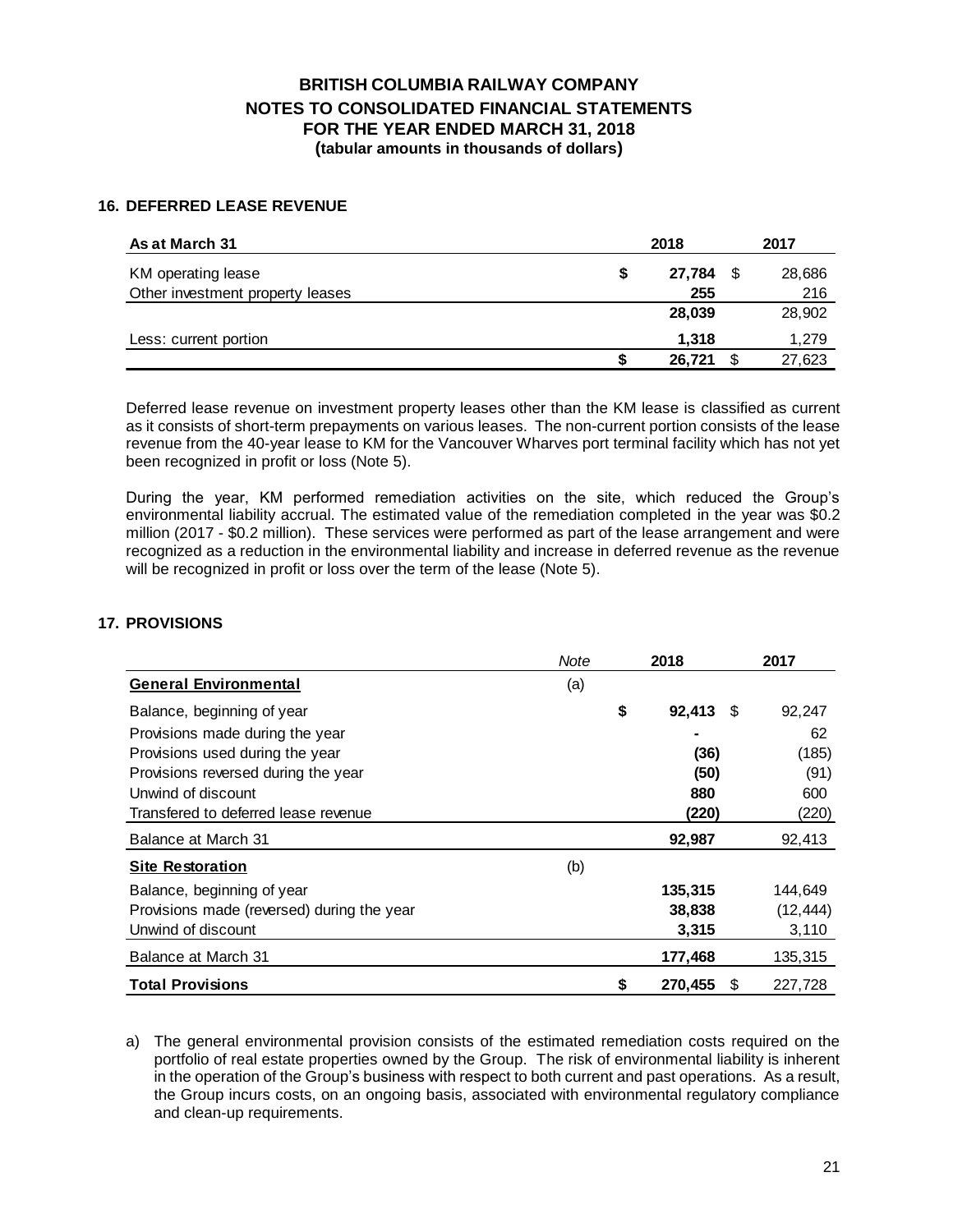#### **17. PROVISIONS (continued)**

The Group has recorded provisions for both anticipated expenditures on existing environmental remediation programs and contingent liabilities in relation to specific sites where the expected costs can be reasonably estimated. The Group believes it has identified the costs likely to be incurred over the next several years, based on known information. However, ongoing efforts to identify potential environmental concerns associated with the Group's properties may lead to future environmental investigations, which may result in the identification of additional environmental costs and liabilities, the magnitude of which cannot be reasonably estimated.

Also included in the general environmental provision is an estimate related to a portion of a property previously used in the Vancouver Wharves terminal operations. In 2002, legal proceedings commenced in the B.C. Supreme Court against the Company and its subsidiaries alleging that those entities are responsible for soil and groundwater contamination on a site adjacent to the VWLP operation and in Burrard Inlet adjacent to that property. On February 1, 2008, an Agreement in Principle ("AIP") was reached which describes the remediation process, the responsibilities of the parties, and the estimated costs of remediation. The AIP which was extended to March 31, 2018 forms the basis of the negotiations of a final agreement. Based on the agreement principles, and ongoing negotiations, management has estimated and recorded a provision in the financial statements.

This liability accrued interest using the following rates:

|               | 2018 | 2017  |
|---------------|------|-------|
| Interest rate | .10% | 0.80% |

b) The site restoration provision relates to the land upon which the Vancouver Wharves port terminal facility operates. While the obligation for restoring the site has been assumed by the lessee as part of the lease agreement (Note 5(b)), the Group retains ultimate responsibility for the obligation therefore the costs will continue to be reflected in these financial statements until such time as management is satisfied that the lessee has completed the remediation work.

An independent estimate of the ultimate remediation costs was obtained by the Group in March 2018. Because of the long-term nature of the site restoration liability, the greatest uncertainty in estimating the provision is the costs that will ultimately be incurred. In particular, the Group has assumed that the site will be restored using technology and materials that are currently available. Based on these assumptions, as at March 31, 2018, the liability for retirement and remediation, after applying an inflation factor of 2.5% (2017 – 2.5%) is estimated to be approximately \$177.5 million (March 31, 2017 - \$133.3 million). The discounted provision increased by \$38.8 million in 2018 due to changes in environmental standards during the year.

Management has assumed the following discount rates based on long-term Government of Canada Bond rates:

|                        | 2018 | 2017            |
|------------------------|------|-----------------|
| Disco.<br>rate<br>soum | 50%∠ | 45%<br><u>.</u> |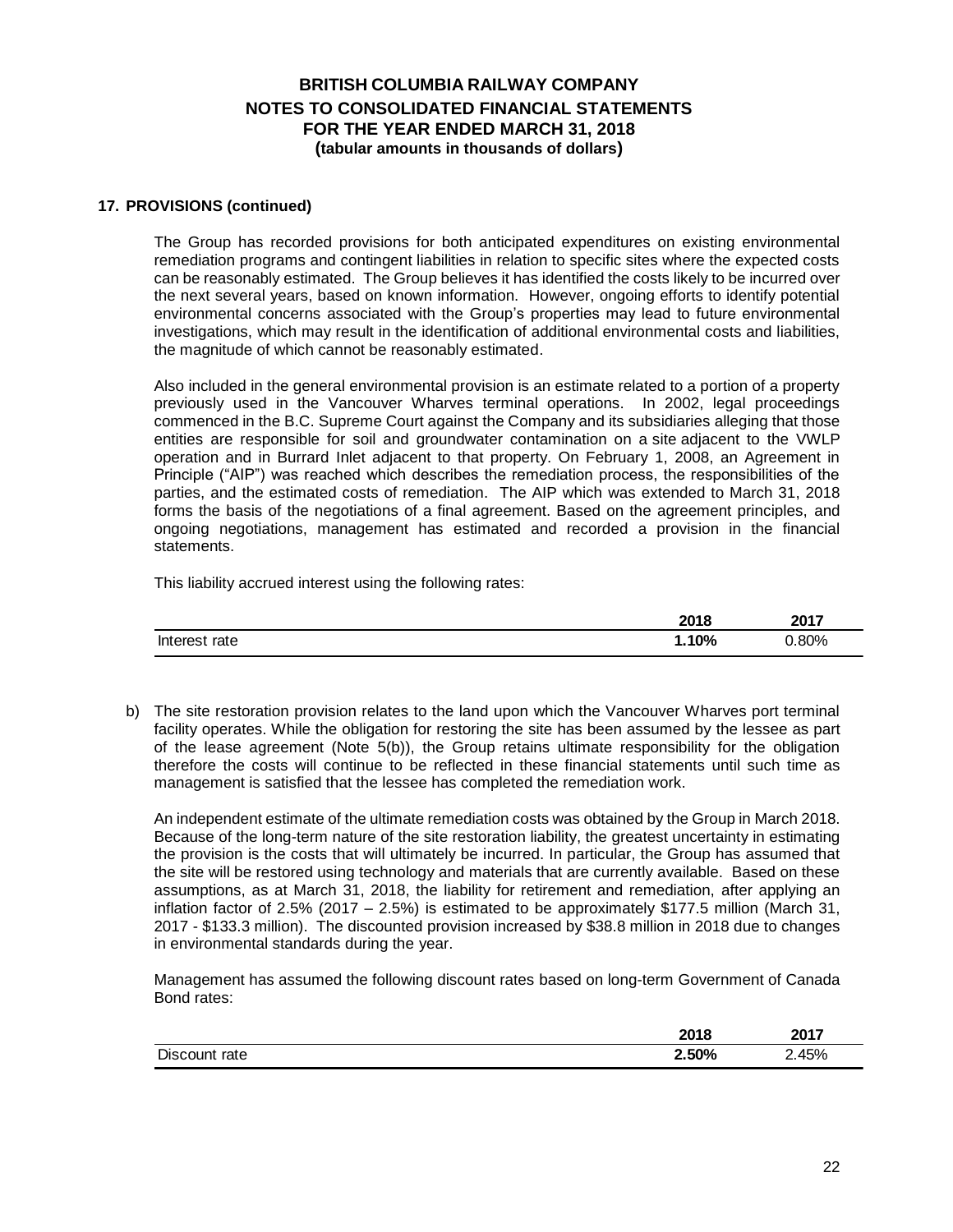### **18. EMPLOYEE BENEFITS**

|                                                         |  |                  |    |                       | <b>Post-Employment Plan</b> |            |      | <b>Pension Plan</b> |  |                  |                  |  | Total |  |
|---------------------------------------------------------|--|------------------|----|-----------------------|-----------------------------|------------|------|---------------------|--|------------------|------------------|--|-------|--|
| As at March 31                                          |  | 2018             |    | 2017                  |                             | 2018       |      | 2017                |  | 2018             | 2017             |  |       |  |
| Defined benefit obligation<br>Fair value of plan assets |  | 21.378<br>18.601 | -S | $21.156$ \$<br>18.676 |                             | 1.519<br>۰ | - \$ | 2.770<br>۰          |  | 22.897<br>18.601 | 23.926<br>18.676 |  |       |  |
| Total employee benefit liability                        |  | 2.777            |    | 2.480                 |                             | 1.519      |      | 2.770               |  | 4.296            | 5.250            |  |       |  |

The Group makes contributions to a registered retirement savings plan on behalf of its employees which are expensed as contributions are made.

The Group also provided a defined benefit supplemental pension plan ("Pension Plan") for former executives and provides post-employment benefits ("Post-Employment Plan") for current and retired employees upon retirement. The Pension Plan is a non-registered benefit plan. There are currently no active members accruing benefits in the Pension Plan. Pension benefits for all inactive members are frozen, except for adjustments for inflation before and after retirement. The Post-Employment Plan includes the reimbursement of certain medical costs after retirement.

The amounts presented in this note are actuarially determined projections based on management's assumptions provided to the actuary. The Group's actuary prepares annual valuations of the accrued benefit obligation at March 31. The most recent valuations of the Pension Plan and the Post-Employment Plan were conducted as at March 31, 2018. The Pension Plan assets are valued as at March 31 of each year, and the latest valuation of plan assets was March 31, 2018.

Both the Pension Plan and the Post-Employment Plan expose the Group to actuarial risks such as longevity risk, interest rate risk and market (investment) risk.

#### **a) Funding**

The Pension Plan is fully funded by the Group. The funding requirements are based on the pension fund's actuarial measurement framework set out in the funding policies of the plan. The funding of the plan is based on a separate actuarial valuation for funding purposes for which the assumptions may differ from the assumptions above.

Employees are not required to contribute to the Pension Plan or the Post-Employment Plan. The Group expects to make no contributions to the Pension Plan in fiscal 2019 and \$76,000 in direct benefit payments to the Post-Employment Plan in fiscal 2019.

The Group made contributions to a registered retirement savings' plan on behalf of its employees during the year of \$180,000 (2017 - \$199,000).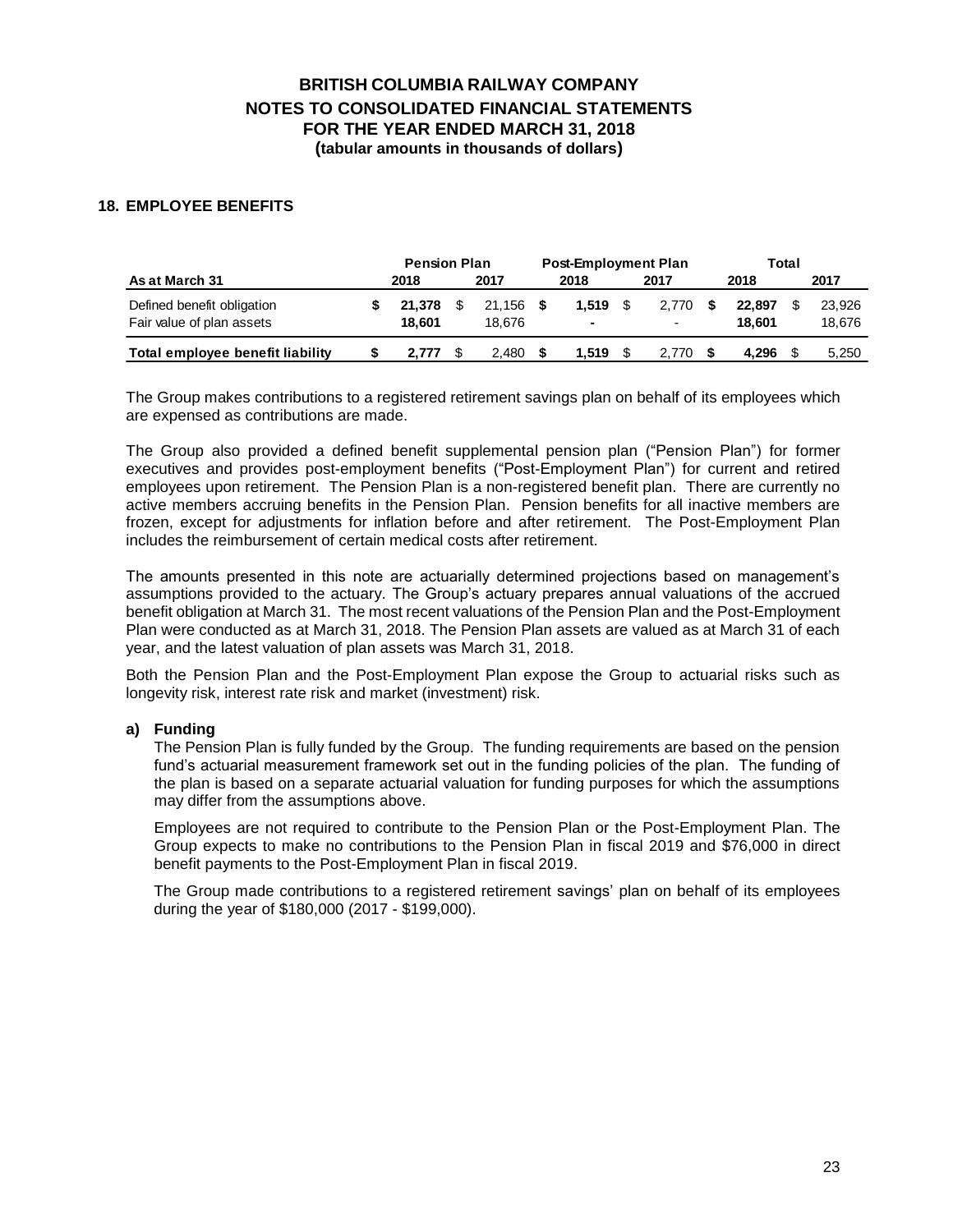# **18. EMPLOYEE BENEFITS (continued)**

## **b) Movement in the net defined benefit liability**

|                                                 |                | <b>Pension Plan</b> |                | <b>Post-Employment Plan</b> |    |          |
|-------------------------------------------------|----------------|---------------------|----------------|-----------------------------|----|----------|
|                                                 | 2018           |                     | 2017           | 2018                        |    | 2017     |
| Defined benefit obligation                      |                |                     |                |                             |    |          |
| \$<br>Balance, beginning of year                | $(21, 156)$ \$ |                     | $(20, 953)$ \$ | $(2,770)$ \$                |    | (2, 596) |
| Included in profit or loss:                     |                |                     |                |                             |    |          |
| Current service cost                            |                |                     |                | (91)                        |    | (81)     |
| Interest cost                                   | (755)          |                     | (779)          | (100)                       |    | (99)     |
|                                                 | (755)          |                     | (779)          | (191)                       |    | (180)    |
| Included in OCI:                                |                |                     |                |                             |    |          |
| Remeasurements gain (loss):                     |                |                     |                |                             |    |          |
| Actuarial gain (loss) arising from:             |                |                     |                |                             |    |          |
| - demographic assumptions                       | (291)          |                     |                | 114                         |    |          |
| - financial assumptions                         | (417)          |                     | (408)          | 1,181                       |    | (85)     |
| - experience adjustments                        | 303            |                     | 62             | 51                          |    | (10)     |
|                                                 | (405)          |                     | (346)          | 1,346                       |    | (95)     |
| Other:                                          |                |                     |                |                             |    |          |
| Benefits paid                                   | 938            |                     | 922            | 96                          |    | 101      |
|                                                 | 938            |                     | 922            | 96                          |    | 101      |
| Balance, March 31<br>\$                         | (21, 378)      | $\mathfrak{S}$      | (21, 156)      | \$<br>(1, 519)              | \$ | (2,770)  |
| Fair value of plan assets                       |                |                     |                |                             |    |          |
| \$<br>Balance, beginning of year                | 18,676         | \$                  | 18,642 \$      |                             | \$ |          |
| Included in profit or loss:                     |                |                     |                |                             |    |          |
| Interest income                                 | 664            |                     | 691            |                             |    |          |
| Administrative expenses                         | (42)           |                     | (42)           |                             |    |          |
|                                                 | 622            |                     | 649            |                             |    |          |
| Included in OCI:                                |                |                     |                |                             |    |          |
| Remeasurements gain:                            |                |                     |                |                             |    |          |
| Return on plan assets excluding interest income | 241            |                     | 307            |                             |    |          |
|                                                 | 241            |                     | 307            |                             |    |          |
| Other:                                          |                |                     |                |                             |    |          |
| <b>Employer contributions</b>                   |                |                     |                | 95                          |    | 101      |
| Benefits paid                                   | (938)          |                     | (922)          | (95)                        |    | (101)    |
|                                                 | (938)          |                     | (922)          |                             |    |          |
| <b>Balance, March 31</b><br>\$                  | 18,601         | \$                  | 18,676         | \$<br>-                     | \$ |          |
| \$<br>Net defined benefit liability             | $(2,777)$ \$   |                     | $(2,480)$ \$   | $(1,519)$ \$                |    | (2,770)  |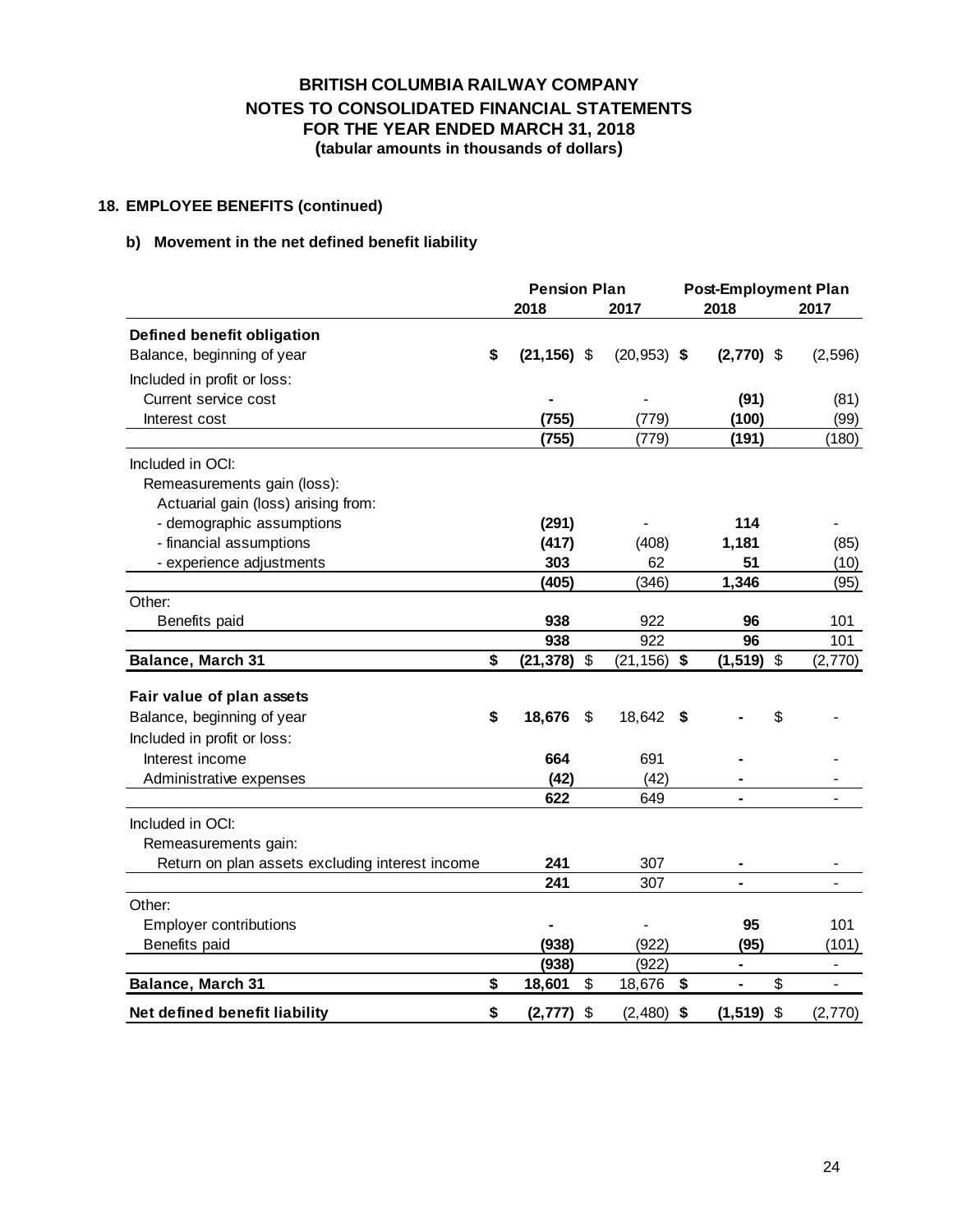# **18. EMPLOYEE BENEFITS (continued)**

## **c) Gains (losses) recognized in statement of comprehensive income**

|                                                         |      | <b>Pension Plan</b> |      |            | <b>Post-Employment Plan</b> |            |      |       |
|---------------------------------------------------------|------|---------------------|------|------------|-----------------------------|------------|------|-------|
| For the year ended March 31                             | 2018 |                     | 2017 |            | 2018                        |            | 2017 |       |
| Expense recognized in profit or loss                    |      |                     |      |            |                             |            |      |       |
| Defined benefit obligation                              | \$   | $(755)$ \$          |      | $(779)$ \$ |                             | $(191)$ \$ |      | (180) |
| Fair value of plan assets                               |      | 622                 |      | 649        |                             | ۰          |      |       |
| Expense recognized with labour costs                    |      | $(133)$ \$          |      | (130) \$   |                             | $(191)$ \$ |      | (180) |
| Gains (losses) recognized in other comprehensive income |      |                     |      |            |                             |            |      |       |
| Defined benefit obligation                              | \$   | (405) \$            |      | $(346)$ \$ |                             | $1,346$ \$ |      | (95)  |
| Fair value of plan assets                               |      | 241                 |      | 307        |                             | ۰          |      |       |
|                                                         |      | (164) \$            |      | (39)       |                             | 1,346      | \$   | (95)  |

## **d) Actuarial assumptions**

The following were the principal actuarial assumptions as at the reporting date:

|                                  |            | <b>Pension Plan</b> | <b>Post-Employment Plan</b> |       |  |  |
|----------------------------------|------------|---------------------|-----------------------------|-------|--|--|
|                                  | 2018       | 2017                | 2018                        | 2017  |  |  |
| Discount rate at end of year     | 3.50%      | 3.65%               | 3.50%                       | 3.70% |  |  |
| Future pension growth            | 2.00%      | $2.00\%$            | N/A                         | N/A   |  |  |
| Inflation rate                   | 2.00%      | $2.00\%$            | N/A                         | N/A   |  |  |
| Immediate health care trend rate | <b>N/A</b> | N/A                 | 6.56%                       | 5.37% |  |  |
| Ultimate heath care trend rate   | <b>N/A</b> | N/A                 | 4.50%                       | 4.50% |  |  |
| Year ultimate rate reached       | N/A        | N/A                 | 2035                        | 2035  |  |  |

## **e) Plan assets**

The plan assets for the Pension Plan comprise:

| As at March 31            | 2018        | 2017 |  |  |
|---------------------------|-------------|------|--|--|
| Equity securities         | 33%         | 34%  |  |  |
| Debt securities           | 21%         | 18%  |  |  |
| Refundable Tax Account    | 46%         | 48%  |  |  |
| Fair value of plan assets | <b>100%</b> | 100% |  |  |

The portfolio's asset mix is reviewed periodically and may vary in the future.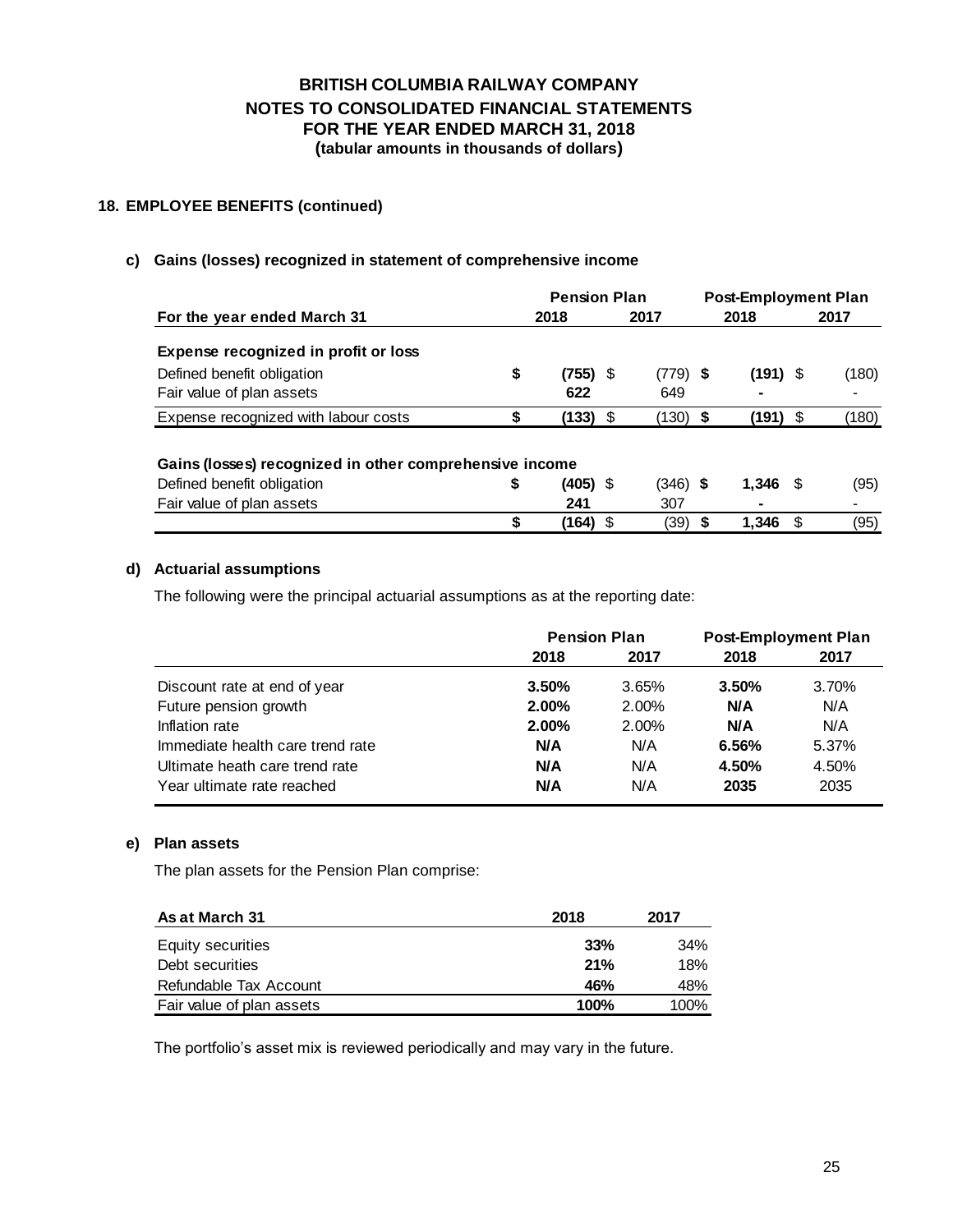#### **18. EMPLOYEE BENEFITS (continued)**

#### **f) Sensitivity analysis**

The following table shows the effect on the defined benefit obligation of a 1% change in certain key assumptions at March 31, 2018:

|                                        | Defined Benefit Obligation Increase (Decrease) |              |  |          |                             |            |  |          |  |
|----------------------------------------|------------------------------------------------|--------------|--|----------|-----------------------------|------------|--|----------|--|
|                                        | <b>Pension Plan</b>                            |              |  |          | <b>Post-Employment Plan</b> |            |  |          |  |
| 1% Movement                            |                                                | Increase     |  | Decrease |                             | Increase   |  | Decrease |  |
| Discount rate                          |                                                | $(2,552)$ \$ |  | 3.144    | - \$                        | $(200)$ \$ |  | 254      |  |
| Inflation rate / pension increase rate |                                                | 3.039        |  | (2,517)  |                             | N/A        |  | N/A      |  |
| Health care trend rate                 |                                                | N/A          |  | N/A      |                             | 183        |  | (147)    |  |

#### **19. SHARE CAPITAL**

Authorized: 10,000,000 common shares with a par value of \$100 each.

Issued and outstanding March 31, 2019 and March 31, 2018: 2,576,885 common shares held by the BCTFA (subsidiary of the Province).

#### **20. CONTRIBUTED SURPLUS**

During the period ended March 31, 2018, the Group made payments of \$0.4 million to the Province from its contributed surplus (2017 - \$4.3 million).

|                            | 2018   | 2017    |
|----------------------------|--------|---------|
| Balance, beginning of year | 52.568 | 56.860  |
| Payments to the Province   | (432)  | (4,292) |
| Balance, March 31          | 52.136 | 52,568  |

The current year's payment to the Province of \$432,000 (2017 - \$4,292,000) was paid directly to the BCTFA towards funding of the North Shore Trade Corridor project (Note 23).

#### **21. FINANCIAL INSTRUMENTS**

#### **Risk management**

In the normal course of business, the Group is exposed to various risks such as credit risk, interest rate risk, and liquidity risk. To manage these risks, the Group follows a financial risk management framework, which is monitored and approved by the Group's Board of Directors, with a goal of maintaining a strong financial position, optimizing earnings and free cash flow, financing its operations at an optimal cost of capital and preserving its liquidity. The Group does not currently use derivative financial instruments. At March 31, 2018, the Group did not have any derivative financial instruments outstanding (March 31, 2017  $-$  nil).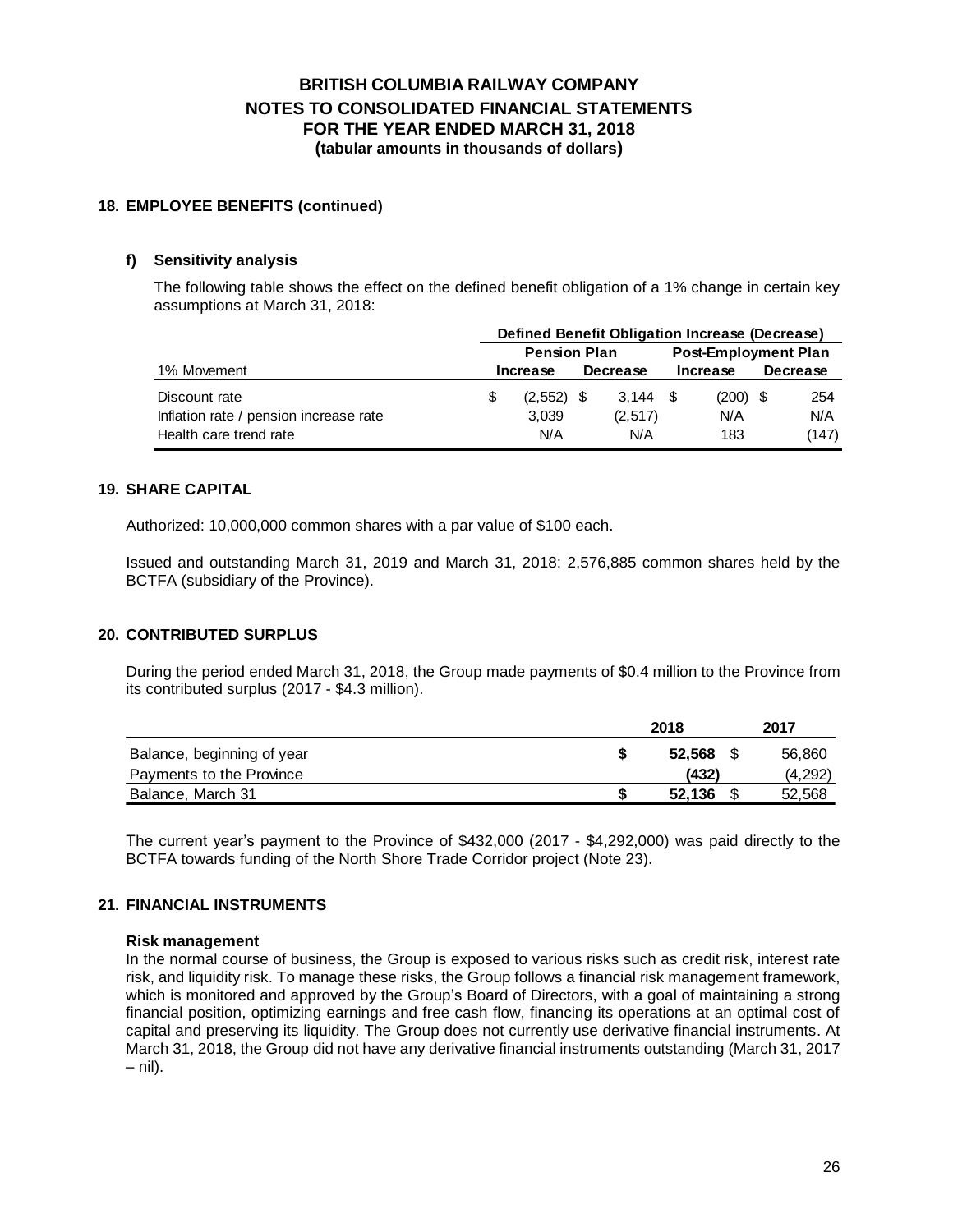## **21. FINANCIAL INSTRUMENTS (continued)**

a) Credit risk

In the normal course of business, the Group monitors the financial condition and credit limits of its customers and reviews the credit history of each new customer. To manage its credit risk, the Group's focus includes the active management of relationships with customers to ensure timely payments, and requiring increased financial security through guarantees or letters of credit.

Included in Other Receivables are the following significant items where the Group has exposure to credit risk:

- long-term Joint Capital Account receivables due from CN, CP Rail and BNSF Railway Company (Note 11(b)) of \$97 million (2017 - \$88 million);
- long-term notes receivable from CN (Note 11(c)) of \$11 million (2017 \$11 million); and
- long-term receivable for environmental services from Kinder Morgan (Note 11(d)) of \$49 million (2017 – \$43 million).

#### b) Interest rate

The Group is exposed to interest rate risk, which is the risk that the fair value or future cash flows of a financial instrument will vary as a result of changes in market interest rates. Such risk exists in relation to the funded status of the Group's pension and post-retirement plans, its money market instruments and joint capital account receivables. A 25 bps increase to interest rates on the money market instruments and joint capital account receivables would increase net income and equity by \$345,000 and \$243,000 respectively (March 31, 2017 - \$225,000 and \$221,000 respectively) and a 25 bps decrease to interest rates would have the opposite effect. The pension plan investments are monitored by the board and management and managed by external pension fund managers.

The Group does not currently hold any derivative financial instruments to manage its interest rate risk.

c) Liquidity risk

The Group monitors and manages its cash requirements to ensure access to sufficient funds to meet operational and investing requirements. The Group pursues a solid financial policy framework with the goal of maintaining a strong balance sheet, by monitoring its current ratio, and free cash flow forecasts.

The Group's principal source of liquidity is cash generated from operations and the disposal of noncore assets. The Group's primary uses of funds are for working capital requirements, as they come due, contractual obligations, capital expenditures, funding future environmental obligations, and other potential acquisitions. As such, the Group sets priorities on its uses of available funds based on shortterm operational requirements, while keeping in mind its long-term contractual obligations and returning value to its shareholder.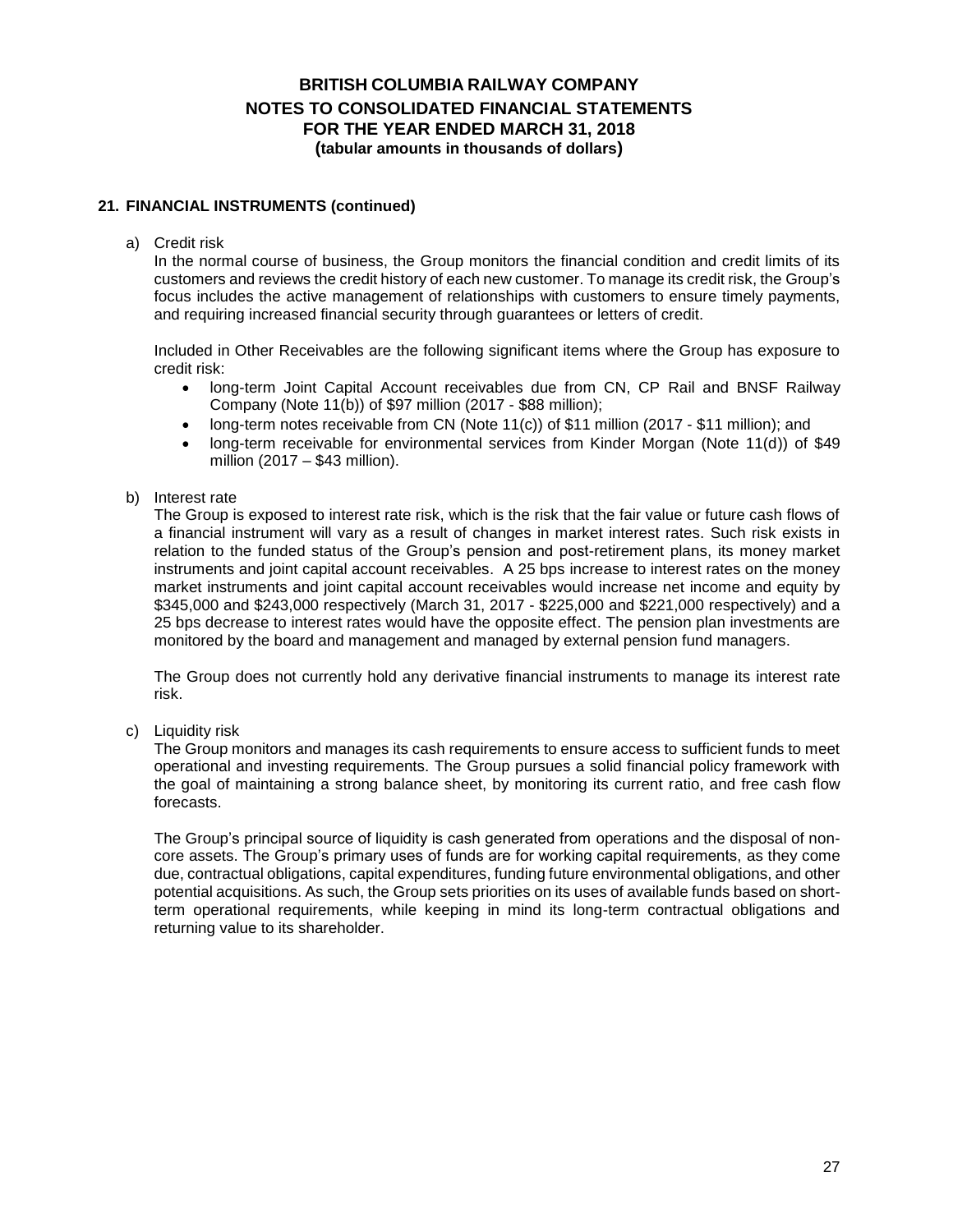### **21. FINANCIAL INSTRUMENTS (continued)**

#### **Fair value of financial instruments**

A number of the Group's accounting policies require the measurement of fair values. When measuring the fair value of an asset of a liability, the Group uses market observable data as far as possible. Fair values are categorized into different levels in a fair value hierarchy based on the inputs used in the valuation techniques as:

- Level 1: quoted prices (unadjusted) in active markets for identical assets or liabilities
- Level 2: inputs other than quoted prices included within Level 1 that are observable for the asset or liability, either directly (i.e. as prices) or indirectly (i.e. derived from prices)
- Level 3: inputs for the asset or liability that are not based on observable market data (unobservable inputs)

If the inputs used to measure the fair value of an asset or a liability might be categorized in different levels of the fair value hierarchy, then the fair value measurement is categorized in its entirety in the same level of the fair value hierarchy as the lowest level input that is significant to the entire measurement.

The Group uses the following methods and assumptions to estimate the fair value of each class of financial instruments for which the carrying amounts are included in the Consolidated Statement of Financial Position under the following captions:

- (a) Cash and cash equivalents, trade accounts receivable, and trade and other payables: The carrying amounts approximate fair value because of the short maturity of these instruments.
- (b) Other assets:
	- i) Joint Capital Account Receivables these receivables generate interest at current market terms for instruments with similar terms and conditions, therefore the fair value approximates the carrying value.
	- ii) Long-Term Note Receivable from CN the estimated fair value of the notes as at March 31, 2018 is \$32 million (March 31, 2017 – \$33 million); however due to the unique terms and conditions of the notes, there is a limited market or opportunity to readily dispose of these instruments.

The Company does not have any financial instruments which are carried at fair value.

#### **Capital management**

As a result of its ownership by the Province of British Columbia, the Group is not able to obtain financing through the issuance of new equity. All capital resources, both sustaining and growth or investment capital, must be generated out of operating cash flows or disposals of surplus property, or, where there is a shortfall, through debt.

The Group currently has no debt outstanding and is retaining surplus equity to fund operating costs and disposition costs for non-port related and non-rail real estate properties, capital requirements for additional rail capacity and related infrastructure for port terminal expansions at Roberts Bank.

The Group made payments to the Province during the year from its contributed surplus of \$432,000 (2017 - \$4.3 million).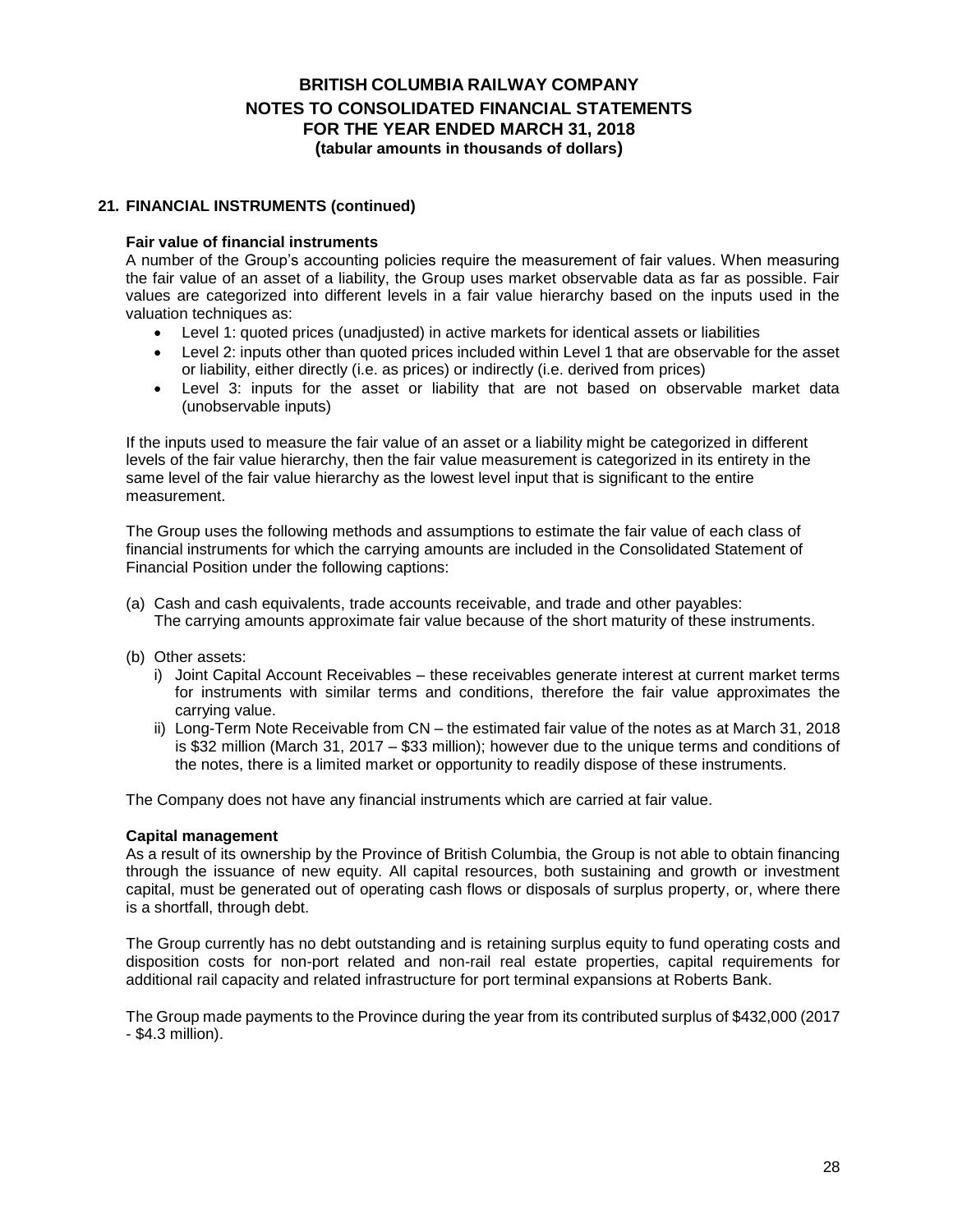#### **22. OPERATING LEASES**

#### **Leases as lessee**

Non-cancellable operating lease rentals are payable as follows:

| As at March 31        | 2018 |
|-----------------------|------|
| Less than 1 year      | 213  |
| Between 1 and 5 years | 71   |
| More than 5 years     |      |
|                       | 284  |

The Group leases office space under an operating lease which runs for a period of 5 years.

During the year ended March 31, 2018 an amount of \$386,000 was recognized as an expense in profit or loss in respect of operating leases (2017: \$381,000).

#### **Leases as lessor**

The Group leases out certain investment property held under operating leases (Note 14). The future minimum lease payments under non-cancellable leases are as follows:

| As at March 31        | 2018 |       |   | 2017  |
|-----------------------|------|-------|---|-------|
| Less than 1 year      | \$   | 1.434 |   | 920   |
| Between 1 and 5 years |      | 3,176 |   | 1,754 |
| More than 5 years     |      | 2.198 |   | 125   |
|                       | \$   | 6,808 | S | 2,799 |

The 40-year operating lease with KM (Note 5) and the CN Revitalization Agreement (Note 4) were prepaid therefore no future payments are included above for these leases. Total proceeds from the KM lease are amortized to income annually resulting in rental income in 2018 of \$7.5 million (2017: \$7.7 million). The CN lease is being treated as a finance lease; all related assets were removed from the financial statements and related gains and losses were recognized at the time of the transaction.

## **23. CAPITAL COMMITMENTS**

#### **a) North Shore Trade Area ("NSTA") Improvements**

**I**n 2009, the Group, on behalf of the Province, committed to share in the funding of infrastructure improvements along the North Shore of Burrard Inlet in North Vancouver, British Columbia. The NSTA improvements are expected to be completed by end of fiscal 2019. The Board approved a contribution of up to \$12.5 million to the project. As at March 31, 2018, the Group has paid out \$9.9 million of the total committed amount (March 31, 2017: \$9.5 million). As the contributions are not expected to contribute to the Group's infrastructure network, they are being treated as a distribution to the Province at the time of payment. **As at March 31**<br>
Less than 1 year<br>
Between 1 and 5 years<br>
More than 5 years<br>
More than 5 years<br>
More than 5 years<br>
More than 5 years<br>
The Group leases office space under an operating lease which runs<br>
or loss in respect o

#### **b) Deltaport Road / Rail Improvement Project**

The Group is committed to supporting the Deltaport road / rail improvement project on behalf of the Port Sub user railways with budgeted funding of \$49 million in expansion costs. As at March 31, 2018, the Group has incurred \$13.4 million of the total committed amount. The assets will be added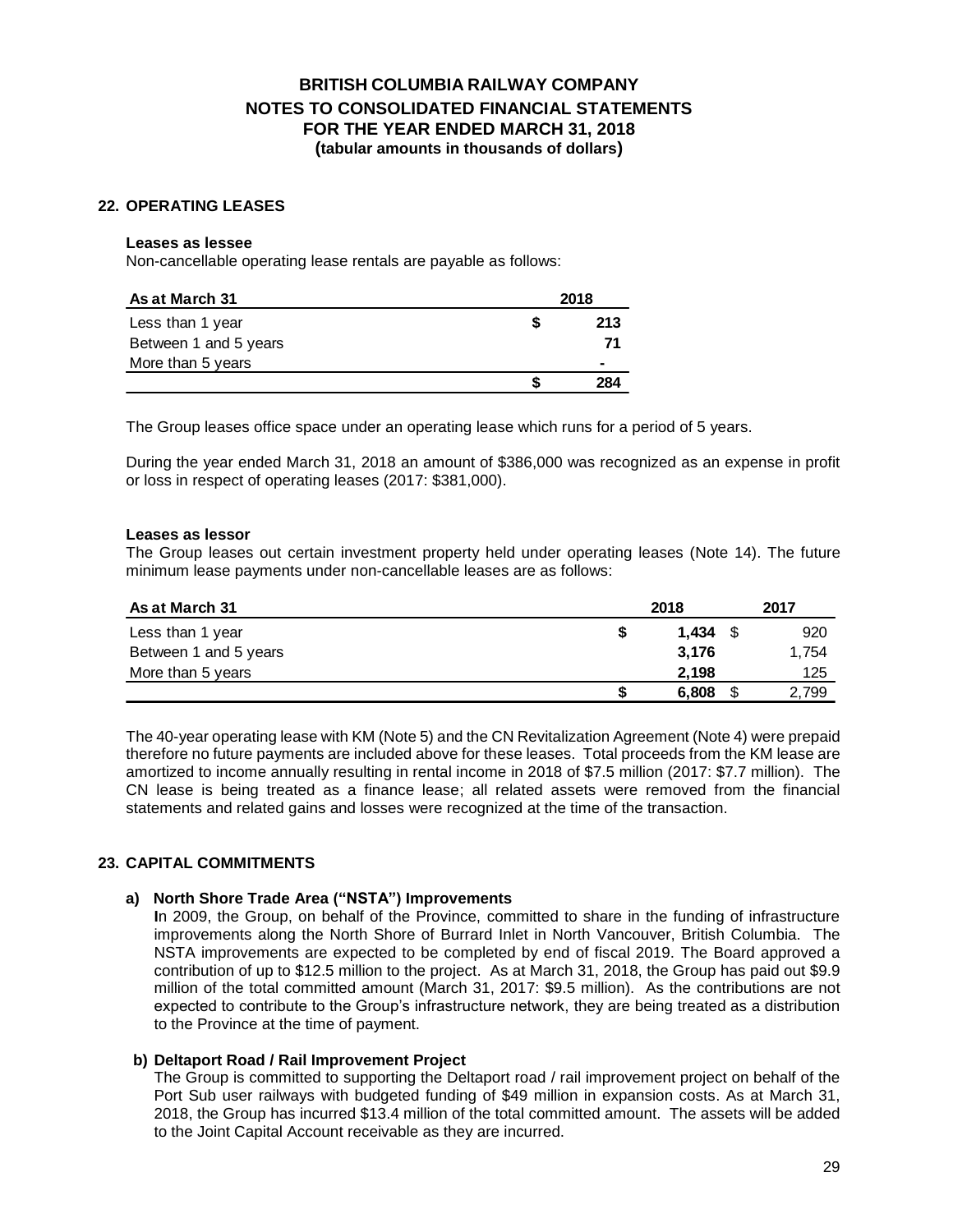#### **24. DETERMINATION OF FAIR VALUES**

A number of the Group's accounting policies and disclosures require the determination of fair value, for both financial and non-financial assets and liabilities. Fair values have been determined for measurement and/or disclosure purposes based on the following methods. When applicable, further information about the assumptions made in determining fair values is disclosed in the notes specific to that asset or liability.

#### **a) Investment property**

External, independent valuation companies, having appropriate recognized professional qualifications and recent experience in the location and category of property being valued, value the Group's investment property portfolio as required for property disposal purposes (usually every 12 to 24 months). The fair values are based on market values, being the estimated amount for which a property could be exchanged on the date of the valuation between a willing buyer and a willing seller in an arm's length transaction after proper marketing wherein the parties had each acted knowledgeably and willingly. For those properties not currently for sale, an internal appraisal is performed. If there has been a significant change in market conditions, an external independent valuation is obtained by the Group.

In the absence of current prices in an active market, the valuations are prepared by considering the aggregate of the estimated cash flows expected to be received from renting out the property. A yield that reflects the specific risks inherent in the net cash flows then is applied to the net annual cash flows to arrive at the property valuation.

Valuations reflect, when appropriate, the type of tenants actually in occupation or responsible for meeting lease commitments or likely to be in occupation after letting vacant accommodation, the allocation of maintenance and insurance responsibilities between the Group and the lessee, and the remaining economic life of the property. When rent reviews or lease renewals are pending with anticipated reversionary increases, it is assumed that all notices, and when appropriate counternotices, have been served validly and within the appropriate time.

#### **b) Trade and other receivables**

The fair value of trade and other receivables is estimated as the present value of future cash flows, discounted at the market rate of interest at the reporting date. This fair value is determined for disclosure purposes.

#### **c) Non-derivative financial liabilities**

Fair value, which is determined for disclosure purposes, is calculated based on the present value of future principal and interest cash flows, discounted at the market rate of interest at the reporting date.

## **25. CONTINGENCIES**

The Group is contingently liable with respect to environmental obligations and pending litigation and claims arising in the normal course of business. Provisions have been made based on the best estimates of management with the information available (Note 17). Estimates are periodically reviewed and will be adjusted in the period that additional information becomes available.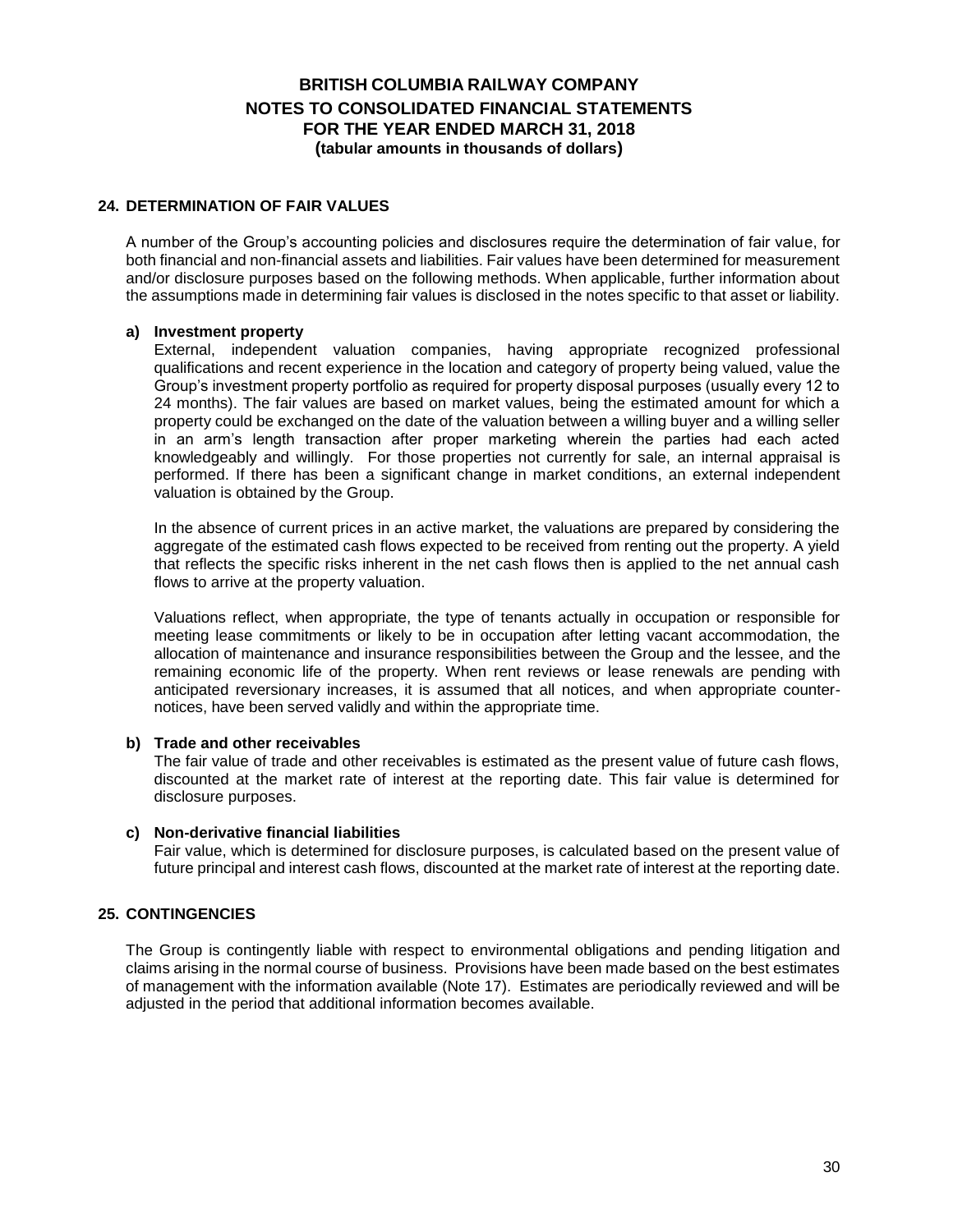## **26. CONSOLIDATED STATEMENT OF CASH FLOWS – SUPPLEMENTAL INFORMATION**

The components of changes in non-cash working capital balances relating to operations are as follows:

| For the year ended March 31              |   | 2018  | 2017     |
|------------------------------------------|---|-------|----------|
| Accounts receivable                      | 5 | 439   | 547      |
| Materials and other items                |   | (165) | (764)    |
| Accounts payable and accrued liabilities |   | 4.189 | (1, 879) |
| Current portion of deferred revenue      |   | 39    | (4)      |
|                                          |   | 4.502 | (2,100)  |

#### **27. RELATED PARTIES**

All transactions with the Province of BC and its ministries, agencies and Crown corporations occurred in the normal course of business and are at arm's length, which is representative of fair value, unless otherwise disclosed in these notes.

#### **Key management personnel compensation**

The Group has defined key management as management employees at the Vice-President level and above and members of the Board of Directors.

In addition to their salaries, the Group also provides employment and post-employment benefits to executive officers, and contributes to an RRSP on their behalf.

Key management personnel compensation comprised:

| For the year ended March 31  | 2018 | 2017 |
|------------------------------|------|------|
| Short-term employee benefits | 423  | 420  |
|                              | 423  | 42C  |

A number of key management personnel, or their related parties, hold positions in other entities that result in them having control or significant influence over the financial or operating policies of these entities. The related entities charged management fees to recover the related personnel costs in the reporting period.

The aggregate value of transactions and outstanding balances relating to key management personnel and entities over which they have control or significant influence were as follows:

| For the year ended March 31 | 2018 | 2017         |
|-----------------------------|------|--------------|
| Employee Costs (a)          | 920  | $90^{\circ}$ |
|                             | 920  | 90'          |

(a) The Group received employee services from employees of MoTI.

The balance owing at March 31, 2018 to MoTI is \$248,000 (March 31, 2017 - \$249,000).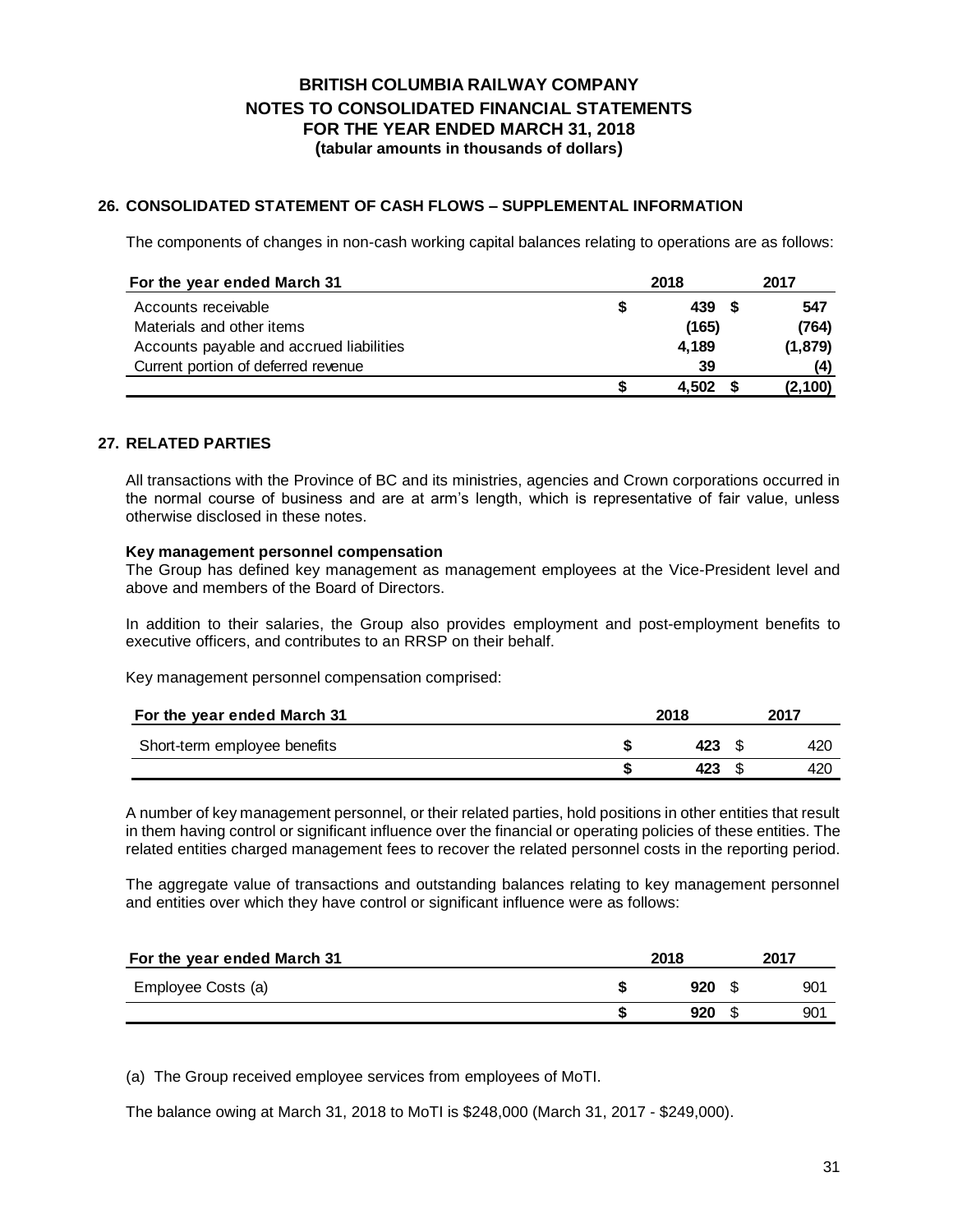#### **27. RELATED PARTIES (continued)**

#### **Other related party transactions**

All outstanding balances with these related parties are to be settled in cash within 3 months of the reporting date. None of the balances are secured. During the fiscal year, there were no transactions or outstanding balances with BCTFA with the exception of the distribution made to the BCTFA (Note 20).

Other related party transactions have been disclosed elsewhere in the notes to the consolidated financial statements.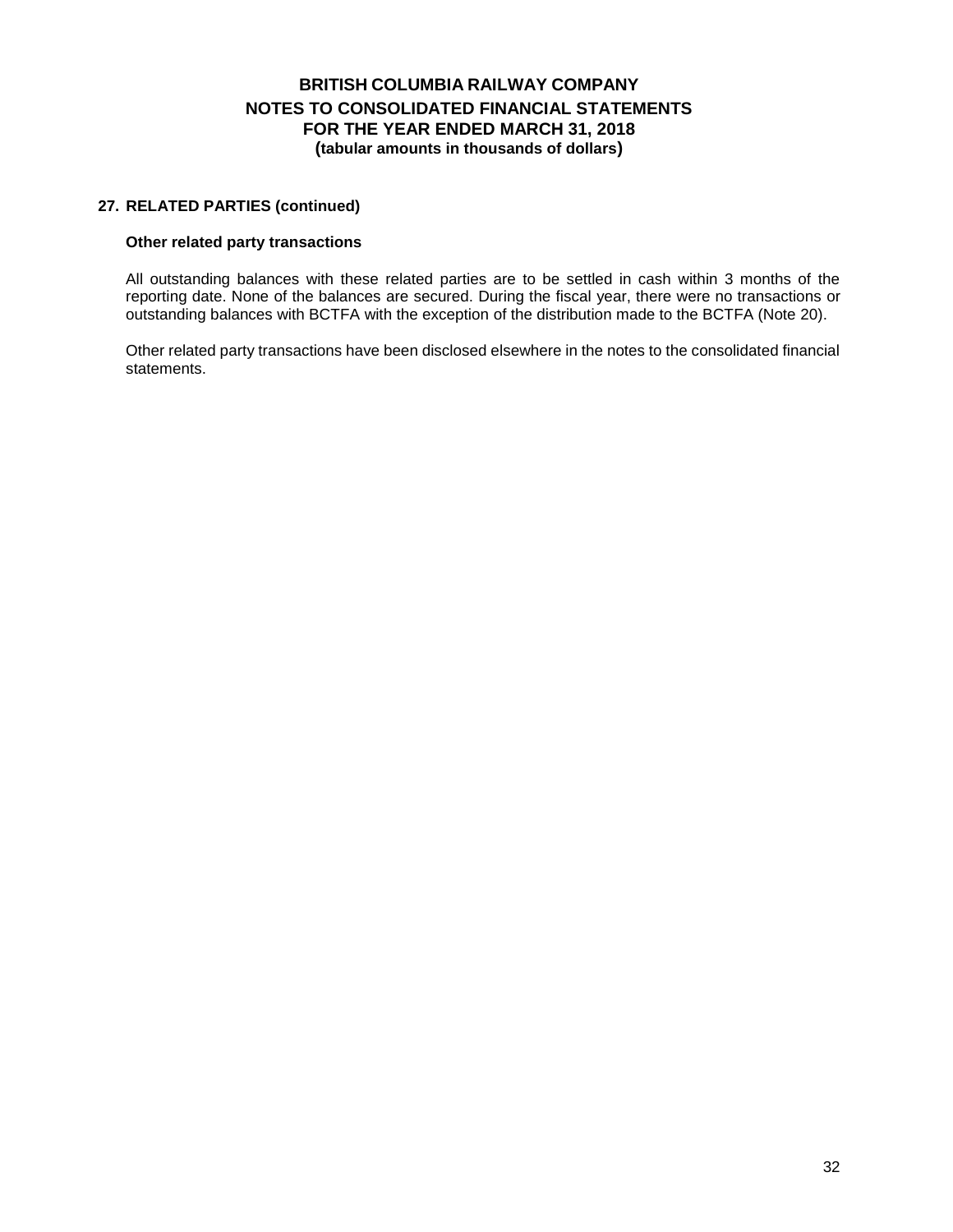## **British Columbia Railway Company Employee Remuneration (including Taxable Benefits) and Expenses For Individuals Whose Remuneration and Expenses Exceeds \$75,000 April 1, 2017 to March 31, 2018**

| <b>Last Name</b>     | <b>First Name</b> | Remuneration |           | <b>Expenses</b> |
|----------------------|-------------------|--------------|-----------|-----------------|
| Adair                | Russell           | \$           | 118,995   | \$              |
| Bevilacqua           | Chris             |              | 145,394   | 221             |
| <b>Bryce</b>         | John              |              | 114,195   |                 |
| Carter               | Greg              |              | 120,126   |                 |
| Evanoff              | Jennifer          |              | 117,824   |                 |
| Gosal                | Marty             |              | 113,212   |                 |
| Hilliard             | Kenneth           |              | 112,006   |                 |
| Kramer               | Cathi             |              | 110,769   |                 |
| Langevin             | Dane              |              | 112,527   |                 |
| Mosey                | Gordon            |              | 125,577   |                 |
| Olive                | David             |              | 114,264   |                 |
| Patrick              | Gregory           |              | 76,102    | 129             |
| Perrault             | <b>Stewart</b>    |              | 115,566   |                 |
| Roering              | Wolf              |              | 114,771   |                 |
| Roy                  | Denis             |              | 92,423    |                 |
| Steinberg            | Kevin             |              | 203,592   | 52              |
| Thorkelson           | Larry             |              | 133,403   | 50              |
| Westerhout           | Shelley           |              | 109,533   | 81              |
| Westlake             | Gordon            |              | 207,828   | 1,982           |
| Total over \$75,000  |                   |              | 2,358,107 | 2,515           |
| Total under \$75,000 |                   |              | 111,385   | 1,389           |
|                      |                   | \$           | 2,469,492 | \$<br>3,904     |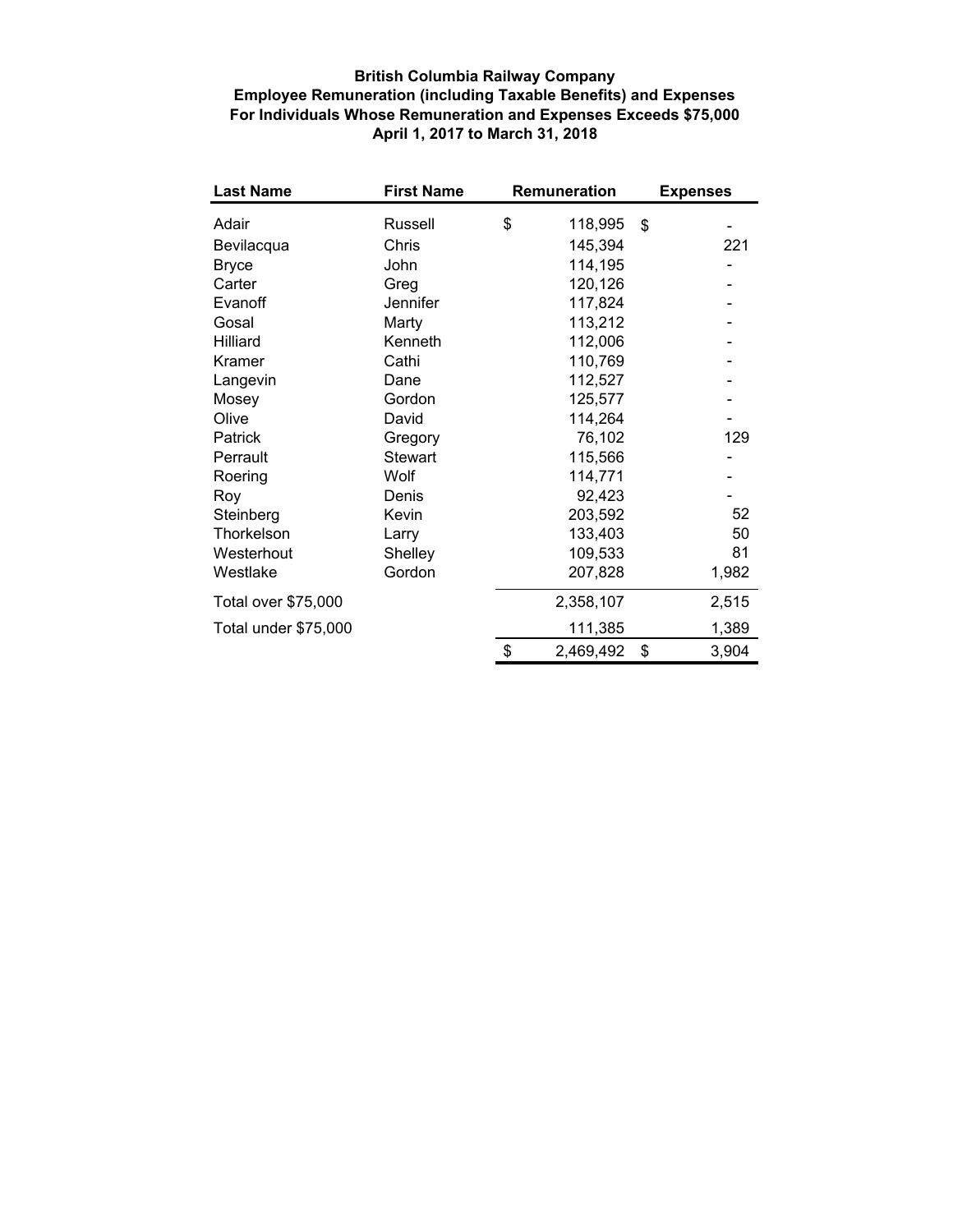**British Columbia Railway Company Statement of Severance Agreements April 1, 2017 to March 31, 2018**

There were no severance agreements made between British Columbia Railway Company and its nonunionized employees during the period.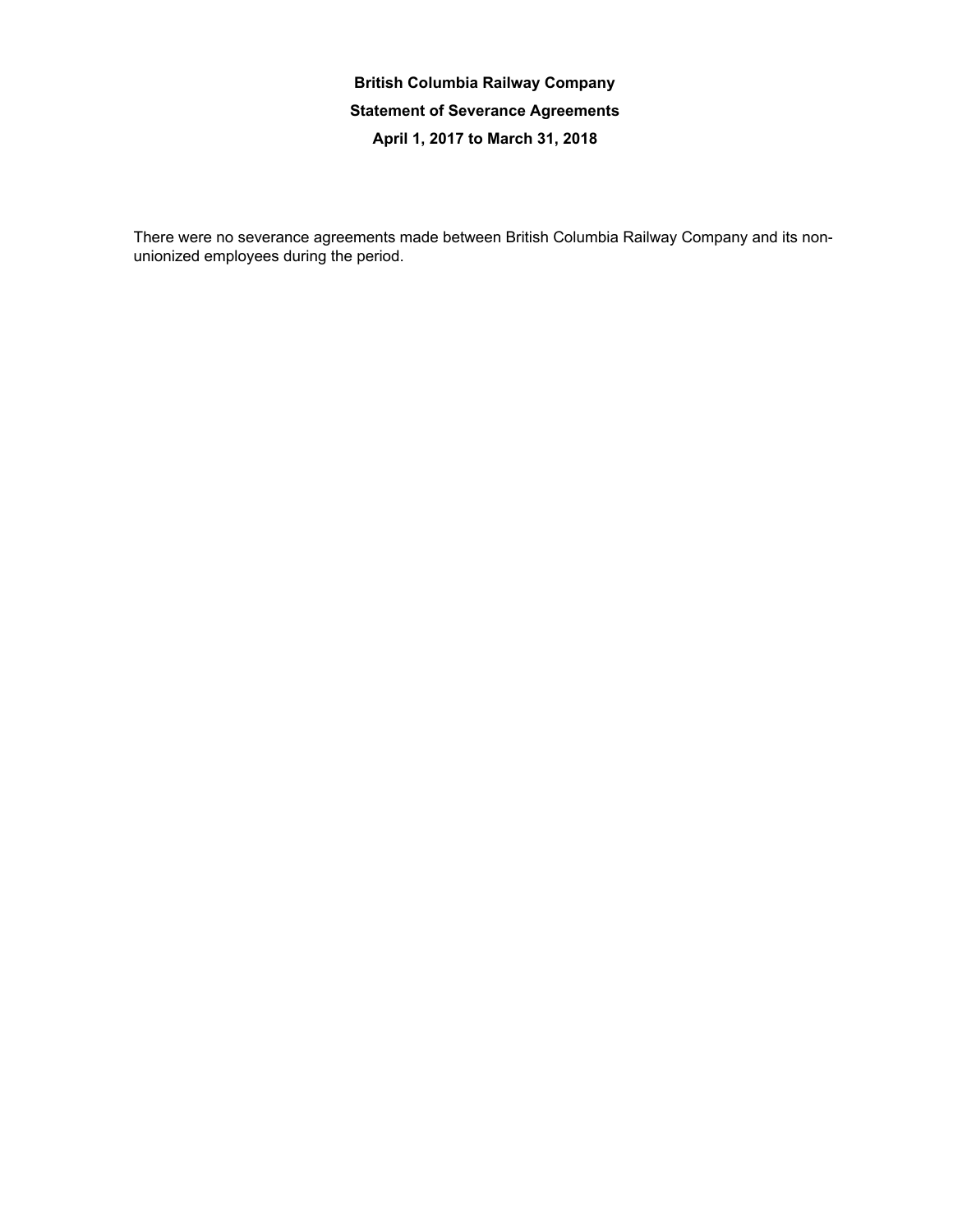# **British Columbia Railway Company Schedule Showing Total Remuneration and Expenses In Respect of Board Members April 1, 2017 to March 31, 2018**

There were no payments made by British Columbia Railway Company to any elected officials, employees appointed by Cabinet, or members of its Board of Directors during the period.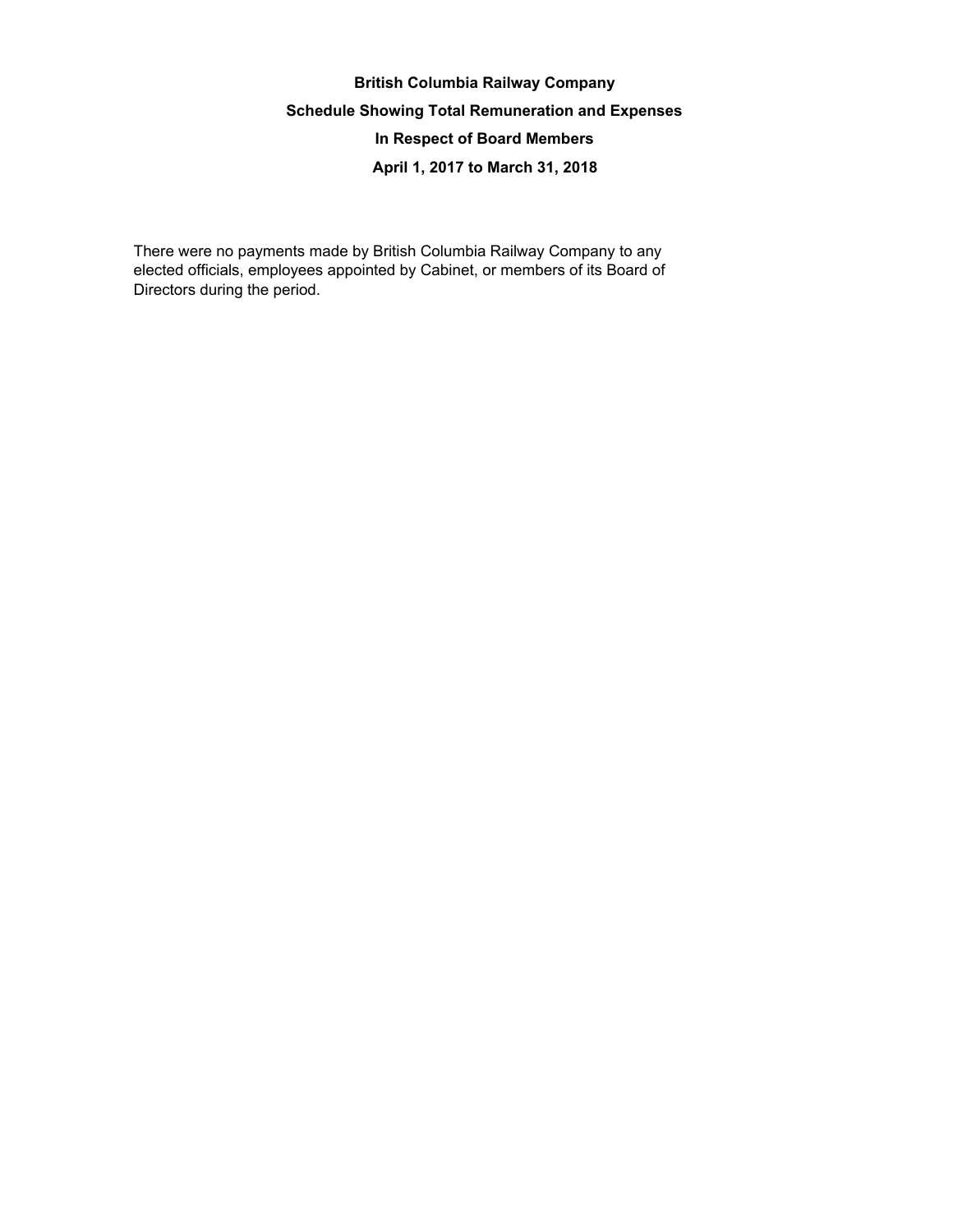#### **British Columbia Railway Company Schedule of Payments Made for the Provision of Goods and Services Amounts Exceeding \$25,000 April 1, 2017 to March 31, 2018**

| A & B Rail Services Ltd.                       | \$<br>2.645.973 | Norcan Construction 83 Inc.                     | 64,941    |
|------------------------------------------------|-----------------|-------------------------------------------------|-----------|
| Allstar Waterproof & Restorations Systems Ltd. | 45,844          | North American Rail Products                    | 269,265   |
| Alta Lake Electric                             | 40,608          | North Country Appraisals (1985) Ltd.            | 172,815   |
| <b>BC Hydro</b>                                | 434,881         | Norton Rose Fulbright Canada LLP                | 268,023   |
| Borden Ladner Gervais LLP                      | 166,819         | Pacific Blue Cross                              | 42,156    |
| <b>British Columbia Safety Authority</b>       | 49,184          | Pauluzzi Appraisals Ltd.                        | 195,948   |
| Canadian Pacific Railway Company               | 51,263          | Piteau Associates                               | 34,603    |
| City of Prince George                          | 156,548         | <b>PNR Railworks Inc.</b>                       | 2,515,541 |
| City of Surrey                                 | 145.672         | Primus Canada                                   | 81,611    |
| City of Williams Lake                          | 28,369          | Receiver General for Canada - Source Deductions | 718,356   |
| Corporation of Delta                           | 588.087         | <b>REMCAN Projects Ltd.</b>                     | 43,402    |
| CSI Welding Inc.                               | 29,683          | Rogers Communications Inc.                      | 75,363    |
| Cushman & Wakefield Ltd.                       | 178,967         | SDM Realty Advisors Ltd.                        | 405,838   |
| District Of Squamish                           | 135.094         | SNC-Lavalin Inc.                                | 66,083    |
| <b>Encore Business Solutions</b>               | 25,079          | South Delta Ground Works                        | 135,943   |
| FortisBC-Natural Gas                           | 52,376          | Stella Jones Inc.                               | 112,913   |
| GensCorp IT Inc.                               | 983.860         | Sunlife                                         | 112,081   |
| <b>Hatch Corporation</b>                       | 2,199,887       | Telus                                           | 52,856    |
| Insight Canada Inc.                            | 67,487          | Teranis Consulting Ltd.                         | 50,551    |
| John Hunter Co Ltd.                            | 184,529         | Top Notch Building Maintenance Ltd.             | 47,303    |
| John Leighton                                  | 33,429          | Tybo Contracting Ltd.                           | 916,872   |
| Les's Mechanical                               | 32,669          | Vancouver Fraser Port Authority                 | 48,593    |
| Levor Guenther                                 | 45,567          | voestalpine Nortrak Ltd.                        | 1,014,924 |
| Marsh Canada Limited                           | 396,765         | Whipcord Ltd.                                   | 51,779    |
| McRae's Environmental Services Ltd.            | 30,472          | <b>Whistler Property Services</b>               | 48,892    |
| Minister of Finance                            | 1,351,272       |                                                 |           |
|                                                |                 |                                                 |           |

| Total payments of \$25,000 or less | 714,555          |
|------------------------------------|------------------|
| Grand Total                        | \$<br>18,361,591 |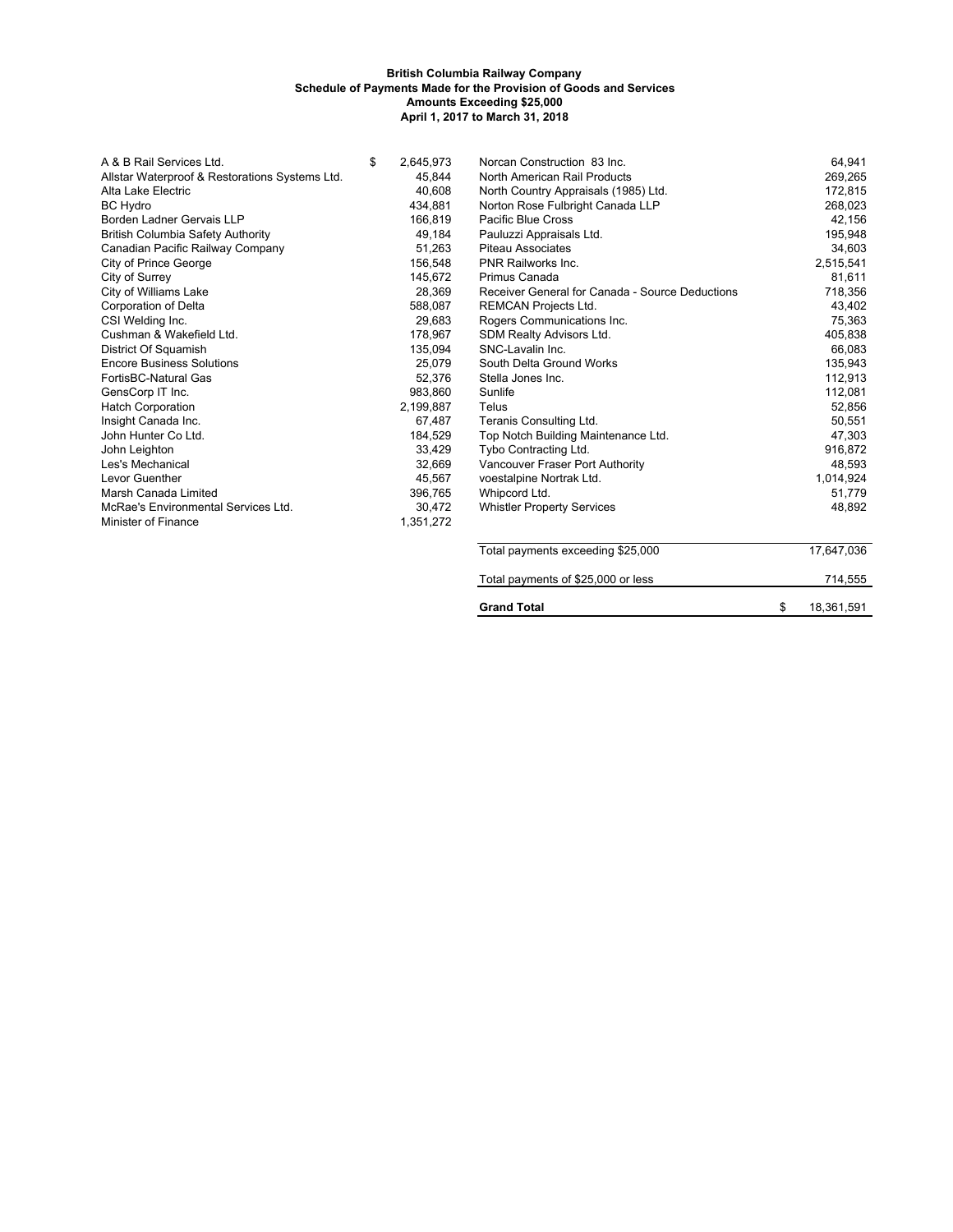## **Schedule of Debts April 1, 2017 to March 31, 2018 British Columbia Railway Company**

The organization had no third-party long-term debt outstanding during the period.